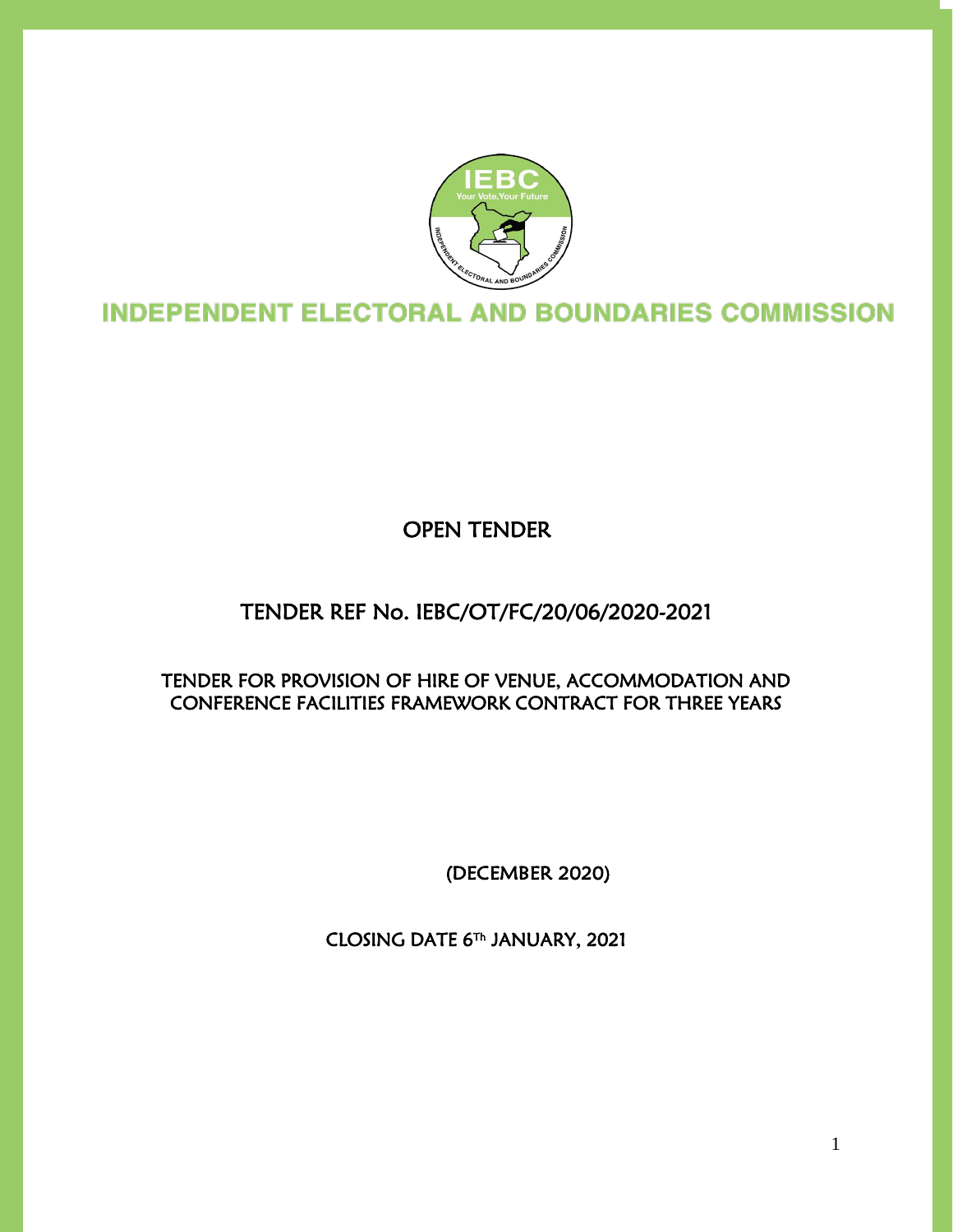# **Contents**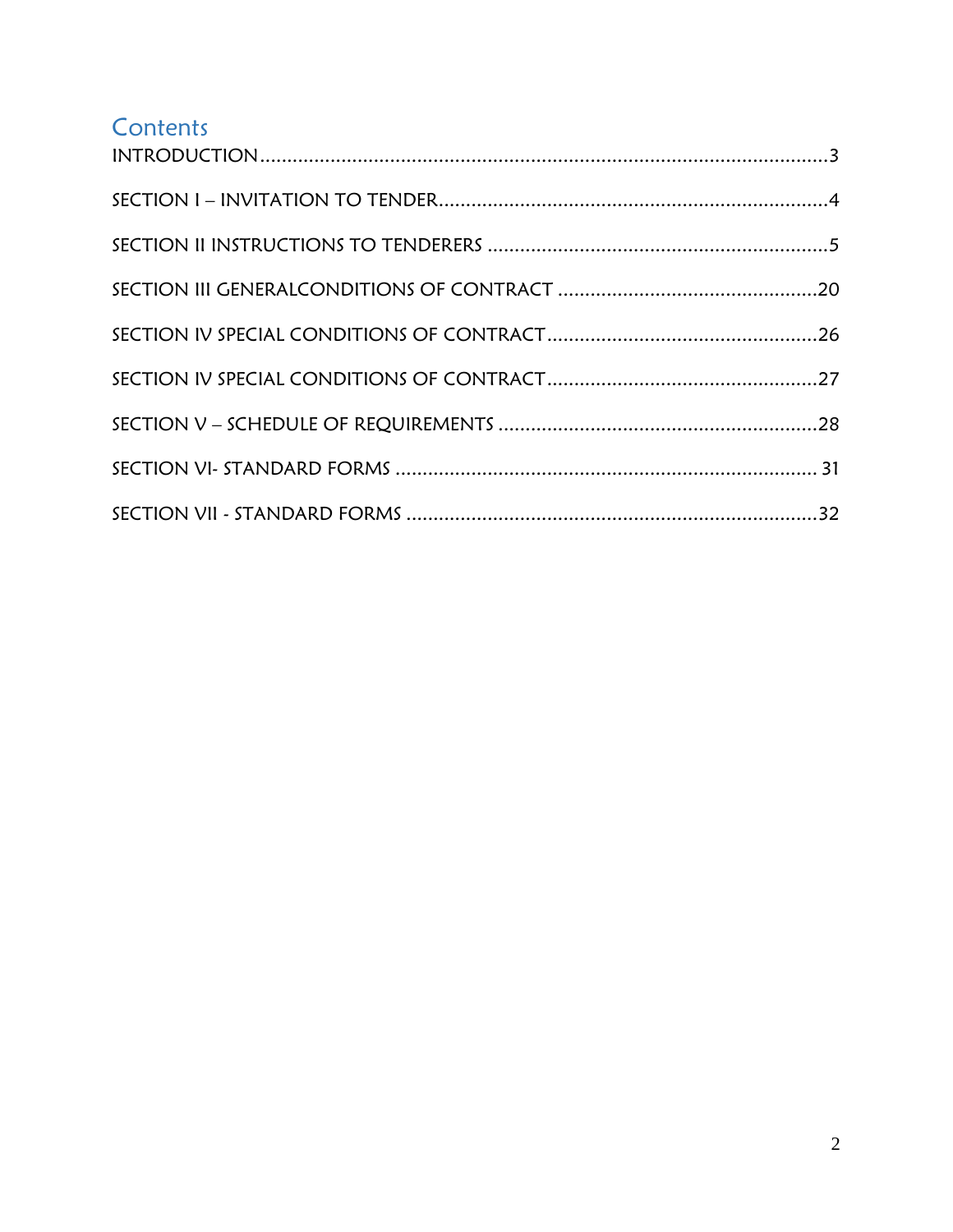# <span id="page-2-0"></span>INTRODUCTION

This standard tender document for the procurement of services has been prepared for use by procuring entities in Kenya. It is to be used in the procurement of all types of services e.g.

- i. Security.
- ii. Cleaning.
- iii. Servicing and repairs.
- iv. Transport.
- v. Clearing and forwarding.
- vi. Air ticketing and travel arrangements and all others where there is no specific standard tender document for procurement of that service.
- 1.1 The following general directions should be observed when using the document.
	- a) Specific details should be finished in the invitation to tender and in the special conditions of contract. The final document to be provided to the tenderers should not have blank spaces or give options.
	- b) The instructions to tenderers and the general conditions of contract should remain unchanged. Any necessary amendments to these parts should be made through the appendix to the instructions to the tenderers or the general conditions of contract respectively.
- 1.2 Information contained in the invitation to tender shall conform to the data and information in the tender documents to enable potential tenderers to decide whether or not to participate in the tender and shall indicate any important tender requirements,
- $1.3$  The invitation to tender shall be issued as an advertisement in accordance with the regulations or as a letter of invitation addressed to the tenderers who have expressed interest following an advertisement of a prequalification tender.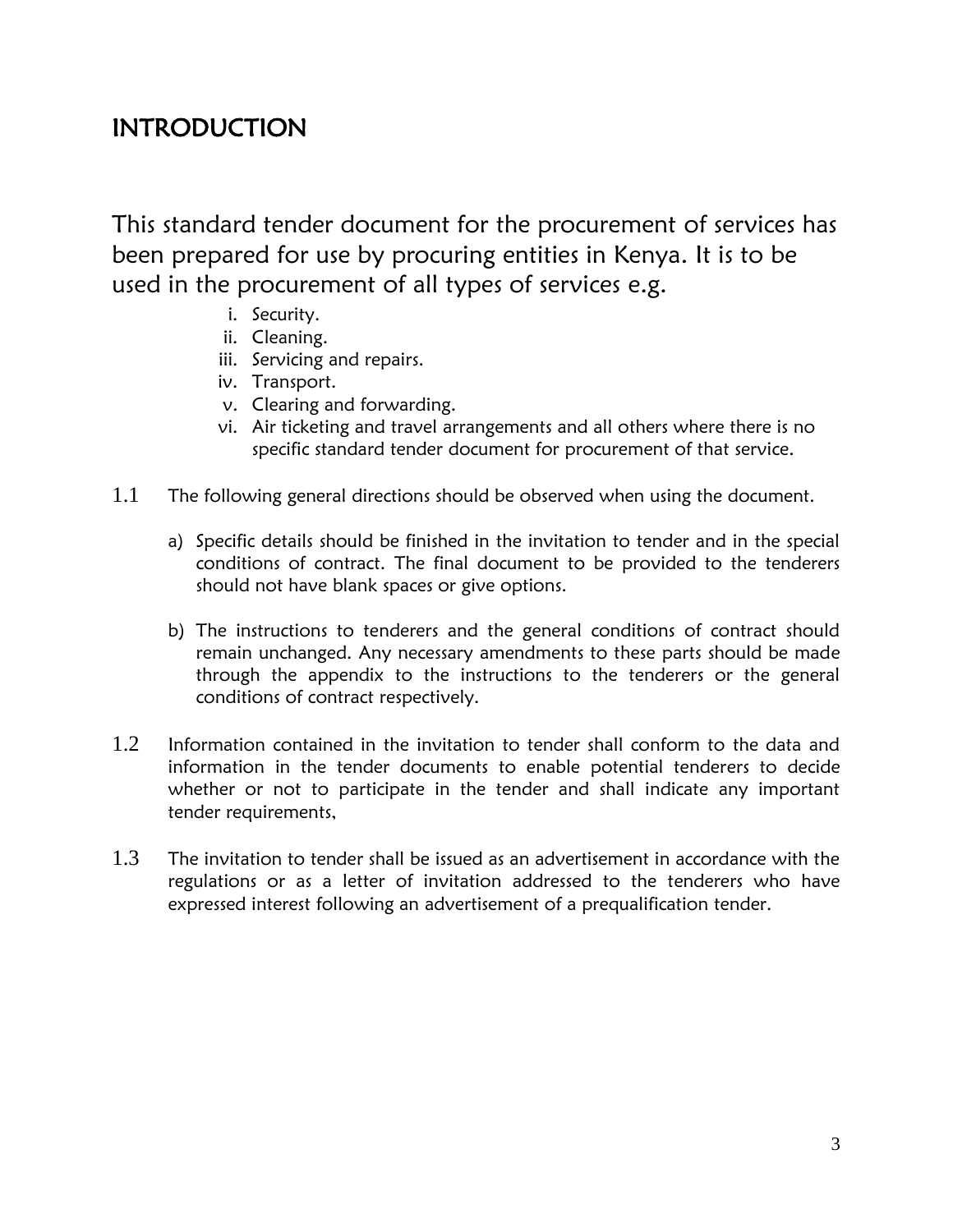## <span id="page-3-0"></span>SECTION I – INVITATION TO TENDER TENDER REF No. IEBC/OT/FC/20/06/2020-2021 DATE: 24Th DECEMBER, 2020

## TENDER NAME: HIRE OF VENUE, ACCOMMODATION AND CONFERENCE SERVICES

- 1.1 The Independent Electoral and Boundaries Commission invites sealed tenders from eligible candidates registered with the Tourism Regulatory Authority for the hire of Venues, Accommodation and Conference services framework contracting for a period of Three years (2020-2023).
- 1.2 Interested candidates may download the tender document from the IEBC website: www.iebc.or.ke or www.tenders.go.ke. Tenderers who download the tender documents through the website are advised to registers at the Supply Chain Offices or email their contacts through info@iebc.or.ke, before the closing date; to allow records and communication for any tender clarifications and addenda.
- 1.3 Prices quoted should be net inclusive of all taxes and delivery, in Kenya Shillings and shall remain valid for 120 days from the closing date of the tender.
- 1.4 Completed tender documents are to be enclosed in plain sealed envelopes, clearly marked with the tender number and name and deposited in the Tender Box situated on 5th Floor, Anniversary Towers, Off University Way, Nairobi or be addressed and posted to:

#### Ag. Commission Secretary/CEO

Independent Electoral & Boundaries Commission

P.O Box 45371-00100, Nairobi, Kenya;

to be received on or before Wednesday, 6<sup>th</sup> January, 2021 2020 at 11.00 am East African Time

1.5 Tenders will be opened immediately thereafter and representatives are encouraged to login to an electronic medium through a link that will be provided.

### Ag. Commission Secretary/CEO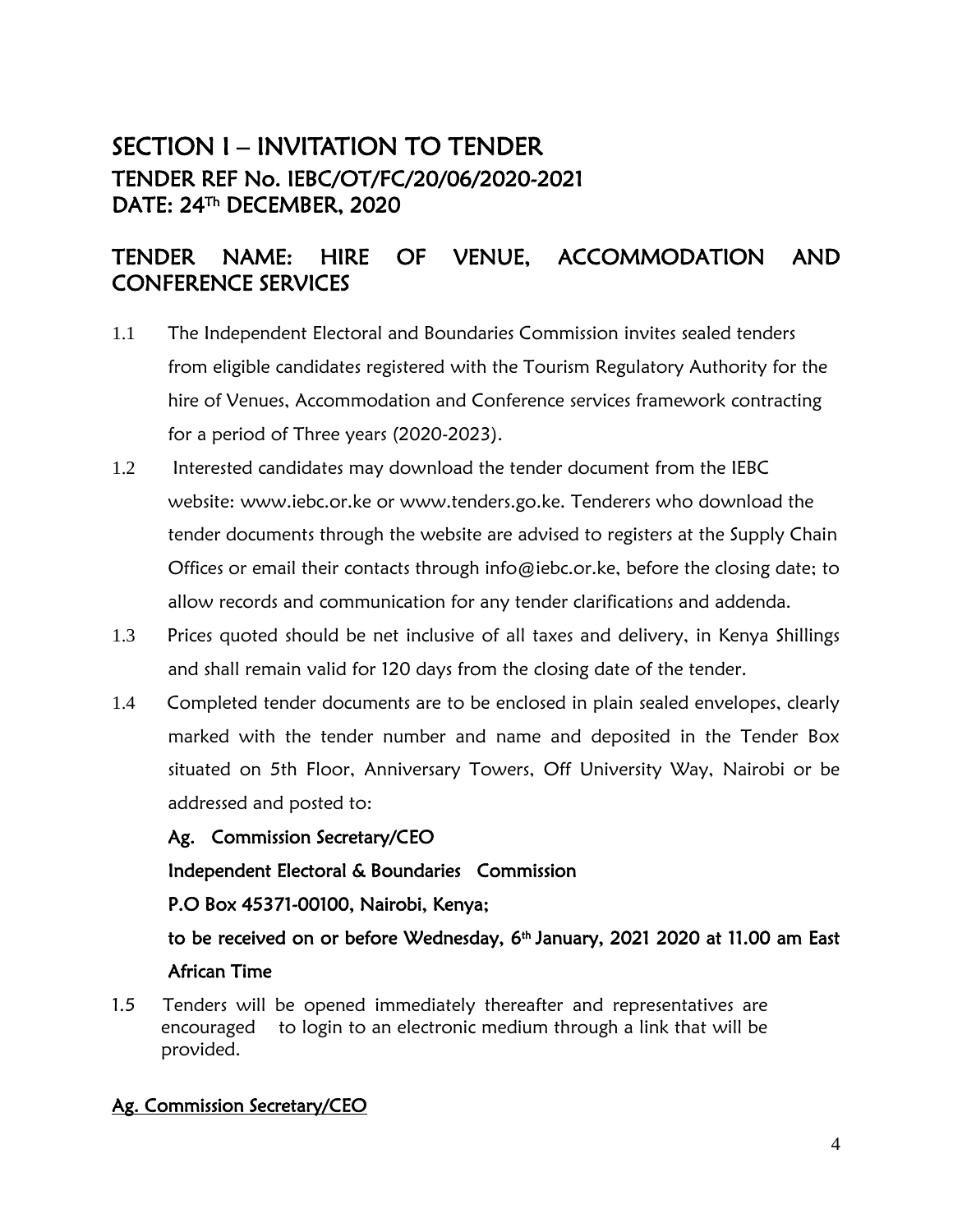## <span id="page-4-0"></span>SECTION II INSTRUCTIONS TO TENDERERS

#### 2.1 Eligible tenderers

This Invitation to tender is open to all tenderers eligible candidates registered with the Tourism Regulatory Authority for the hire of Venues, Accommodation and Conference services framework contracting for a period of Three years (2020- 2023).

- 2.1.1. The Commission employees, committee members, board members and their relative (spouse and children) are not eligible to participate in the tender unless where specially allowed under section 131 of the Act.
- 2.1.2. Tenderers shall provide the qualification information statement that the tenderer (including all members, of a joint venture and subcontractors) is not associated, or have been associated in the past, directly or indirectly, with a firm or any of its affiliates which have been engaged by the Procuring entity to provide consulting services for the preparation of the design, specifications, and other documents to be used for the procurement of the services under this Invitation for tenders.
- 2.1.3. Tenderers involved in corrupt or fraudulent practices or debarred from participating in public procurement shall not be eligible.

### 2.2Cost of tendering

- 2.2.1 The Tenderer shall bear all costs associated with the preparation and submission of its tender, and the procuring entity, will in no case be responsible or liable for those costs, regardless of the conduct or outcome of the tendering process.
- 2.2.2 The tender shall be downloaded from the IEBC Website at [www.iebc.or.ke](http://www.iebc.or.ke/) free of charge.
- **2.2.3** The procuring entity shall allow the tenderer to review the tender document free of charge.

### 2.3Contents of tender documents

- 2.3.1. The tender document comprises of the documents listed below and addenda issued in accordance with clause 6 of these instructions to tenders
	- i) Instructions to tenderers
	- ii) General Conditions of Contract
	- iii) Special Conditions of Contract
	- iv) Schedule of Requirements
	- v) Details of service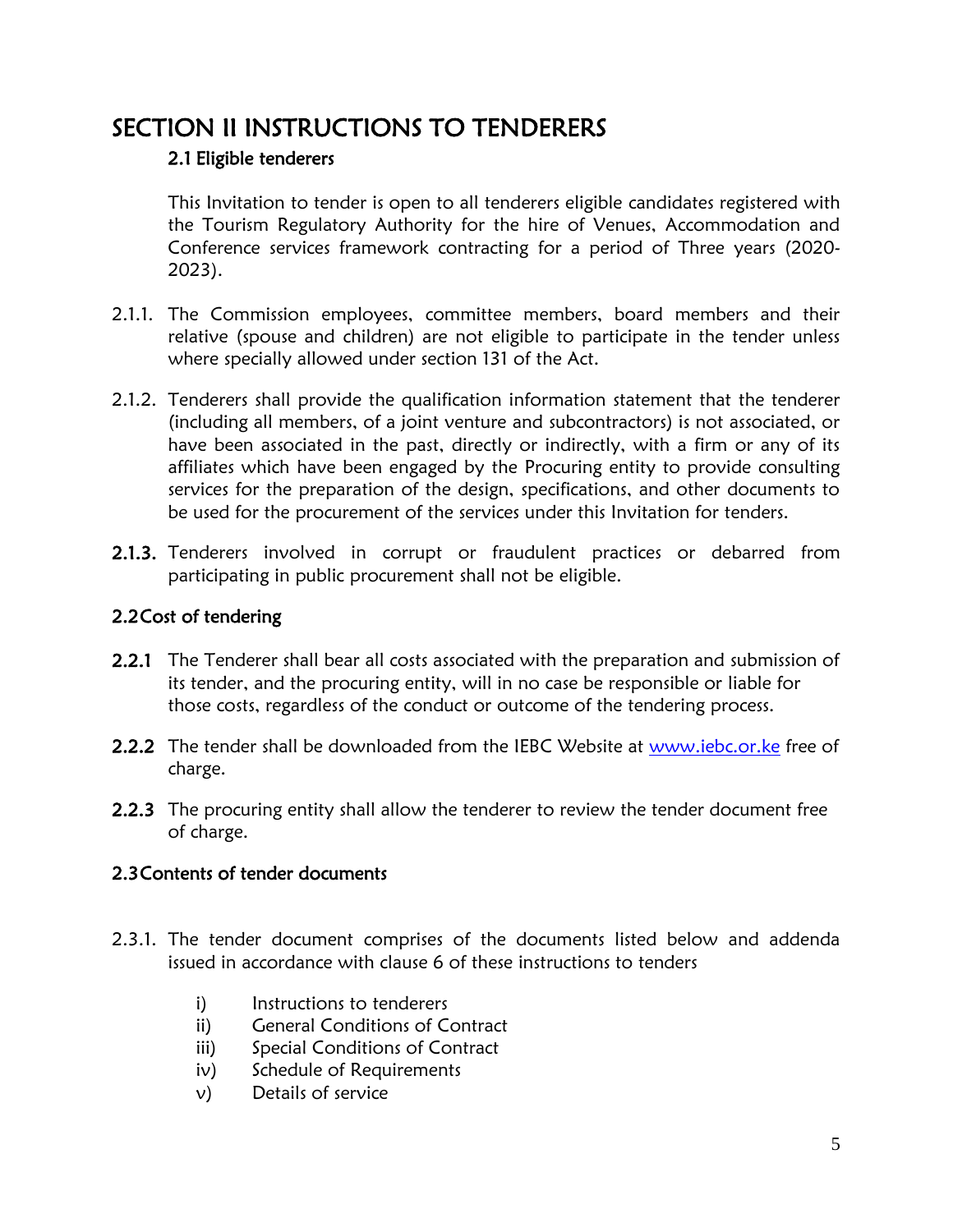- vi) Form of tender
- vii) Price schedules
- viii) Contract form
- ix) Confidential business questionnaire form
- x) Tender security form
- xi) Performance security form
- xii) Principal's or manufacturers authorization form
- xiii) Declaration form
- 2.3.2. The Tenderer is expected to examine all instructions, forms, terms, and specifications in the tender documents. Failure to furnish all information required by the tender documents or to submit a tender not substantially responsive to the tender documents in every respect will be at the tenderers risk and may result in the rejection of its tender.

#### 2.4Clarification of Documents

- 2.4.1. A prospective candidate making inquiries of the tender document may notify the Procuring entity in writing or by post, fax or email at the entity's address indicated in the Invitation for tenders. The Procuring entity will respond in writing to any request for clarification of the tender documents, which it receives no later than seven (7) days prior to the deadline for the submission of tenders, prescribed by the procuring entity. Written copies of the Procuring entities response (including an explanation of the query but without identifying the source of inquiry) will be sent to all prospective tenderers who have received the tender documents"
- 2.4.2. The procuring entity shall reply to any clarifications sought by the tenderer within 3 days of receiving the request to enable the tenderer to make timely submission of its tender

#### 2.5Amendment of documents

- 2.5.1. At any time prior to the deadline for submission of tenders, the Procuring entity, for any reason, whether at its own initiative or in response to a clarification requested by a prospective tenderer, may modify the tender documents by issuing an addendum.
- 2.5.2. All prospective tenderers who have obtained the tender documents will be notified of the amendment by post, fax or email and such amendment will be binding on them.
- 2.5.3. In order to allow prospective tenderers reasonable time in which to take the amendment into account in preparing their tenders, the Procuring entity, at its discretion, may extend the deadline for the submission of tenders.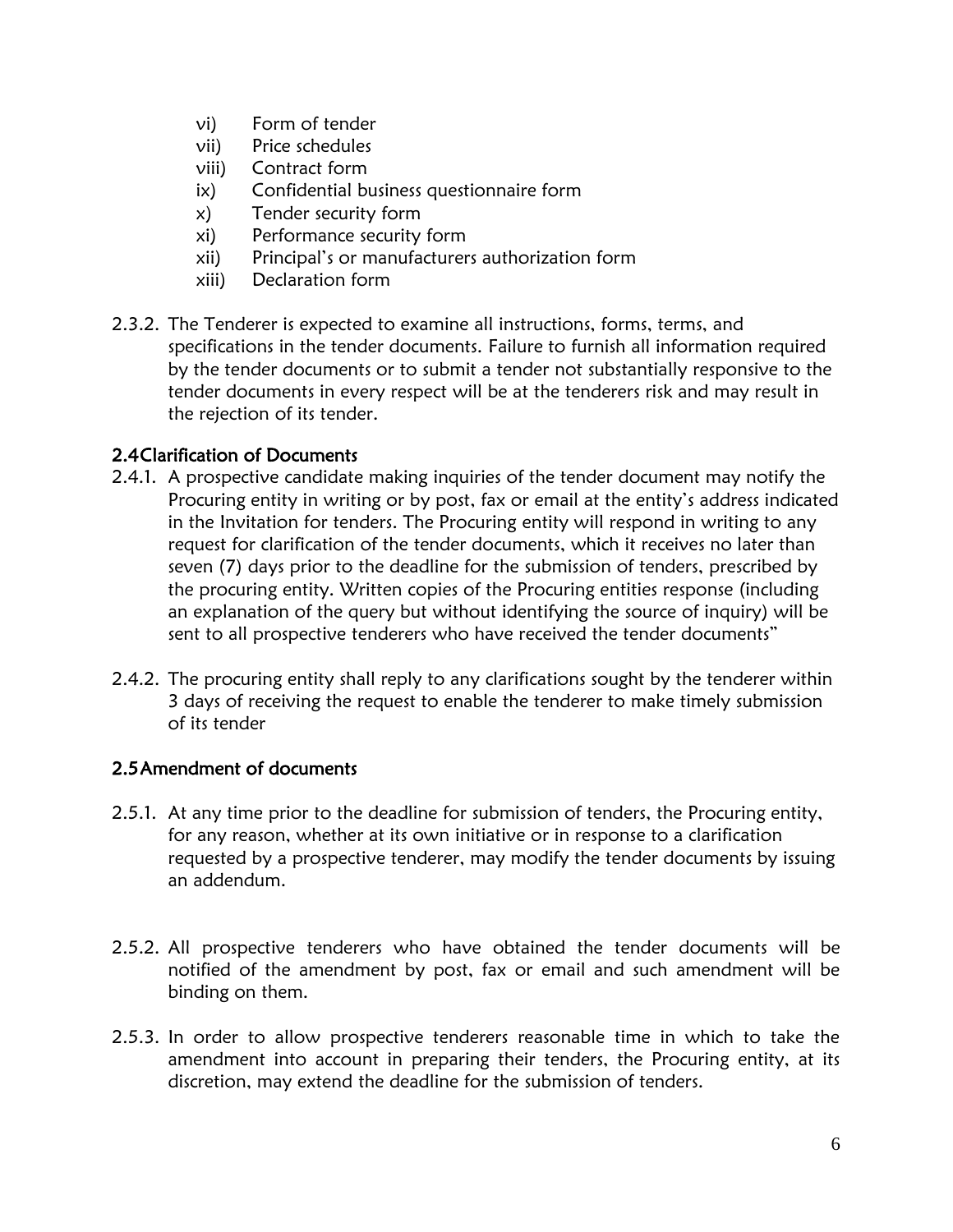#### 2.6Language of tender

2.6.1. The tender prepared by the tenderer, as well as all correspondence and documents relating to the tender exchanged by the tenderer and the Procuring entity, shall be written in English language. Any printed literature furnished by the tenderer may be written in another language provided they are accompanied by an accurate English translation of the relevant passages in which case, for purposes of interpretation of the tender, the English translation shall govern.

#### 2.7Documents Comprising the Tender

The tender prepared by the tenderer shall comprise the following components:

(a) A Tender Form and a Price Schedule completed in accordance with paragraph 9, 10 and 11 below.

(b) Documentary evidence established in accordance with Clause 2.11 that the tenderer is eligible to tender and is qualified to perform the contract if its tender is accepted;

(c) Tender security furnished is in accordance with Clause 2.12 (d)Confidential business questionnaire

#### 2.8Form of Tender

2.8.1 The tenderers shall complete the Form of Tender and the appropriate Price Schedule furnished in the tender documents, indicating the services to be performed.

#### 2.9Tender Prices

- 2.9.1 The tenderer shall indicate on the Price schedule the unit prices where applicable and total tender prices of the services it proposes to provide under the contract.
- 2.9.2 Prices indicated on the Price Schedule shall be the cost of the services quoted including all customs duties and VAT and other taxes payable:
- 2.9.3 Prices quoted by the tenderer shall remain fixed during the term of the contract unless otherwise agreed by the parties. A tender submitted with an adjustable price quotation will be treated as non-responsive and will be rejected, pursuant to paragraph 2.22.
- 2.9.4 Contract price variations shall not be allowed for contracts not exceeding one year (12 months)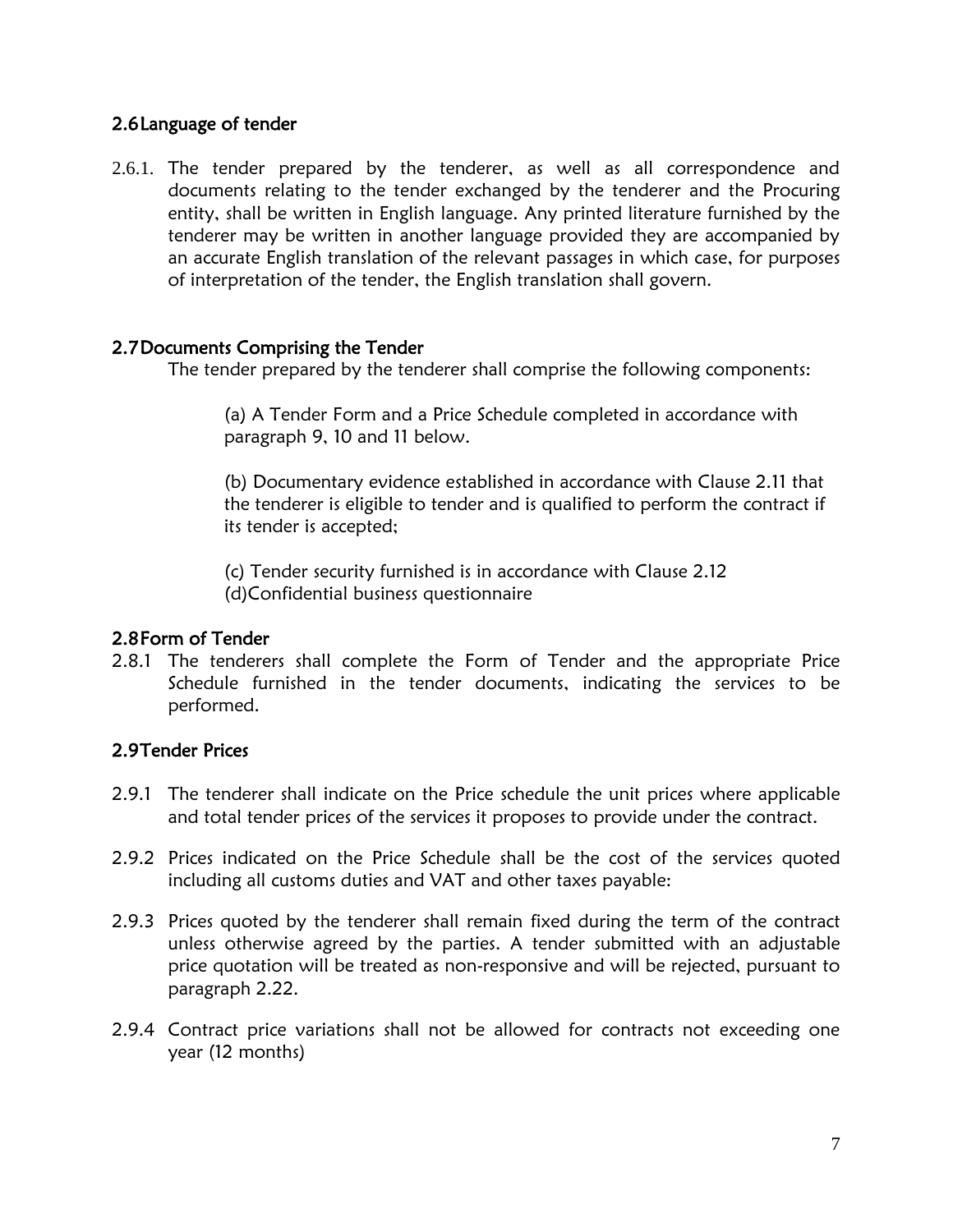- 2.9.5 Where contract price variation is allowed, the variation shall not exceed 10% of the original contract price.
- 2.9.6 Price variation requests shall be processed by the procuring entity within 30 days of receiving the request.

#### 2.10 Tender Currencies

2.10.1 Prices shall be quoted in Kenya Shillings unless otherwise specified in the appendix to in Instructions to Tenderers

#### 2.11 Tenderers Eligibility and Qualifications.

- **2.11.1** Pursuant to Clause 2.1 the tenderer shall furnish, as part of its tender, documents establishing the tenderers eligibility to tender and its qualifications to perform the contract if its tender is accepted.
- 2.11.2 The documentary evidence of the tenderers qualifications to perform the contract if its tender is accepted shall establish to the Commission satisfaction that the tenderer has the financial and technical capability necessary to perform the contract.

#### 2.12 Tender Security

2.12.1The tender security shall be in the amount of Kenya Shillings Fifty Thousand (KES.50,000 ) and shall be in bank guarantee;

#### 2.13 Validity of Tenders

- 2.13.1 Tenders shall remain valid for 120 days or as specified in the invitation to tender after date of tender opening prescribed by the Procuring entity, pursuant to paragraph 2.18. A tender valid for a shorter period shall be rejected by the Procuring entity as nonresponsive.
- 2.13.2 In exceptional circumstances, the Procuring entity may solicit the Tenderer's consent to an extension of the period of validity. The request and the responses thereto shall be made in writing. The tender security provided under paragraph 2.12 shall also be suitably extended. A tenderer may refuse the request without forfeiting its tender security. A tenderer granting the request will not be required nor permitted to modify its tender.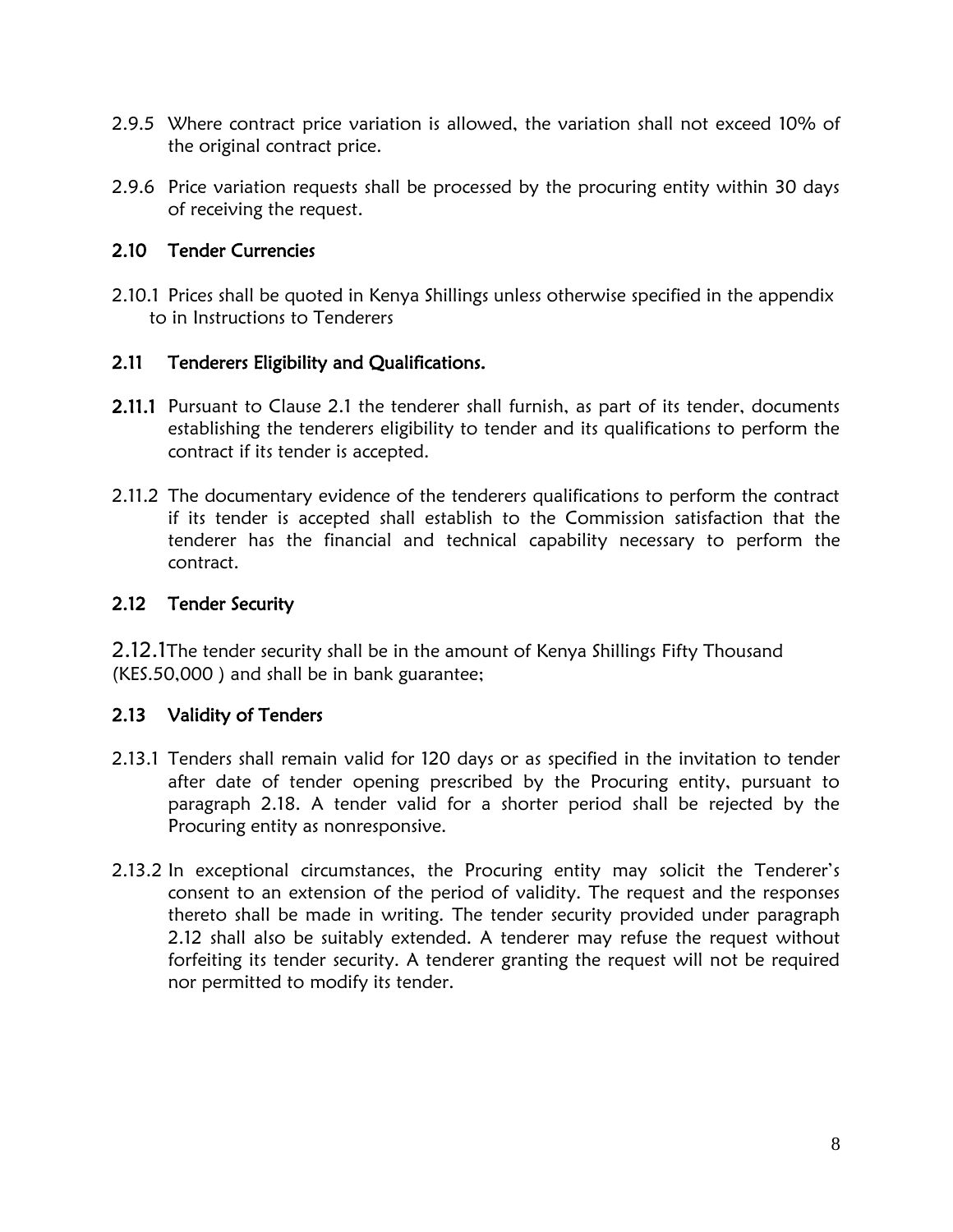#### 2.14 Format and Signing of Tender

- 2.14.1 The tenderer shall prepare two copies of the tender, clearly / marking each "ORIGINAL TENDER" and "COPY OF TENDER," as appropriate. In the event of any discrepancy between them, the original shall govern.
- 2.14.2 The original and all copies of the tender shall be typed or written in indelible ink and shall be signed by the tenderer or a person or persons duly authorized to bind the tenderer to the contract. All pages of the tender, except for unamended printed literature, shall be initialed by the person or persons signing the tender.
- 2.14.3 The tender shall have no interlineations, erasures, or overwriting except as necessary to correct errors made by the tenderer, in which case such corrections shall be initialed by the person or persons signing the tender.

#### 2.15 Sealing and Marking of Tenders

2.15.1 The tenderer shall seal the original and each copy of the tender in separate envelopes, duly marking the envelopes as "ORIGINAL" and "COPY." The envelopes shall then be sealed in an outer envelope. The inner and outer envelopes shall:

(a) be addressed to the Procuring entity at the address given in the invitation to tender

(b) bear, tender number and name in the invitation to tender and the words: "DO NOT OPEN BEFORE 6 th January, 2021 2020 at 11.00am."

- 2.15.3 The inner envelopes shall also indicate the name and address of the tenderer to enable the tender to be returned unopened in case it is declared "late". —
- 2.15.4 If the outer envelope is not sealed and marked as required by paragraph 2.15.1, the Procuring entity will assume no responsibility for the tender's misplacement or premature opening.

#### 2.16 Deadline for Submission of Tenders

- 2.16.1 Tenders must be received by the Procuring entity at the address specified under paragraph 2.15.2 no later than  $6<sup>th</sup>$  January, 2021 2020 at 11.00am."
- 2.16.2 The procuring entity may, at its discretion, extend this deadline for the submission of tenders by amending the tender documents in accordance with paragraph 6, in which case all rights and obligations of the procuring entity and candidates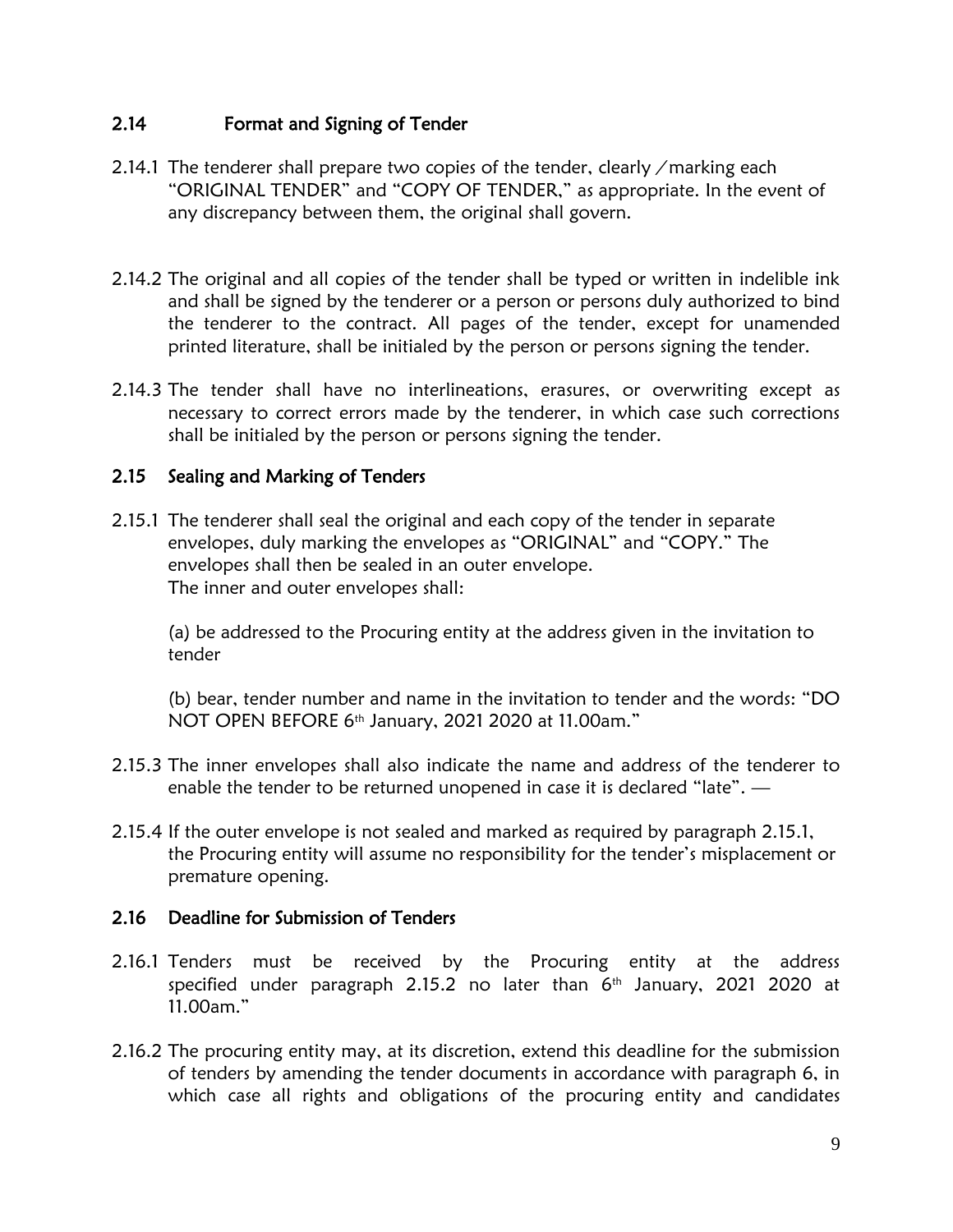previously subject to the deadline will thereafter be subject to the deadline as extended.

2.16.3 Bulky tenders which will not fit in the tender box shall be received at the 5th Floor Procurement Office Room No. 516

#### 2.17 Modification and withdrawal of tenders

- 2.17.1 The tenderer may modify or withdraw its tender after the tender's submission, provided that written notice of the modification, including substitution or withdrawal of the tender's is received by the procuring entity prior to the deadline prescribed for the submission of tenders.
- 2.17.2 The Tenderer's modification or withdrawal notice shall be prepared, sealed, marked, and dispatched in accordance with the provisions of paragraph 2.15. A withdrawal notice may also be sent by cable, but followed by a signed confirmation copy, postmarked not later than the deadline for submission of tenders.
- 2.17.3 No tender may be modified after the deadline for submission of tenders.
- 2.17.4 No tender may be withdrawn in the interval between the deadline for submission of tenders and the expiration of the period of tender validity specified by the tenderer on the Tender Form. Withdrawal of a tender during this interval may result in the Tenderer's forfeiture of its tender security, pursuant to paragraph 2.12.7.
- 2.17.5 The procuring entity may at any time terminate procurement proceedings before contract award and shall not be liable to any person for the termination.
- 2.17.6 The procuring entity shall give prompt notice of the termination to the tenderers and on request give its reasons for termination within 14 days of receiving the request from any tenderer.

#### 2.18 Opening of Tenders

- 2.18.1 Tenders will be opened immediately thereafter and representatives are encouraged to login to an electronic medium through a link that will be provided.
- 2.18.3 The tenderers' names, tender modifications or withdrawals, tender prices, discounts, and the presence or absence of requisite tender security and such other details as the Procuring Entity, at its discretion, may consider appropriate, will be announced at the opening.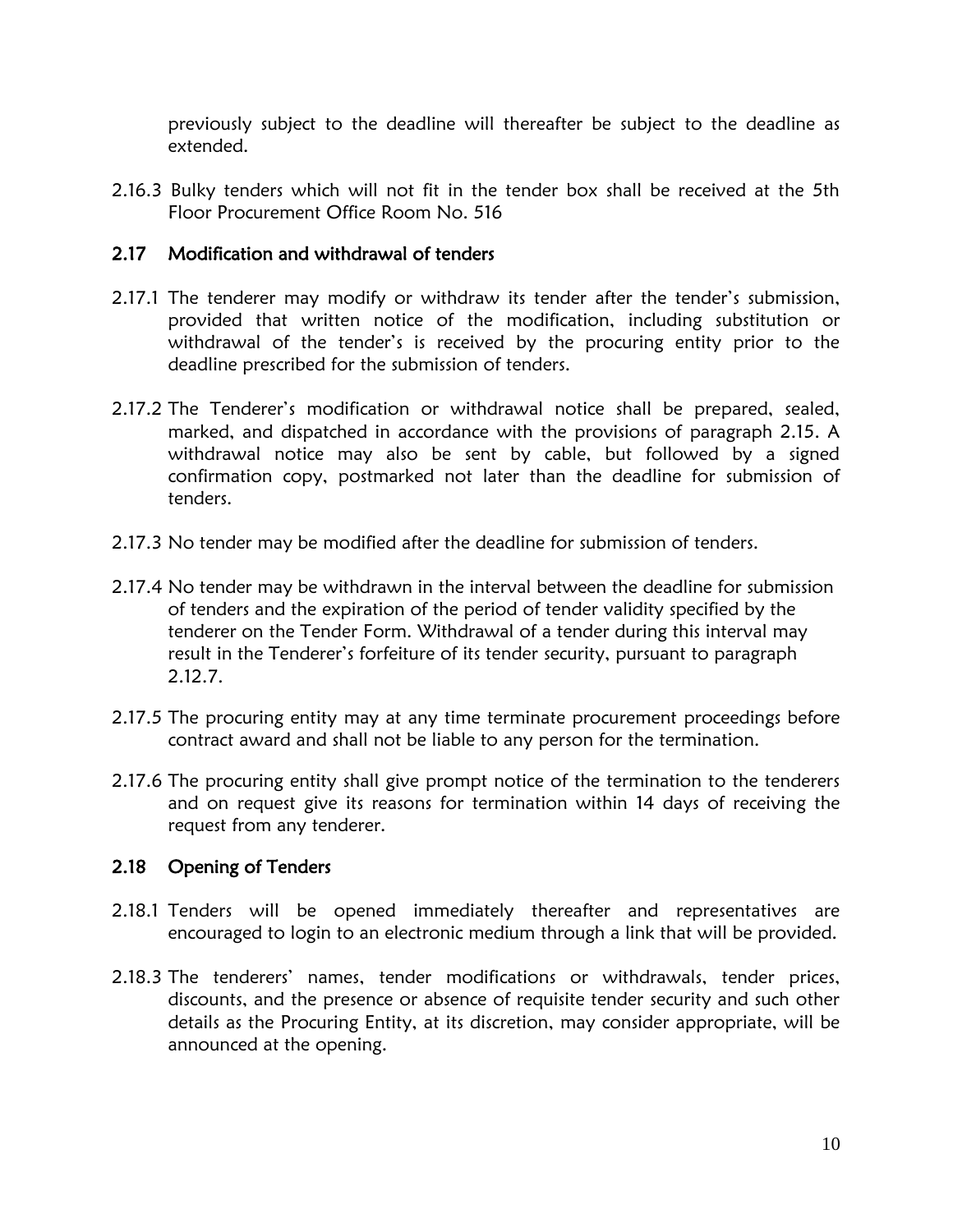2.18.4The procuring entity will prepare minutes of the tender opening which will be submitted to the tenderers that signed the tender opening register and will have made the request.

#### 2.19 Clarification of tenders

- 2.19.1 To assist in the examination, evaluation and comparison of tenders the procuring entity may at its discretion, ask the tenderer for a clarification of its tender. The request for clarification and the response shall be in writing, and no change in the prices or substance shall be sought, offered, or permitted.
- 2.19.2 Any effort by the tenderer to influence the procuring entity in the Commission tender evaluation, tender comparision or contract award decisions may result in the rejection of the tenderers tender.

#### 2.20 Preliminary Examination and Responsiveness

- 2.20.1 The Procuring entity will examine the tenders to determine whether they are complete, whether any computational errors have been made, whether required securities have been furnished whether the documents have been properly signed, and whether the tenders are generally in order.
- 2.20.2Arithmetical errors will be rectified on the following basis. If there is a discrepancy between the unit price and the total price that is obtained by multiplying the unit price and quantity, the unit price shall prevail, and the total price shall be corrected. if the candidate does not accept the correction of the errors, its tender will be rejected, and its tender security may be forfeited. If there is a discrepancy between words and figures, the amount in words will prevail.
- 2.20.3The Procuring entity may waive any minor informality or nonconformity or irregularity in a tender which does not constitute a material deviation, provided such waiver does not prejudice or affect the relative ranking of any tenderer.
- 2.20.4Prior to the detailed evaluation, pursuant to paragraph 23, the Procuring entity will determine the substantial responsiveness of each tender to the tender documents. For purposes of these paragraphs, a substantially responsive tender is one which conforms to all the terms and conditions of the tender documents without material deviations. The Commission determination of a tender's responsiveness is to be based on the contents of the tender itself without recourse to extrinsic evidence.

2.20.5If a tender is not substantially responsive, it will be rejected by the Procuring entity and may not subsequently be made responsive by the tenderer by correction of the nonconformity.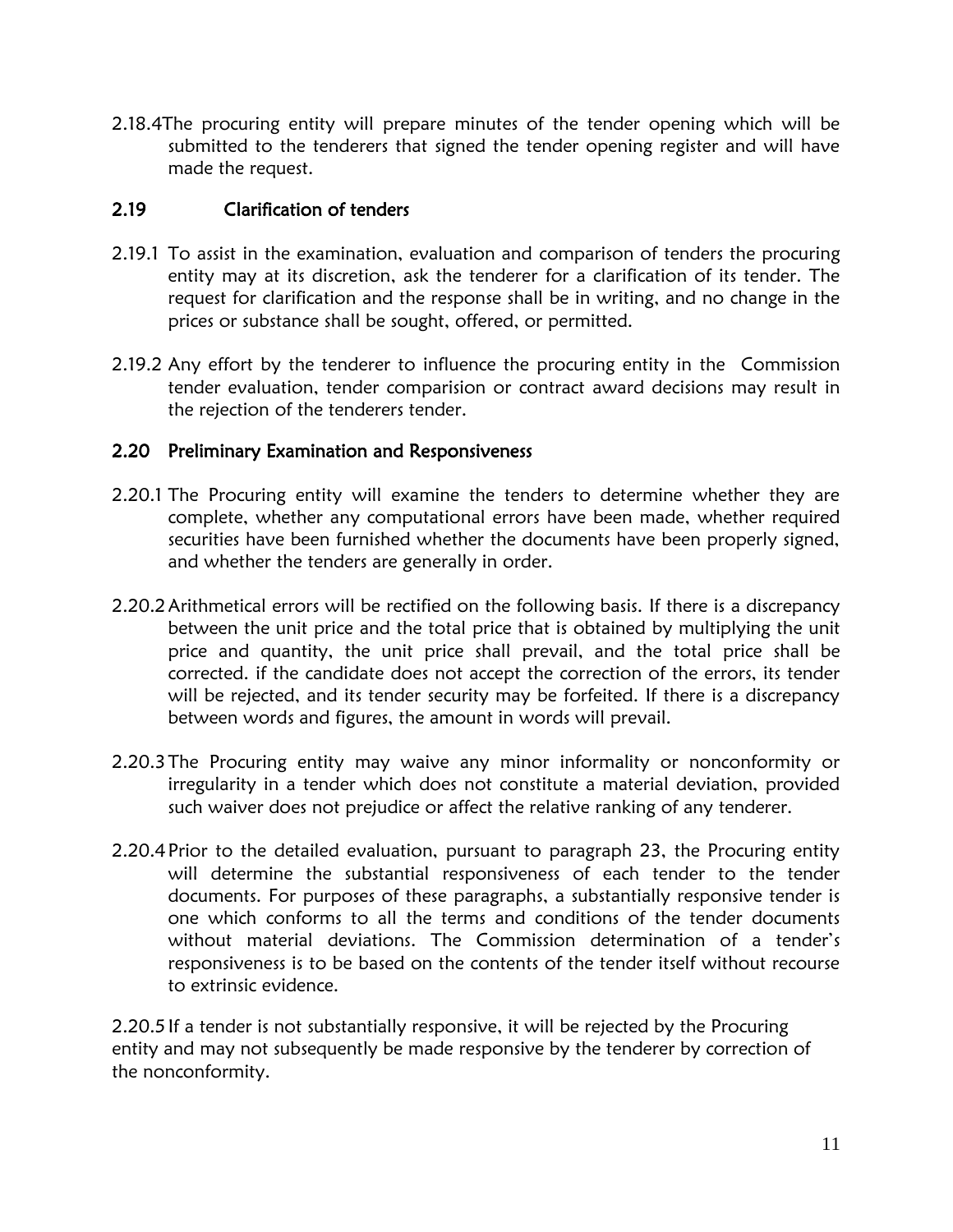#### 2.21 Conversion to a single currency

2.21.1 Where other currencies are used, the procuring entity will convert those currencies to Kenya shillings using the selling exchange rate on the date of tender closing provided by the central bank of Kenya.

#### 2.22 Evaluation and comparison of tenders.

- 2.22.1 The procuring entity will evaluate and compare the tenders which have been determined to be substantially responsive, pursuant to paragraph 2.20
- 2.22.2The comparison shall be of the price including all costs as well as duties and taxes payable on all the materials to be used in the provision of the services.
- 2.22.3The Commission evaluation of a tender will take into account, in addition to the tender price, the following factors, in the manner and to the extent indicated in paragraph 2.22.4 and in the technical specifications:
	- (a) Operational plan proposed in the tender;

(b) Deviations in payment schedule from that specified in the Special Conditions of Contract;

2.22.4 Pursuant to paragraph 22.3 the following evaluation methods will be applied:

### (a) Operational Plan.

The Procuring entity requires that the services under the Invitation for Tenders shall be performed at the time specified in the Schedule of Requirements. Tenders offering to perform longer than the Commission required delivery time will be treated as non-responsive and rejected.

### (b) Deviation in payment schedule.

Tenderers shall state their tender price for the payment on a schedule outlined in the special conditions of contract. Tenders will be evaluated on the basis of this base price. Tenderers are, however, permitted to state an alternative payment schedule and indicate the reduction in tender price they wish to offer for such alternative payment schedule. The Procuring entity may consider the alternative payment schedule offered by the selected tenderer.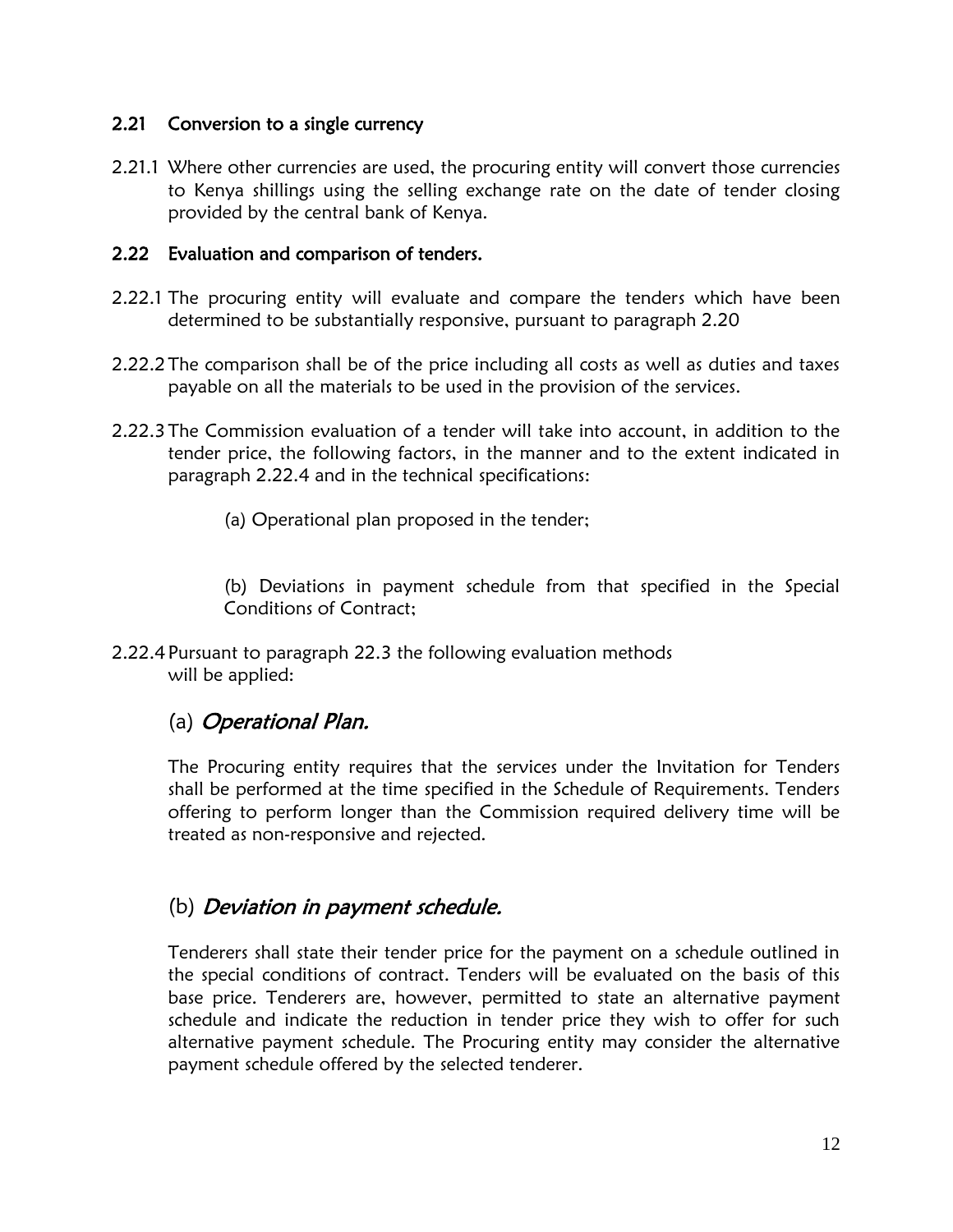- 2.22.5The tender evaluation committee shall evaluate the tender within 30 days from the date of opening the tender.
- 2.22.6To qualify for contract awards, the tenderer shall have the following:
	- (a) Necessary qualifications, capability experience, services, equipment and facilities to provide what is being procured.
	- (b) Legal capacity to enter into a contract for procurement
	- (c) Shall not be insolvent, in receivership, bankrupt or in the process of being wound up and is not the subject of legal proceedings relating to the foregoing
	- (d) Shall not be debarred from participating in public procurement.

### 2.23 Contacting the procuring entity

- 2.23.1Subject to paragraph 2.19, no tenderer shall contact the procuring entity on any matter relating to its tender, from the time of the tender opening to the time the contract is awarded.
- 2.23.2Any effort by a tenderer to influence the procuring entity in its decisions on tender evaluation tender comparison or contract award may result in the rejection of the tenderers tender.

### 2.24 Award of Contract

## a) Post qualification

- 2.24.1 In the absence of pre-qualification, the Procuring entity will determine to its satisfaction whether the tenderer that is selected as having submitted the lowest evaluated responsive tender is qualified to perform the contract satisfactorily.
- 2.24.2The determination will take into account the tenderer's financial and technical capabilities. It will be based upon an examination of the documentary evidence of the tenderers qualifications submitted by the tenderer, pursuant to paragraph 2.1.2, as well as such other information as the Procuring entity deems necessary and appropriate.
- 2.24.3An affirmative determination will be a prerequisite for award of the contract to the tenderer. A negative determination will result in rejection of the Tenderer's tender, in which event the Procuring entity will proceed to the next lowest evaluated tender to make a similar determination of that Tenderer's capabilities to perform satisfactorily.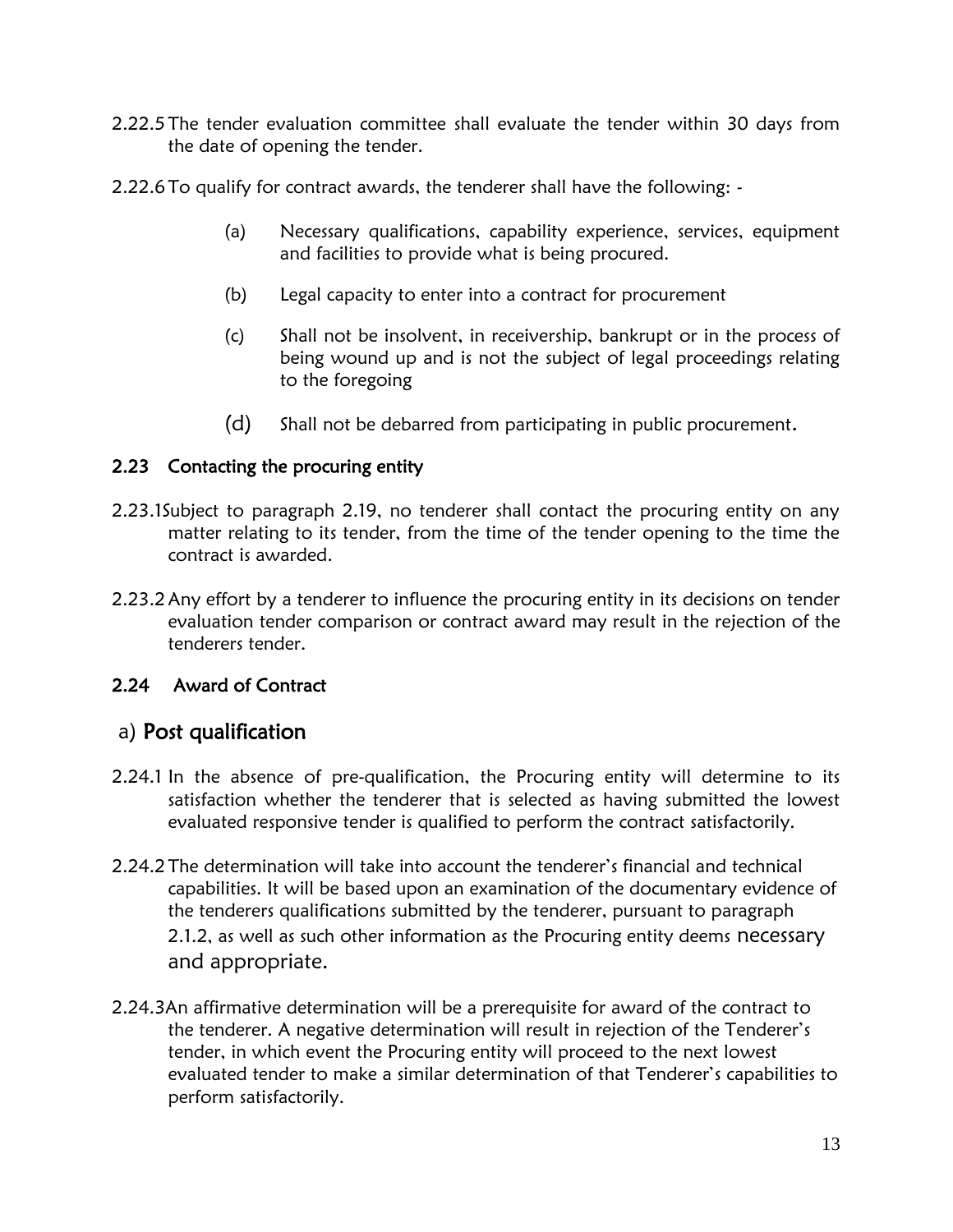### b) Award Criteria

- 2.24.3Subject to paragraph 2.29 the Procuring entity will award the contract to the successful tenderer whose tender has been determined to be substantially responsive and has been determined to be the lowest evaluated tender, provided further that the tenderer is determined to be qualified to perform the contract satisfactorily.
- 2.24.4The procuring entity reserves the right to accept or reject any tender and to annul the tendering process and reject all tenders at any time prior to contract award, without thereby incurring any liability to the affected tenderer or tenderers or any obligation to inform the affected tenderer or tenderers of the grounds for the Commission action. If the procuring entity determines that none of the tenderers is responsive; the procuring entity shall notify each tenderer who submitted a tender.
- 2.24.5A tenderer who gives false information in the tender document about its qualification or who refuses to enter into a contract after notification of contract award shall be considered for debarment from participating in future public procurement.

#### 2.25 Notification of award

- 2.25.1Prior to the expiration of the period of tender validity, the Procuring entity will notify the successful tenderer in writing that its tender has been accepted.
- 2.25.2The notification of award will signify the formation of the Contract subject to the signing of the contract between the tenderer and the procuring entity pursuant to clause 2.29. Simultaneously the other tenderers shall be notified that their tenders have not been successful.
- 2.25.3Upon the successful Tenderer's furnishing of the performance security pursuant to paragraph 31, the Procuring entity will promptly notify each unsuccessful Tenderer and will discharge its tender security, pursuant to paragraph 2.12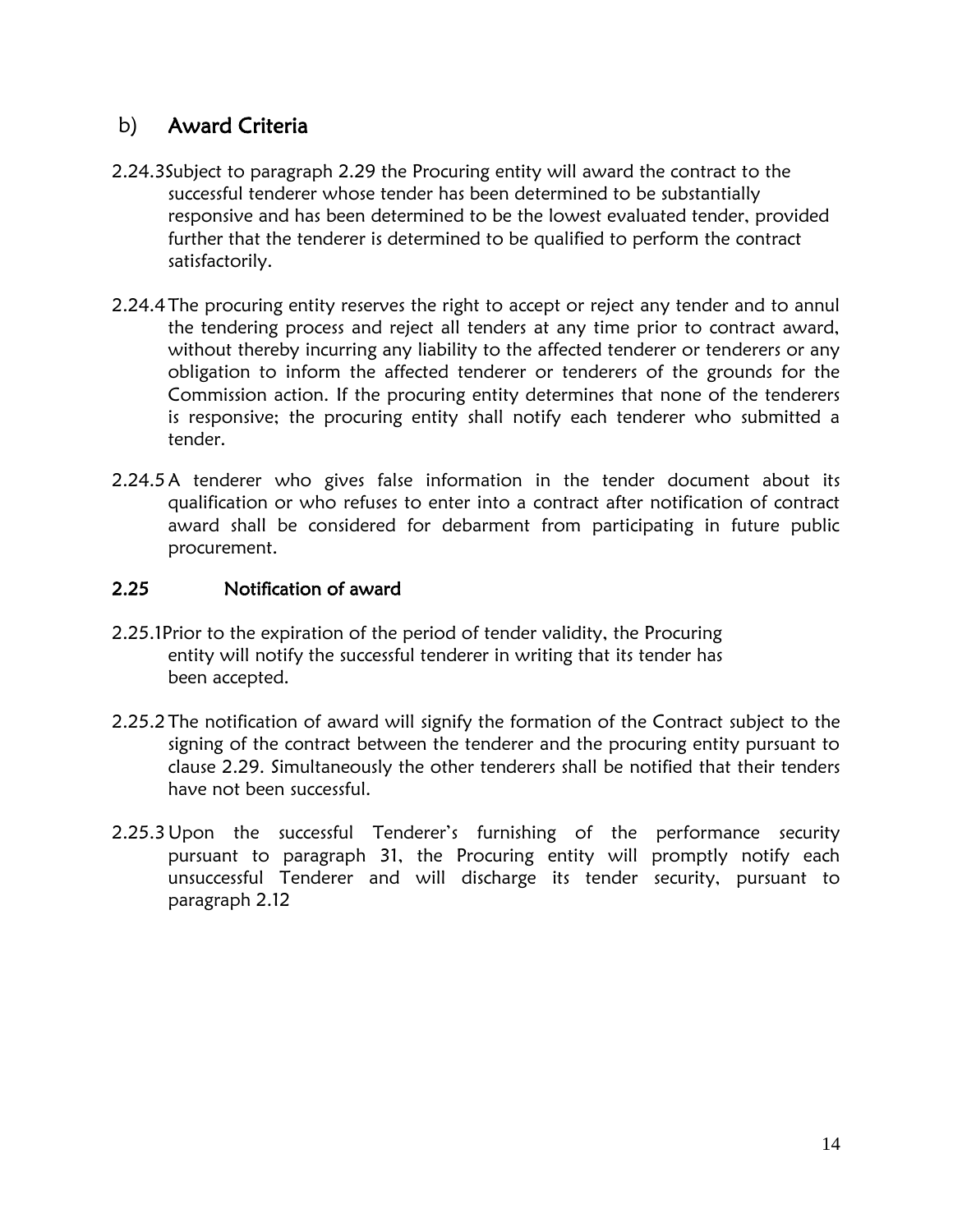### Signing of Contract

- 2.26.1At the same time as the Procuring entity notifies the successful tenderer that its tender has been accepted, the Procuring entity will simultaneously inform the other tenderers that their tenders have not been successful.
- 2.26.2Within fourteen (14) days of receipt of the Contract Form, the successful tenderer shall sign and date the contract and return it to the Procuring entity.
- 2.26.3The parties to the contract shall have it signed within 30 days from the date of notification of contract award unless there is an administrative review request.

#### 2.26 Performance Security

- 2.27.1 Within thirty (30) days of the receipt of notification of award from the Procuring entity, the successful tenderer shall furnish the performance security in accordance with the Conditions of Contract, in the Performance Security Form provided in the tender documents, or in another form acceptable to the Procuring entity.
- 2.27.2Failure of the successful tenderer to comply with the requirement of paragraph 2.29 or paragraph 2.30.1 shall constitute sufficient grounds for the annulment of the award and forfeiture of the tender security, in which event the Procuring entity may make the award to the next lowest evaluated or call for new tenders.

#### 2.27 Corrupt or Fraudulent Practices

- 2.28.1 The Procuring entity requires that tenderers observe the highest standard of ethics during the procurement process and execution of contracts. A tenderer shall sign a declaration that he has not and will not be involved in corrupt or fraudulent practices.
- 2.28.2The procuring entity will reject a proposal for award if it determines that the tenderer recommended for award has engaged in corrupt or fraudulent practices in competing for the contract in question;
- 2.28.3 Further, a tenderer who is found to have indulged in corrupt or fraudulent practices risks being debarred from participating in public procurement in Kenya.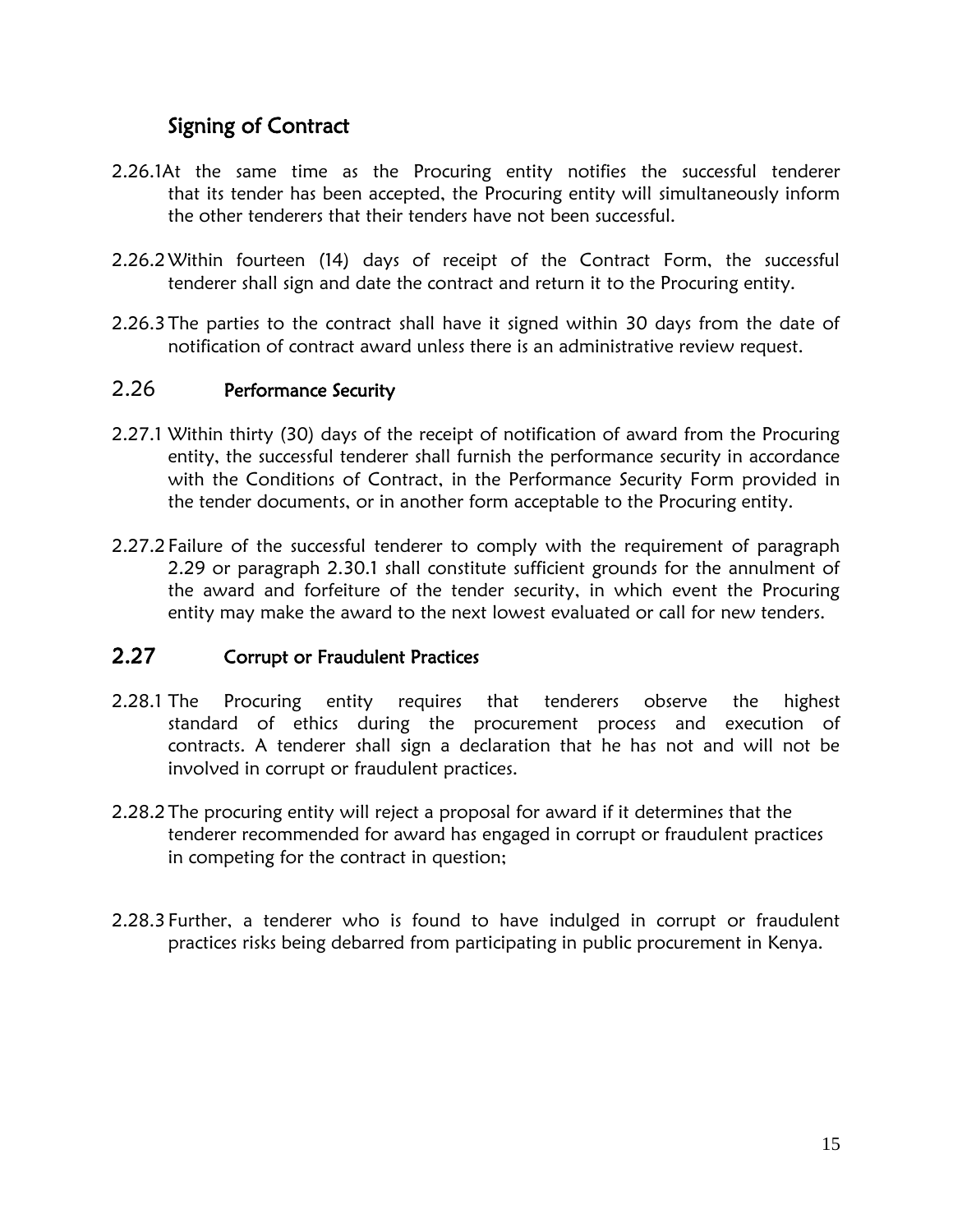#### APPENDIX TO INSTRUCTIONS TO THE TENDERERS

### Notes on the appendix to instruction to Tenderers

- 1. The appendix to instructions to tenderers is intended to assist the procuring entity in providing specific information in relation to corresponding clauses in the instructions to tenderers included in section II and the appendix has to be prepared for each specific procurement
- 2. The procuring entity should specify in the appendix information and requirements specific to he circumstances of the procuring entity, the processing of the procurement and the tender evaluation criteria that will apply to the tenderers
- 3. In preparing the appendix the following aspects should be taken into consideration
	- a. The information that specifies and complements provisions of section III to be incorporated
	- b. Amendments of section II as necessitated by the circumstances of the specific procurement to be also incorporated.
- 4. Section II should remain intact and only be amended through the appendix.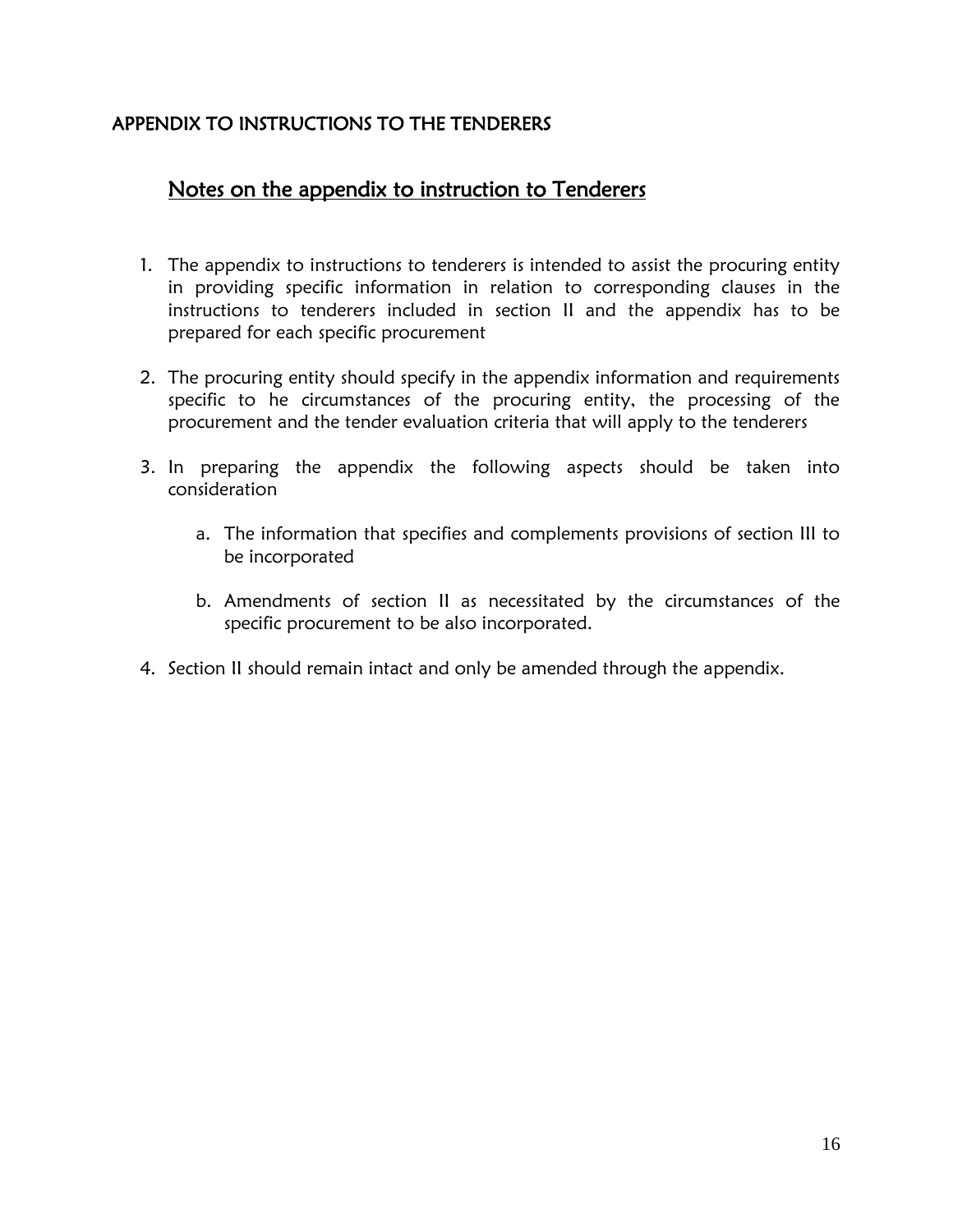## Appendix to instructions to tenderers

The following information for procurement of services shall complement or amend the provisions of the instructions to tenderers. Wherever there is a conflict between the provisions of the instructions to tenderers and the provisions of the appendix, the provisions of the appendix herein shall prevail over those of the instructions to tenderers

| Instructions to<br>tenderers | Particulars of appendix to instructions to Tenderers                                                                                                                                                                                                                                                                                                                                                           |
|------------------------------|----------------------------------------------------------------------------------------------------------------------------------------------------------------------------------------------------------------------------------------------------------------------------------------------------------------------------------------------------------------------------------------------------------------|
|                              |                                                                                                                                                                                                                                                                                                                                                                                                                |
| 1.1                          | This Invitation to tender is open to all tenderers eligible candidates<br>registered with the Tourism Regulatory Authority for the hire of Venues,<br>Accommodation and Conference services framework contract for a                                                                                                                                                                                           |
|                              | period of Three years (2020-2023).                                                                                                                                                                                                                                                                                                                                                                             |
| 1.2                          | Interested candidates may download the tender document from the<br>IEBC website: www.iebc.or.ke or www.tenders.go.ke. Tenderers who<br>download the tender documents through the website are advised to<br>registers at the Supply Chain Offices or email their contacts through<br>info@iebc.or.ke, before the closing date; to allow records and<br>communication for any tender clarifications and addenda. |
| 1.5                          | Tenders will be opened immediately thereafter and representatives are<br>to login to an electronic medium through a link that will<br>encouraged<br>be provided.                                                                                                                                                                                                                                               |
| 2.2.2                        | The tender shall be downloaded from the IEBC Website at<br>www.iebc.or.ke free of charge.                                                                                                                                                                                                                                                                                                                      |
| 2.4.1                        | The request for clarification and the response shall be in<br>writing through the: -<br>Ag.<br>Chief Executive Officer/Commission<br><b>The</b><br>Secretary<br>Independent Electoral and Boundaries Commission(IEBC)<br>P.O.Box45371-00100, Nairobi, Tel; 254-20-2796000<br>www.iebc.or.ke,Email:info@iebc.or.ke                                                                                              |
| 2.9.3                        | The prices quoted shall be fixed for a period of Three (3) years.                                                                                                                                                                                                                                                                                                                                              |
| 2.10.1                       | Prices shall be quoted in Kenya Shillings.                                                                                                                                                                                                                                                                                                                                                                     |
| 2.12.1                       | The tender security to be provided is Ksh: 50,000 valid for 120 days<br>from date of opening the tender and shall be in form of a bank<br>guarantee.                                                                                                                                                                                                                                                           |
| 2.13.1                       | Tender shall remain valid for 120 days after the date of tender opening.                                                                                                                                                                                                                                                                                                                                       |
| 2.15.1                       | The bidders must submit one (1) ORIGINAL TENDER" and one (1)<br><b>COPY of the Tender</b>                                                                                                                                                                                                                                                                                                                      |
| 2.16.3                       | Bulky tenders which will not fit in the tender box shall be received at<br>the 5 <sup>th</sup> Floor Procurement Office Room No. 516                                                                                                                                                                                                                                                                           |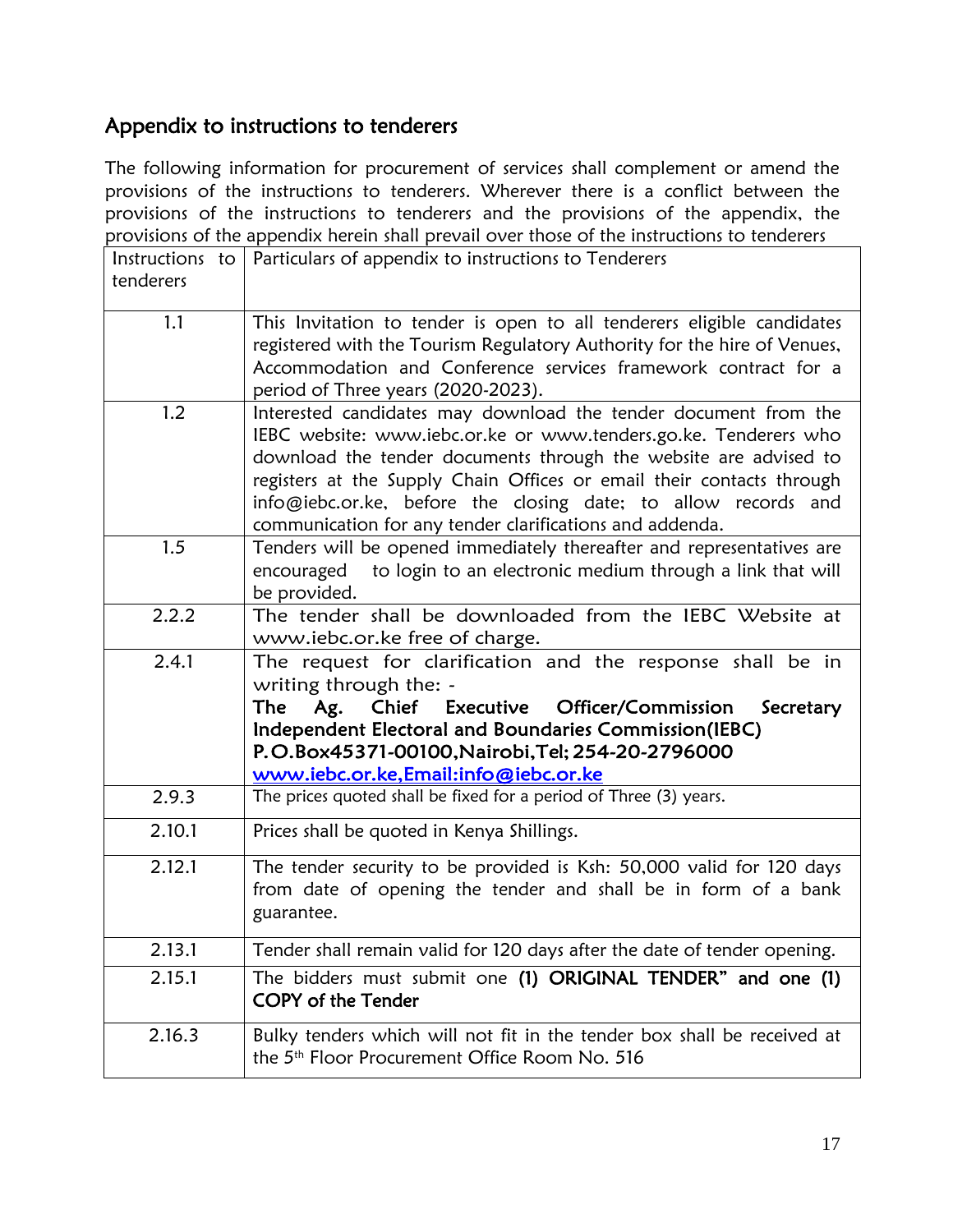## Steps of Evaluation and Comparison of Tenders

| S/No            | <b>Mandatory Requirements</b>                                                                                                                                                                                                                                         | Responsive<br>or Not<br>Responsive |
|-----------------|-----------------------------------------------------------------------------------------------------------------------------------------------------------------------------------------------------------------------------------------------------------------------|------------------------------------|
| <b>MR1</b>      | Must Submit a copy of Registration Certificate                                                                                                                                                                                                                        |                                    |
| <b>MR2</b>      | Must Provide copy of the company's Valid Certificate of                                                                                                                                                                                                               |                                    |
|                 | Tax Compliance issued by Kenya Revenue Authority (KRA).                                                                                                                                                                                                               |                                    |
| MR <sub>3</sub> | Certificate from the Tourism Regulatory Authority                                                                                                                                                                                                                     |                                    |
| MR <sub>4</sub> | Covid-19 Certificate from Ministry of Health                                                                                                                                                                                                                          |                                    |
| <b>MR5</b>      | Copy of a Valid Single Business Permit.                                                                                                                                                                                                                               |                                    |
| MR <sub>6</sub> | Must provide Form of tender duly filled and signed                                                                                                                                                                                                                    |                                    |
| MR <sub>7</sub> | Must submit a Dully filled, signed and stamped Confidential<br><b>Business Questionnaire</b>                                                                                                                                                                          |                                    |
| <b>MR8</b>      | Must submit a Duly filled, signed and stamped Anti -<br>Corruption Declaration Form                                                                                                                                                                                   |                                    |
| <b>MR9</b>      | Must submit a Dully Filled, signed and stamped the Price<br>Schedule in the format provided.                                                                                                                                                                          |                                    |
| <b>MR10</b>     | Must provide a copy of a Valid Food Handling Licence                                                                                                                                                                                                                  |                                    |
| <b>MR11</b>     | Must Serialize the tender document                                                                                                                                                                                                                                    |                                    |
|                 | At this stage, the tenderer's submission will either be responsive or non-responsive. The<br>non-responsive submissions in any of the Eleven (11) mandatory requirements will be<br>eliminated from the entire evaluation process and will not be considered further. |                                    |

## i) Preliminary Evaluation (Provide Certified Copies of Documents)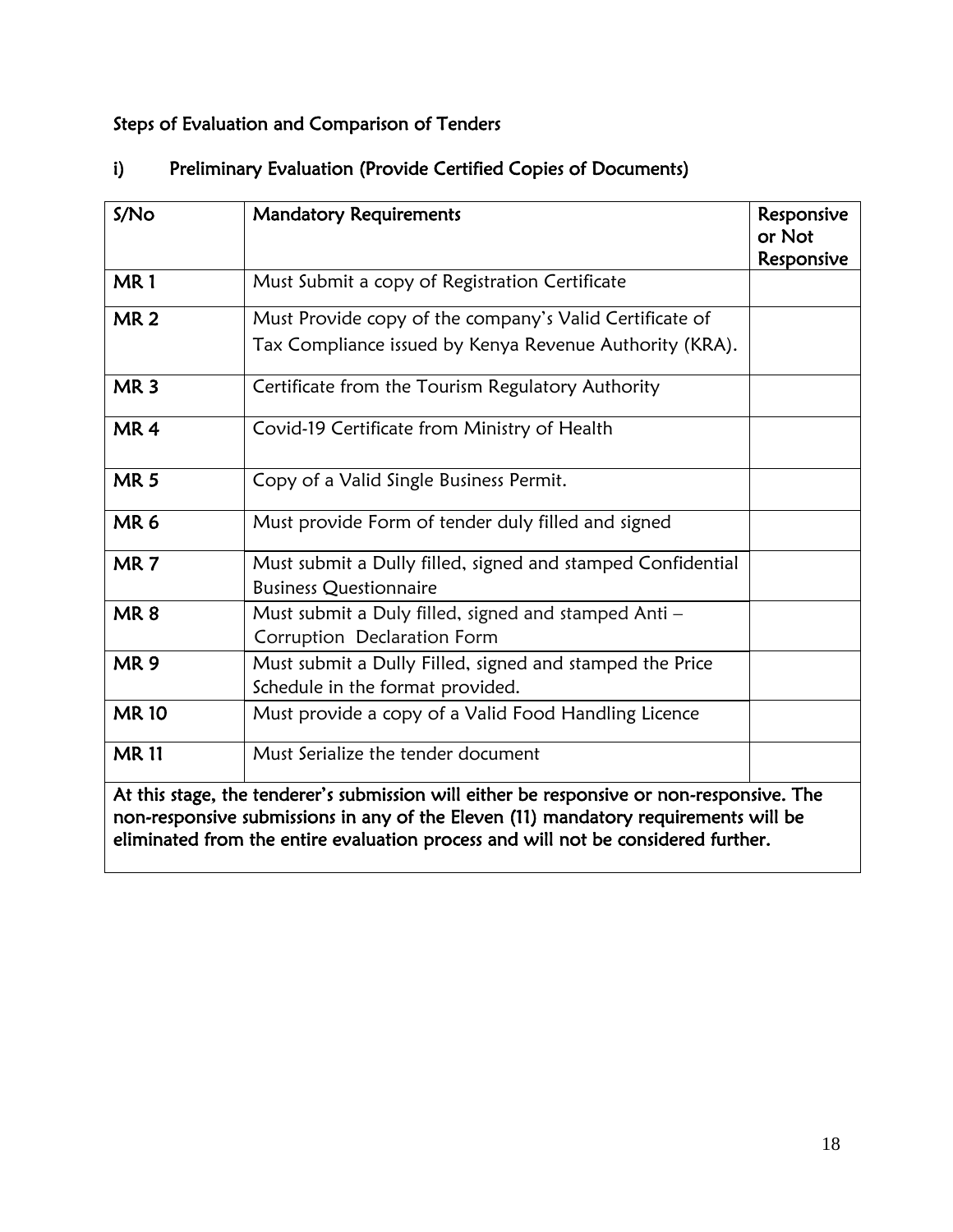#### ii) Technical Mandatory Requirements

| S/NO. | <b>Evaluation Attribute</b>                                                                                                                                                | Compliant/None<br>Compliant |
|-------|----------------------------------------------------------------------------------------------------------------------------------------------------------------------------|-----------------------------|
|       | Experience<br>Evidence of experience in similar assignments from 3<br>clients in Public Entity in the past 2 years (provide copies<br>of LSOs / contracts/ award letters.) |                             |
| 2     | Provide copies of audited accounts for the company for the<br>last two accounting years. 2018 and 2019                                                                     |                             |
| 3     | <b>Physical Facilities:</b><br>Proof of ownership/lease agreement                                                                                                          |                             |
| 4     | Company profile/fact sheet<br>Provide brochures and details outlining the quality of<br>the services being provided by the hotel.                                          |                             |
| 5     | <b>Quality Certificate</b> – Star rating accredited by Tourism<br>regulatory Authority                                                                                     |                             |
| 6     | <b>Insurance Cover Provide evidence of insurance cover</b><br>for the premises and staff                                                                                   |                             |

The non-responsive submissions in any of the Six (6) technical mandatory requirements will be eliminated from the entire process and will not be considered further.

### iii) Financial Evaluation

The financial proposals for bidder will be examined for services listed below as applicable to rate of tenderer's hotel. Prices should be inclusive of all Taxes (VAT, Catering Levy, Service levy etc

### Award Criteria

All the Bidders who meet the preliminary and Technical evaluation will be ranked and contracted for the services for a period of 3 years.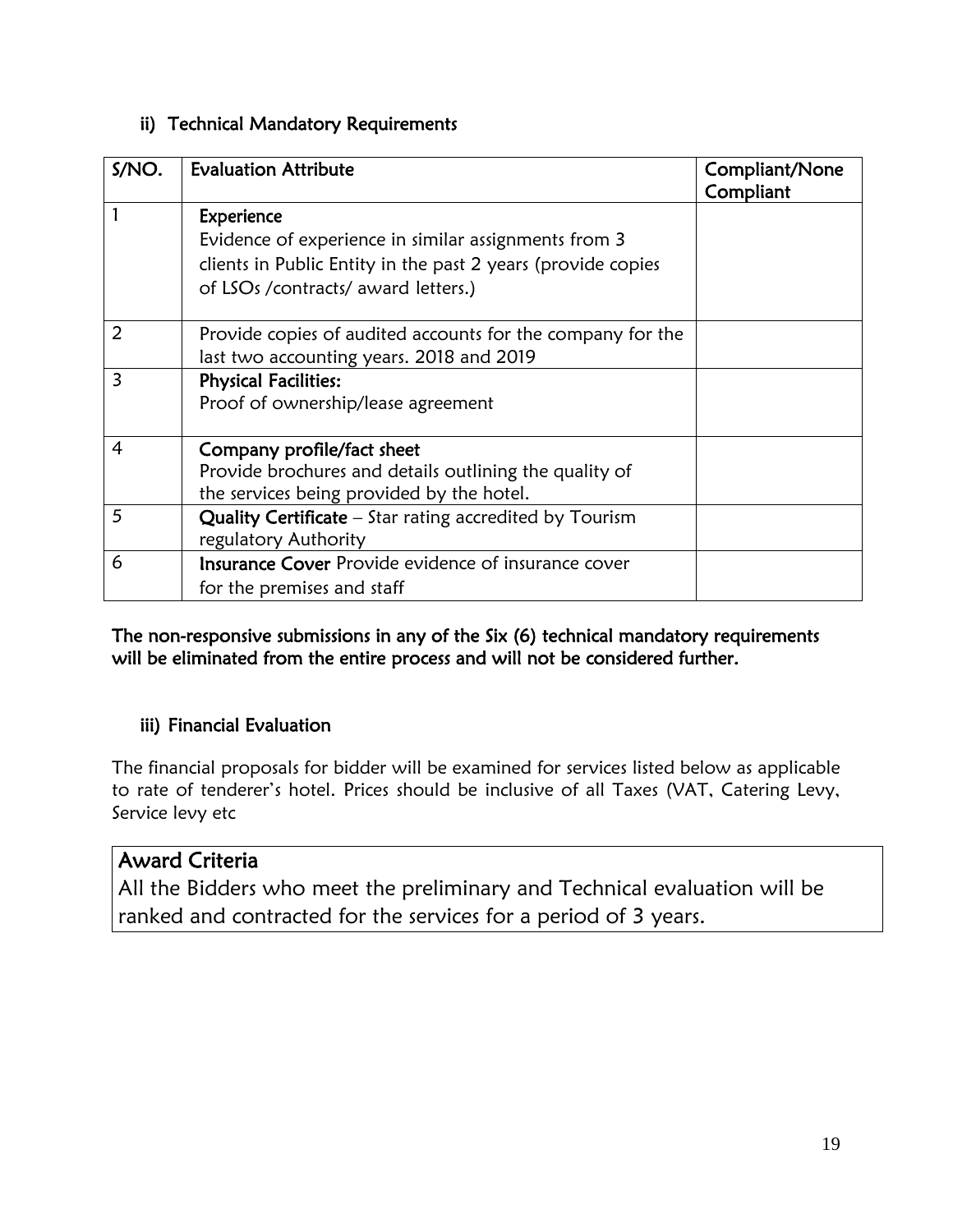# <span id="page-19-0"></span>SECTION III GENERALCONDITIONS OF CONTRACT

| <b>TABLE OF CONTENTS</b> |                                           | Page |
|--------------------------|-------------------------------------------|------|
| 3.1                      | Definitions                               | 22   |
| 3.2                      | Application                               | 22   |
| 3.3                      | Standards                                 | 22   |
| 3.4                      | Use of contract documents and information | 22   |
| 3.5                      | Patent Rights                             | 23   |
| 3.6                      | Performance security                      | 23   |
| 3.7                      | Inspections and tests                     | 23   |
| 3.8                      | Payment                                   | 24   |
| 3.9                      | Prices                                    | 24   |
| 3.10                     | Assignment                                | 24   |
| 3.11                     | Termination for default                   | 24   |
| 3.12                     | <b>Termination for insolvency</b>         | 25   |
| 3.13                     | Termination for convenience               | 25   |
| 3.14                     | Resolution of disputes                    | 25   |
| 3.15                     | Governing language                        | 25   |
| 3.16                     | Force majeure                             | 25   |
| 3.17                     | Applicable law                            | 26   |
| 3.18                     | <b>Notices</b>                            | 26   |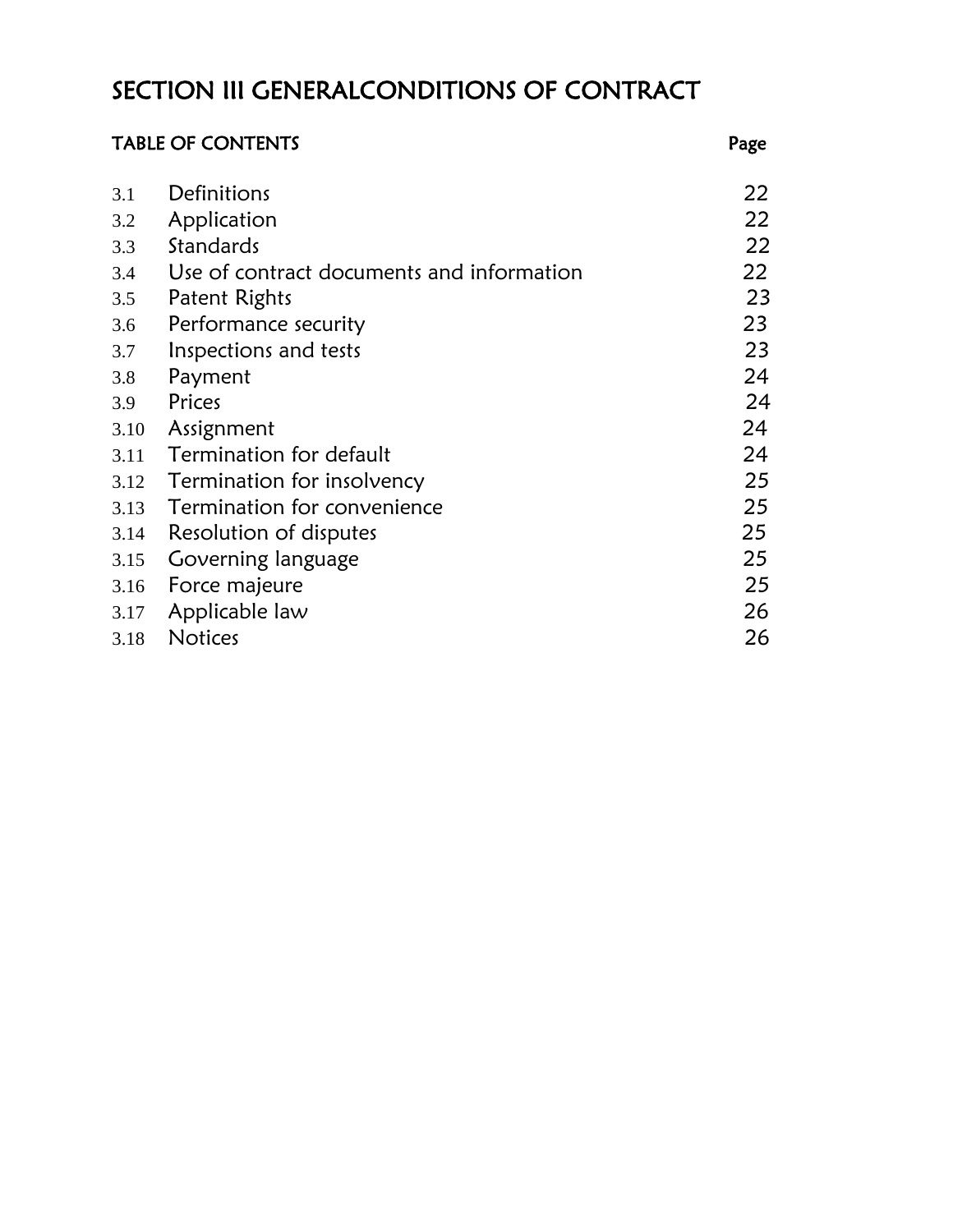## SECTION III GENERAL CONDITIONS OF CONTRACT

#### 3.1 Definitions

In this contract the following terms shall be interpreted as indicated:

- a) "The contract" means the agreement entered into between the Procuring entity and the tenderer as recorded in the Contract Form signed by the parties, including all attachments and appendices thereto and all documents incorporated by reference therein.
- b) "The Contract Price" means the price payable to the tenderer under the Contract for the full and proper performance of its contractual obligations.
- c) "The services" means services to be provided by the contractor including materials and incidentals which the tenderer is required to provide to the Procuring entity under the Contract.
- d) "The Procuring entity" means the organization sourcing for the services under this Contract.
- e) "The contractor means the individual or firm providing the services under this **Contract**
- f) "GCC" means general conditions of contract contained in this section
- g) "SCC" means the special conditions of contract
- h) "Day" means calendar day

#### 3.2 Application

These General Conditions shall apply to the extent that they are not superceded by provisions of other part of contract.

### 3.3Standards

1.3.1 The services provided under this Contract shall conform to the 7 standards mentioned in the Schedule of requirements

#### 3.4 Use of Contract Documents and Information

- 3.4.1 The Tenderer shall not, without the Commission 's prior written consent, disclose the Contract, or any provision therefore, or any specification, plan, drawing, pattern, sample, or information furnished by or on behalf of the Commission in connection therewith, to any person other than a person employed by the Tenderer in the performance of the Contract.
- 3.4.2 The Tenderer shall not, without the Commission 's prior written consent, make use of any document or information enumerated in paragraph 3.5.1 above.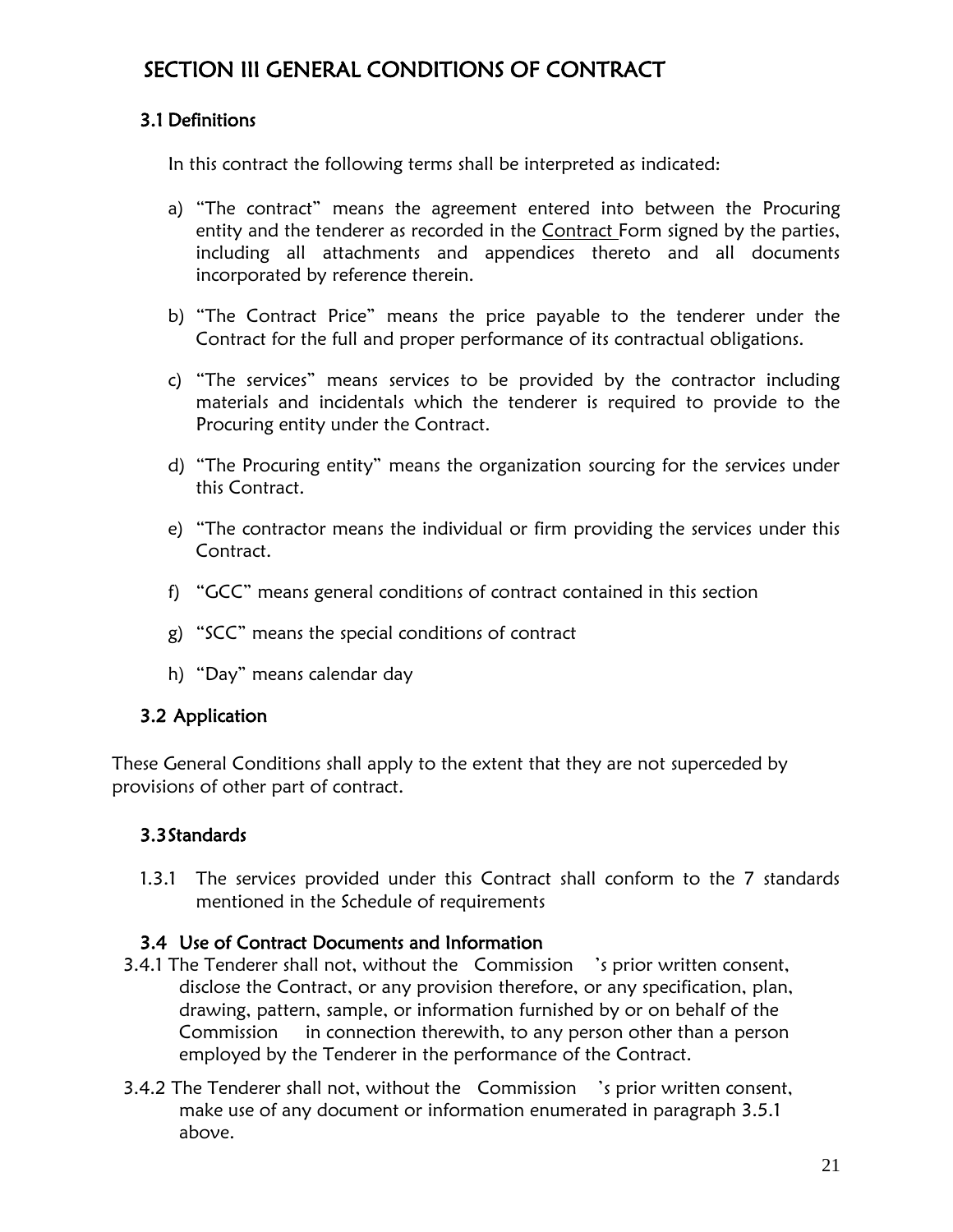3.4.3 Any document, other than the Contract itself, enumerated in paragraph 3.5.1 shall remain the property of the Commission and shall be returned (all copies) to the Commission on completion of the Tenderer's performance under the Contract if so required by the Commission .

#### 3.5 Patent Right's

The tenderer shall indemnify the Procuring entity against all third-party claims of infringement of patent, trademark, or industrial design tights arising from use of the services under the contract or any part thereof.

#### 3.6Performance Security

Within thirty (30) days s of receipt of the notification of Contract award, the successful tenderer shall furnish to the Procuring entity the performance security where applicable in the amount specified in Special Conditions of Contract.

- The proceeds of the performance security shall be payable to the Commission as compensation for any loss resulting from the Tenderer's failure to complete its obligations under the Contract.
- 3.6.3 The performance security shall be denominated in the currency of the Contract, or in a freely convertible currency acceptable to the Commission and shall be in the form of:
	- a) Cash.
	- b) A bank guarantee.
	- c) Such insurance guarantee approved by the Authority.
	- d) Letter of credit

3.6.4 The performance security will be discharged by the Commission and returned to the candidate not later than thirty (30) days following the date of completion of the Tenderer's performance of obligations under the contract, including any warranty obligations under the contract.

### 3.7 Inspection and Tests

3.7.1 The Commission or its representative shall have the right to inspect and/or to test the services to confirm their conformity to the Contract specifications. The Commission shall notify the Tenderer in writing, in a timely manner, of the identity of any representatives retained for these purposes.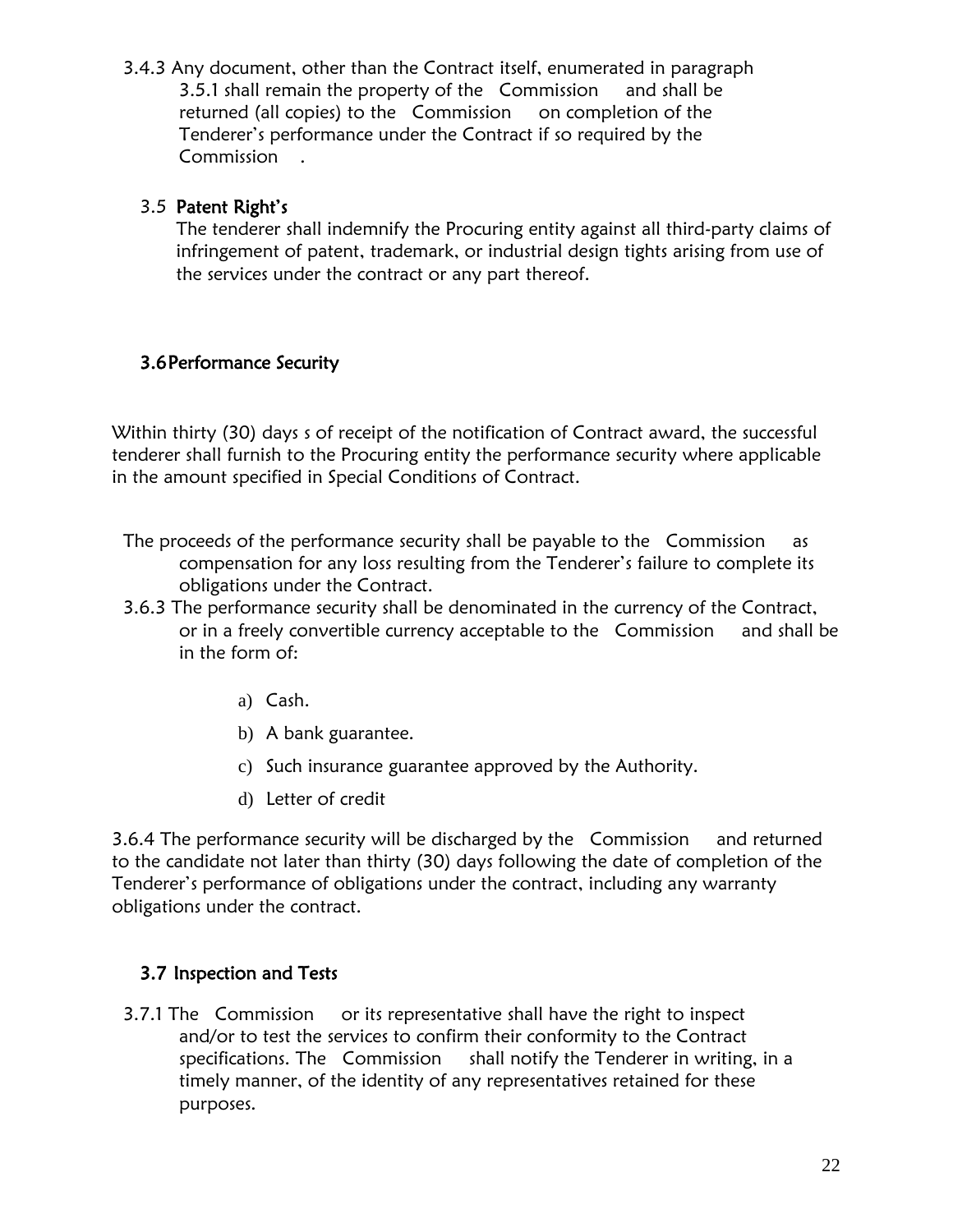- 3.7.2 The inspections and tests may be conducted on the premises of the Tenderer or its subcontractor(s). If conducted on the premises of the Tenderer or its subcontractor(s), all reasonable facilities and assistance, including access to drawings and production data, shall be furnished to the inspectors at no charge to the Commission .
- 3.7.3 Should any inspected or tested services fail to conform to the Specifications, the Commission may reject the services, and the Tenderer shall either replace the rejected services or make alterations necessary to meet specification requirements free of cost to the Commission .
- 3.7.4 Nothing in paragraph 3.7 shall in any way release the Tenderer from any warranty or other obligations under this Contract.

### 3.8 Payment

3.8.1 The method and conditions of payment to be made to the tenderer under this Contract shall be specified in SCC

#### 3.9Prices

Prices charged by the contractor for services performed under the Contract shall not, with the exception of any Price adjustments authorized in SCC, vary from the prices by the tenderer in its tender or in the Commission request for tender validity extension as the case may be. No variation in or modification to the terms of the contract shall be made except by written amendment signed by the parties.

#### 3.10Assignment

The tenderer shall not assign, in whole or in part, its obligations to perform under this contract, except with the Commission prior written consent.

### 3.11 Termination for Default

The Procuring entity may, without prejudice to any other remedy for breach of Contract, by written notice of default sent to the tenderer, terminate this Contract in whole or in part:

- a) if the tenderer fails to provide any or all of the services within the period(s) specified in the Contract, or within any extension thereof granted by the Procuring entity.
- b) if the tenderer fails to perform any other obligation(s) under the Contract.
- c) if the tenderer, in the judgment of the Procuring entity has engaged in corrupt or fraudulent practices in competing for or in executing the Contract.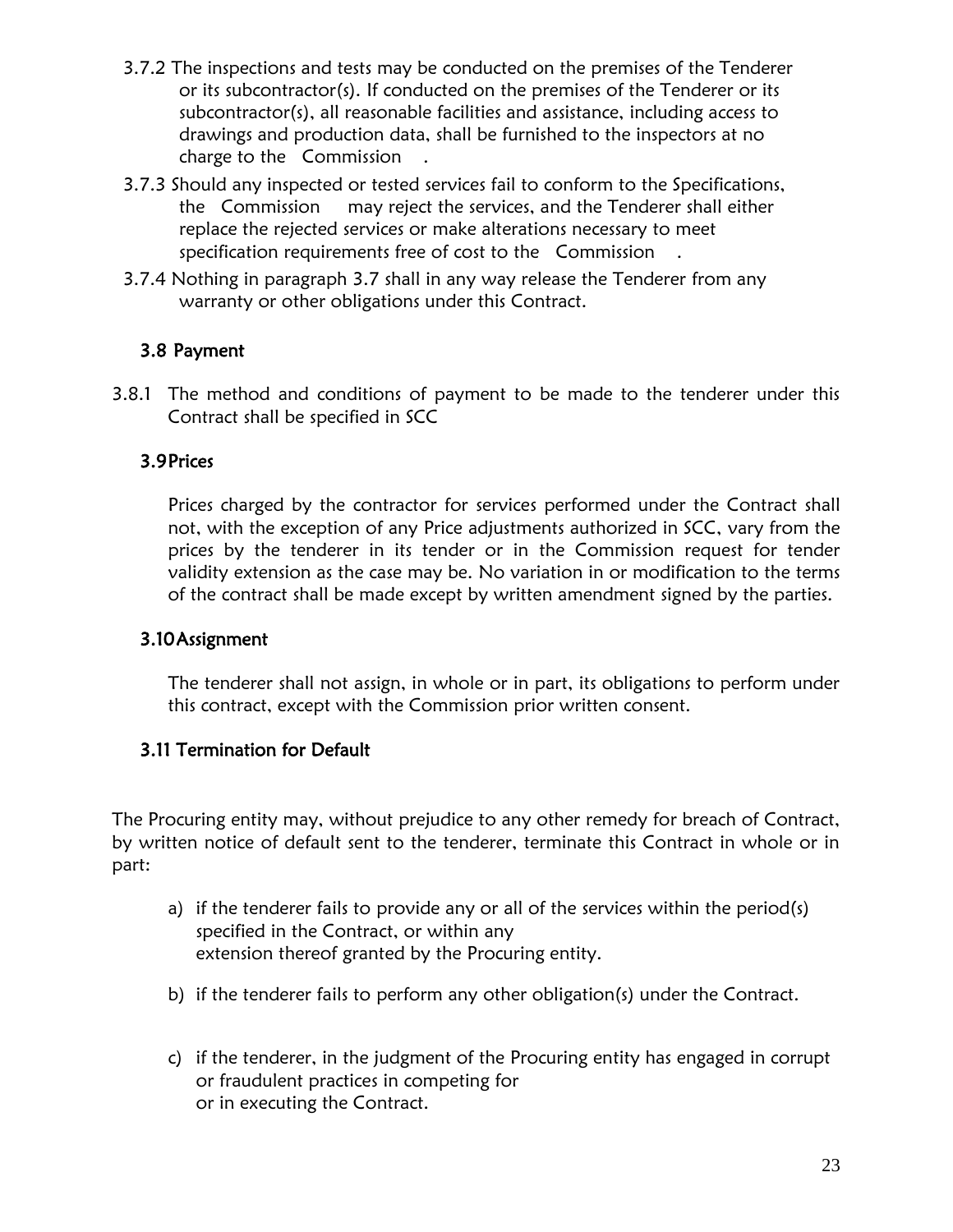In the event the Procuring entity terminates the Contract in whole or in part, it may procure, upon such terms and in such manner as it deems appropriate, services similar to those undelivered, and the tenderer shall be liable to the Procuring entity for any excess costs for such similar services.

#### 3.12Termination of insolvency

The procuring entity may at the any time terminate the contract by giving written notice to the contractor if the contractor becomes bankrupt or otherwise insolvent. In this event, termination will be without compensation to the contractor, provided that such termination will not produce or affect any right of action or remedy, which has accrued or will accrue thereafter to the procuring entity.

#### 3.13Termination for convenience

- 3.13.1 The procuring entity by written notice sent to the contractor may terminate the contract in whole or in part, at any time for its convenience. The notice of termination shall specify that the termination is for the procuring entity convenience, the extent to which performance of the contractor of the contract is terminated and the date on which such termination becomes effective.
- 3.13.2 For the remaining part of the contract after termination the procuring entity may elect to cancel the services and pay to the contractor on agreed amount for partially completed services.

#### 3.14Resolution of disputes

The Commission and the contractor shall make every effort to resolve amicably by direct informal negotiations any disagreement or dispute arising between them under or in connection with the contract.

If after thirty (30) days from the commencement of such informal negotiations both parties have been unable to resolve amicably a contract dispute either party may require that the dispute be refered for resolution to the formal mechanisms specified in the SCC.

#### 3.15Governing Language

The contract shall be written in the English language. All correspondence and other documents pertaining to the contract, which are exchanged by the parties, shall be written in the same language.

#### 3.16Force Majeure

The contractor shall not be liable for forfeiture of its performance security, or termination for default if and to the extent that its delay in performance or other failure to perform its obligations under the Contract is the result of an event of Force Majeure.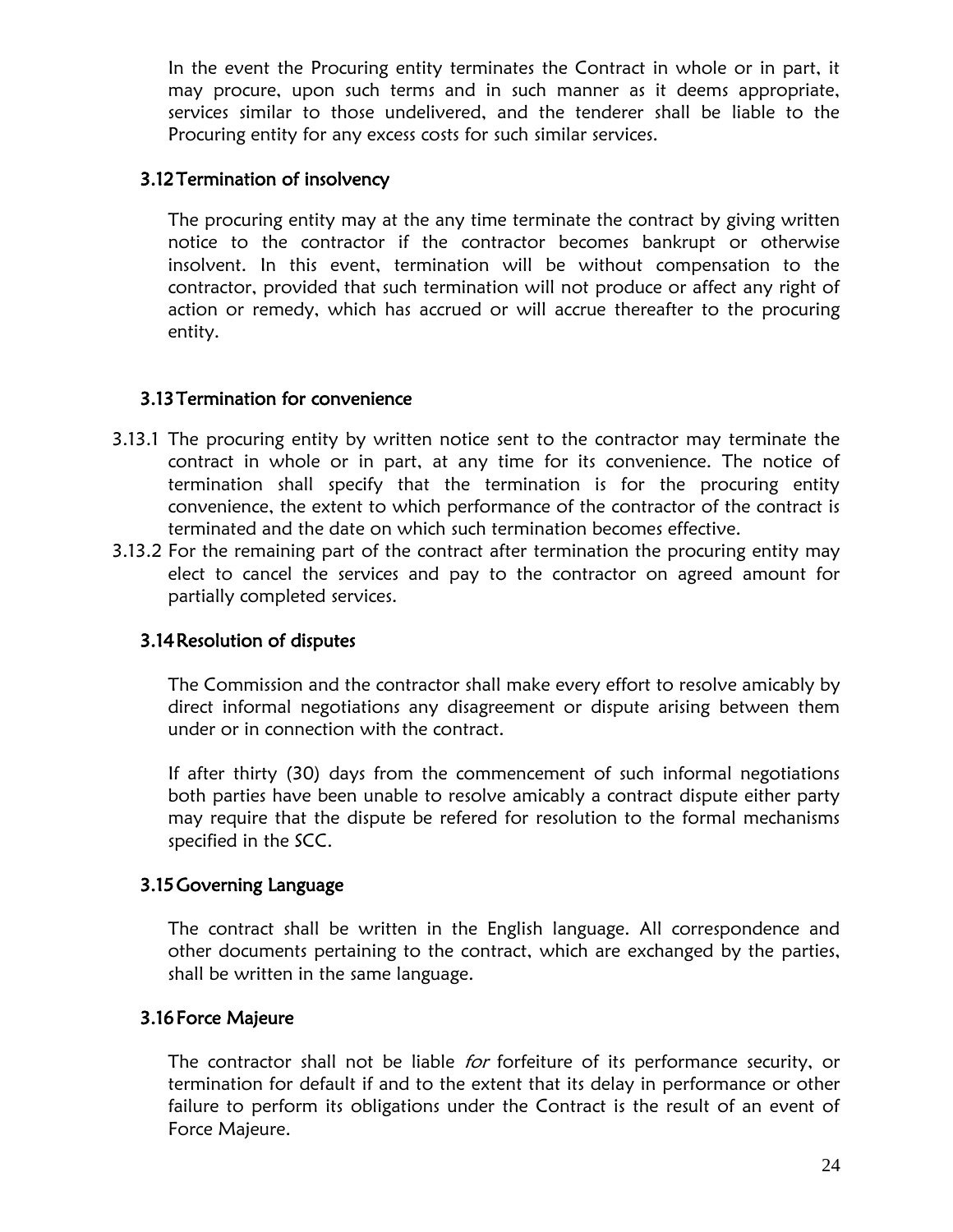#### 3.17Applicable Law.

The contract shall be interpreted in accordance with the laws of Kenya unless otherwise specified in the SCC

### **Notices**

Any notices given by one party to the other pursuant to this contract shall be sent to the other party by post or by fax or E-mail and confirmed in writing to the other party's address specified in the SCC

A notice shall be effective when delivered or on the notices effective date, whichever is later.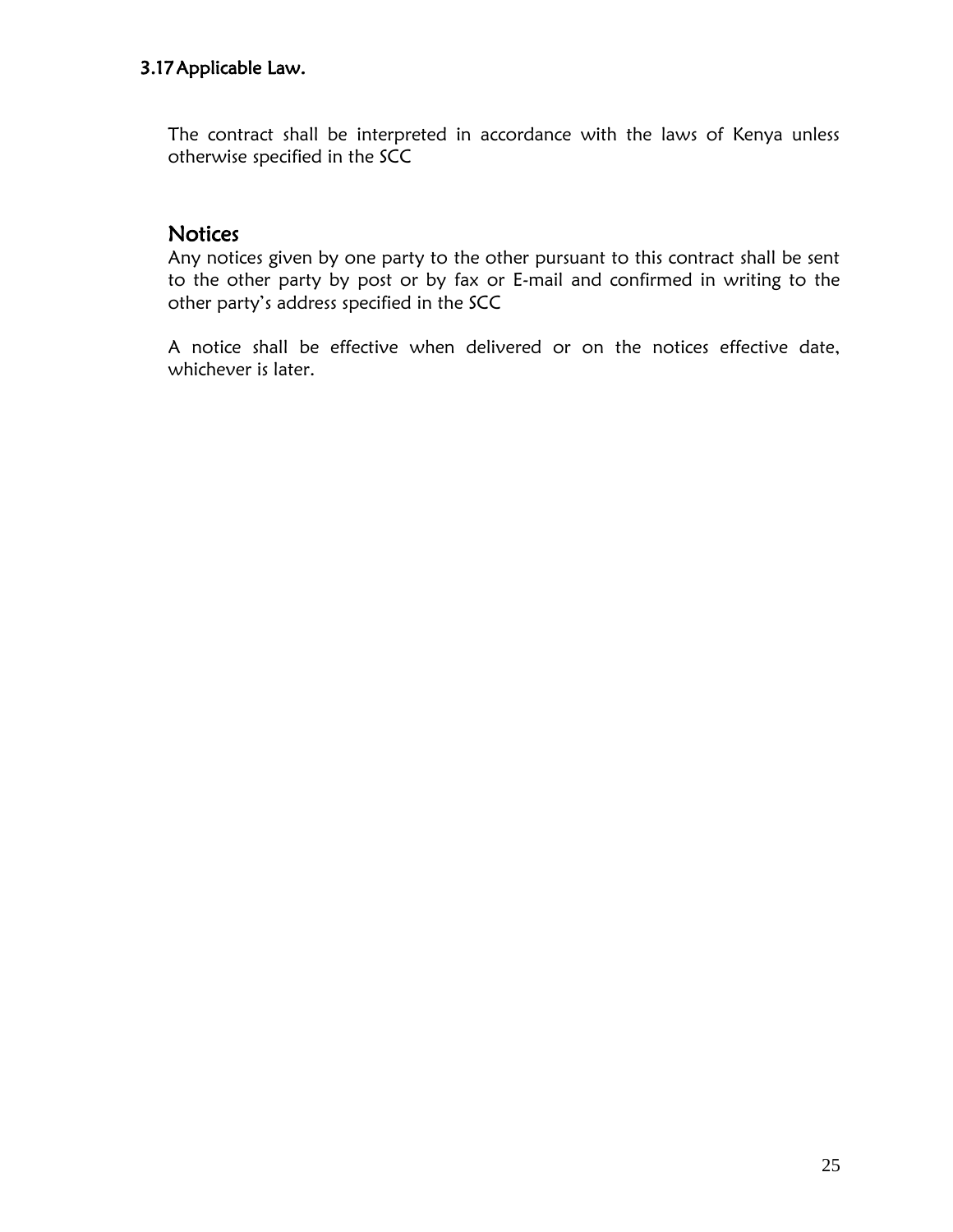# <span id="page-25-0"></span>SECTION IV SPECIAL CONDITIONS OF CONTRACT

### Notes on Special Conditions of Contract

The clauses in this section are intended to assist the procuring entity in providing contract specific information in relation to corresponding clauses in the general conditions of contract.

The provisions of section IV complement the general conditions of contract included in section III, specifying contractual requirements linked to the special circumstances of the procuring entity and the procurement of services required. In preparing section IV, the following aspects should be taken into consideration.

- a) Information that complement provisions of section III must be incorporated
- b) Amendments and/or supplements to provision of section III, as necessitated by the circumstances of the specific service required must also be incorporated

Where there is a conflict between the provisions of the special conditions of contract and the provisions of the general conditions of contract the provisions of the special conditions of contract herein shall prevail over the provisions of the general conditions of contract.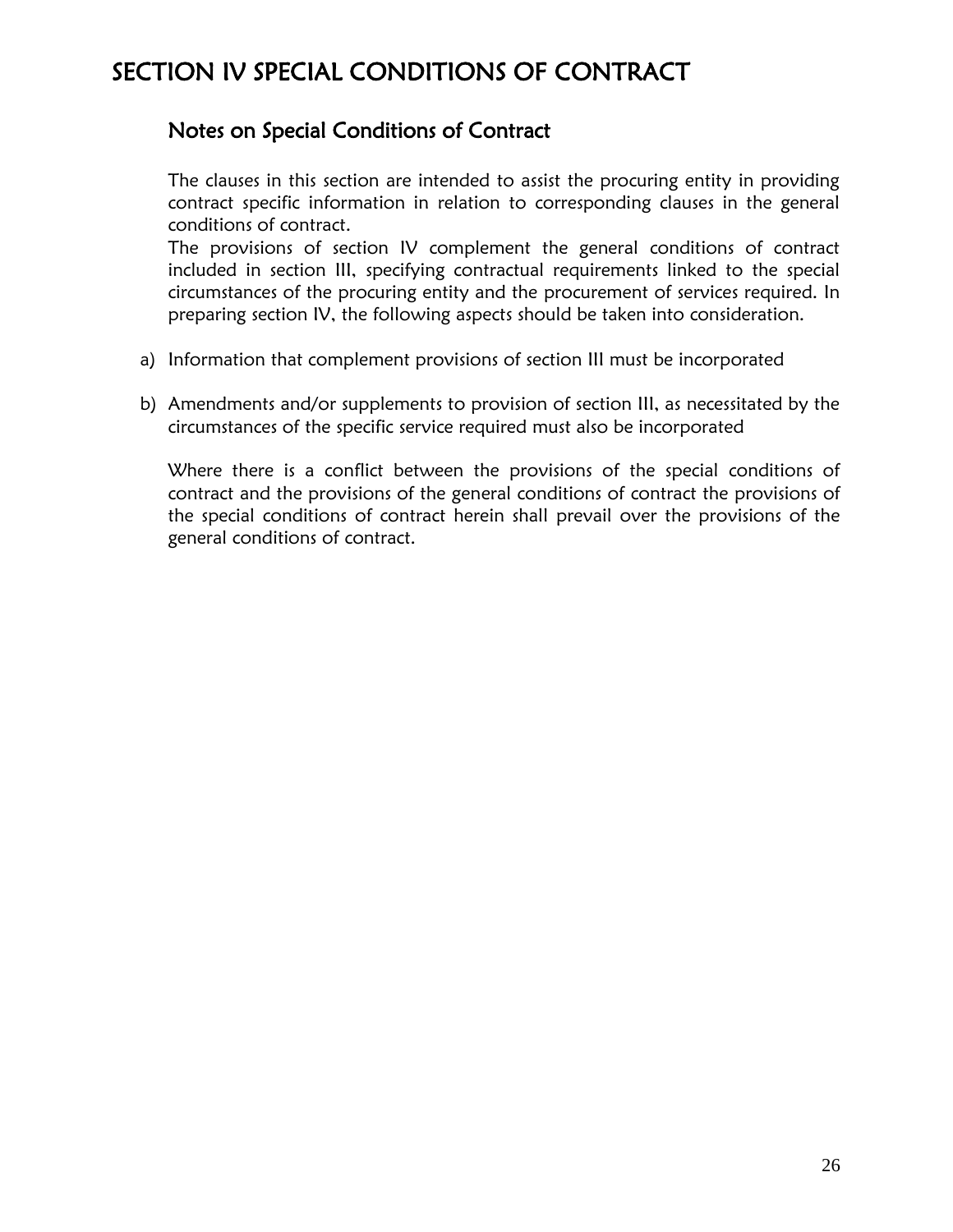# <span id="page-26-0"></span>SECTION IV SPECIAL CONDITIONS OF CONTRACT

- 4.1 Special conditions of contract shall supplement the general conditions of contract, wherever there is a conflict between the GCC and the SCC, the provisions of the SCC herein shall prevail over those in the GCC.
- 4.2 Special conditions of contract with reference to the general conditions of contract.

| General conditions of contract<br>reference | Special conditions of contract                                                                                                                                                                              |  |
|---------------------------------------------|-------------------------------------------------------------------------------------------------------------------------------------------------------------------------------------------------------------|--|
| 3.8.1                                       | There shall be no advance payments<br>Payments shall be made within 30 days upon<br>receipt of the invoice $(s)$ .                                                                                          |  |
| 3.9                                         | No price adjustments allowed                                                                                                                                                                                |  |
| 23.14                                       | Disputes to be settled as per the arbitration<br>laws of Kenya.                                                                                                                                             |  |
| 3.17                                        | Laws of Kenya shall apply                                                                                                                                                                                   |  |
| 3.18                                        | Client:<br>Independent Electoral and Boundaries<br>Commission (IEBC), Anniversary<br>Towers, University Way, Fifth Floor<br>P O Box 45371-00100<br>Email: procurement@iebc.or.ke<br>Website: www.iebc.or.ke |  |
| Other's as necessary                        | Complete as necessary                                                                                                                                                                                       |  |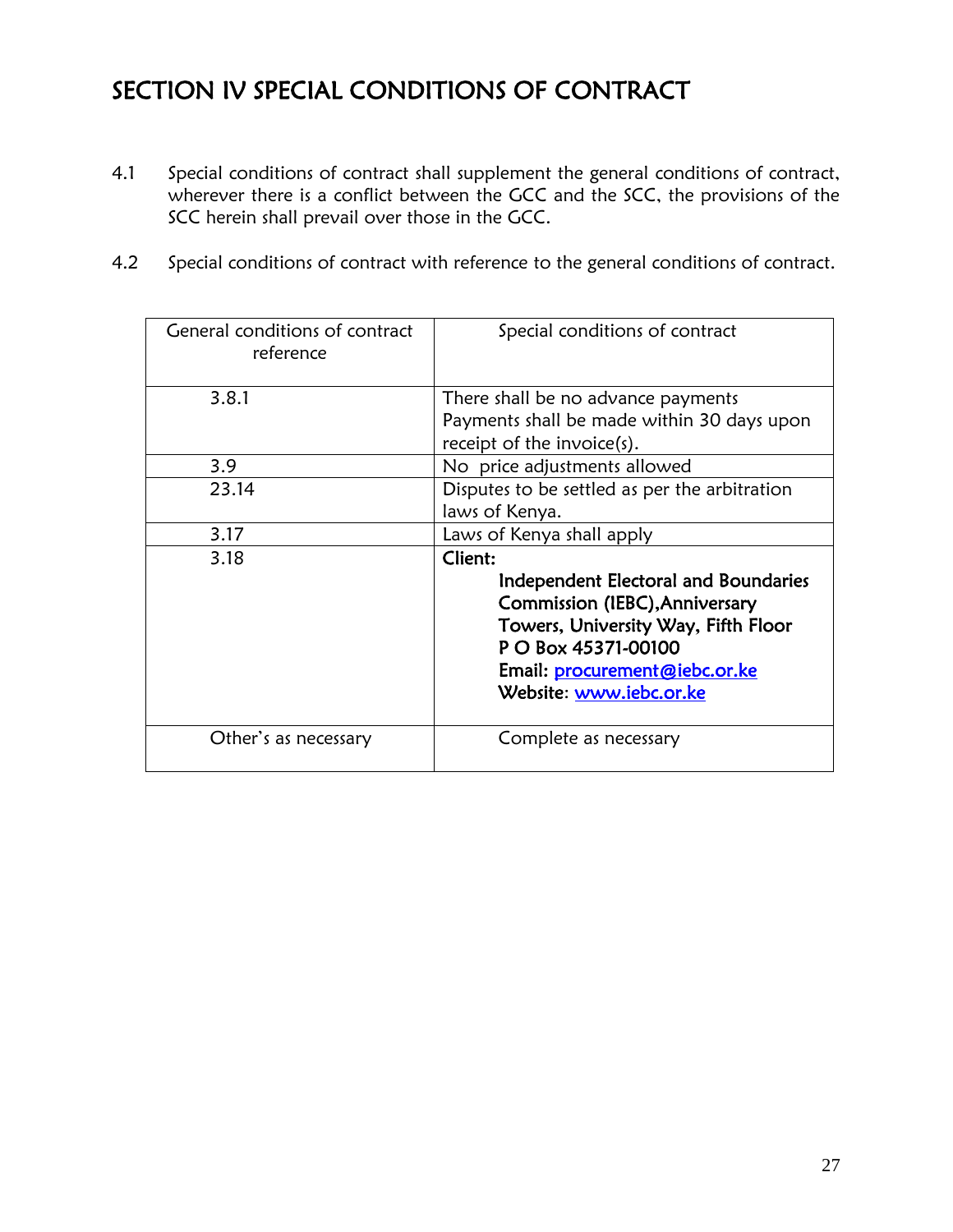## <span id="page-27-0"></span>SECTION V – SCHEDULE OF REQUIREMENTS Notes for preparing the schedule of requirements

The schedule of requirements for the services shall be included in the tender documents by the procuring entity and shall cover at the minimum a description of the goods and services to be supplied and the delivery schedule.

The objectives of schedule of requirements is to provide sufficient information to enable tenderers to prepare their tenders efficiently and accurately, in particular, the price schedule, for which information is provided.

In addition, the schedule of requirements, together with the price schedule, should serve as a bases in the event of quantity variations at the time of award of contract pursuant to instructions to tenderers clause 26.

The date or period of delivery should be carefully specified, taking into account the date prescribed herein from which the Commission delivery obligations start (notice of award).

| No. | Description                          |                                    |                                           |                                            |
|-----|--------------------------------------|------------------------------------|-------------------------------------------|--------------------------------------------|
| 1.  | Provision of<br>Accommodation        | Bed and<br>breakfast per<br>person | Full Board per<br>person                  | Half Board per<br>person                   |
| 2.  | Provision of Conference              | Per person Full<br>Day/Per person  | Half a day per<br>person                  | Public Address<br>System & LCD             |
| 3.  | Provision of Eatery Services<br>Only | Breakfast per<br>person Only       | <b>Buffet Lunch</b><br>per person<br>Only | <b>Buffet Dinner</b><br>per person<br>Only |
| 4.  | Category of Hotel (Star<br>Levels)   |                                    |                                           |                                            |

This part will include any deliverables under the services

The table above gives the minimum specifications for services to be provided. The tenderer is required to provide the clause by clause response to the specifications. The evaluation and award shall be based on responsiveness and compliance with the evaluation criteria (preliminary, technical and financial)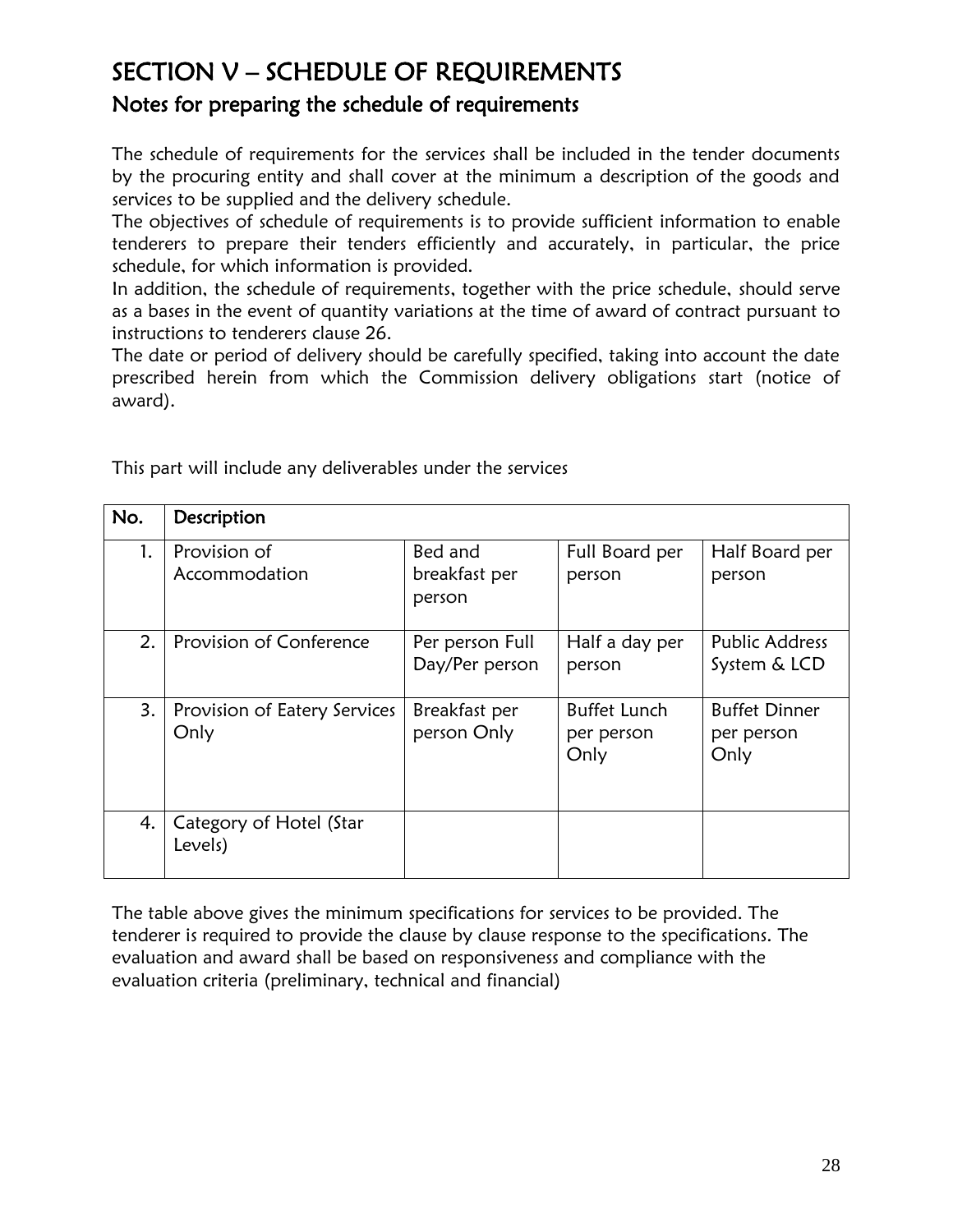### CATEGORY OF HOTEL (STAR LEVEL)-TICK WHERE APPLICABLE

| One Star | Two Star | <b>Three Star</b> | <b>Four Star</b> | <b>Five Star</b> | Other<br>(Indicate) |
|----------|----------|-------------------|------------------|------------------|---------------------|
|          |          |                   |                  |                  |                     |

### INDICATE COUNTY OF OPERATION

| COUNTY<br><u>(e.g Nairobi</u><br>County,Kisii County) |  |
|-------------------------------------------------------|--|
|                                                       |  |

### PRICE SCHEDULE

| <b>NO</b>      | <b>DESCRIPTION</b>                     | <b>DETAILS</b>                                              | <b>UNIT COST Kshs</b><br><b>VAT Inclusive</b> |
|----------------|----------------------------------------|-------------------------------------------------------------|-----------------------------------------------|
| 2.             | Provision of<br>Accommodation services | Full Board per person                                       |                                               |
|                |                                        | Bed and Breakfast only per person                           |                                               |
|                |                                        | Half Board per person                                       |                                               |
| 3.             | Provision of Conference<br>facilities  | Full Day per Person                                         |                                               |
|                |                                        | (Inclusive of Water, two teas, Lunch,<br>Writing Materials) |                                               |
|                |                                        | Half day per person                                         |                                               |
|                |                                        | (Inclusive of Water, two teas, Lunch,<br>Writing Materials) |                                               |
| $\overline{3}$ | <b>Related Additional</b><br>Services  | Public Address System per day                               |                                               |
|                |                                        | LCD(Projector) per day                                      |                                               |
|                |                                        | <b>Printing Services</b><br>Color                           |                                               |
|                |                                        | <b>Black &amp; White</b>                                    |                                               |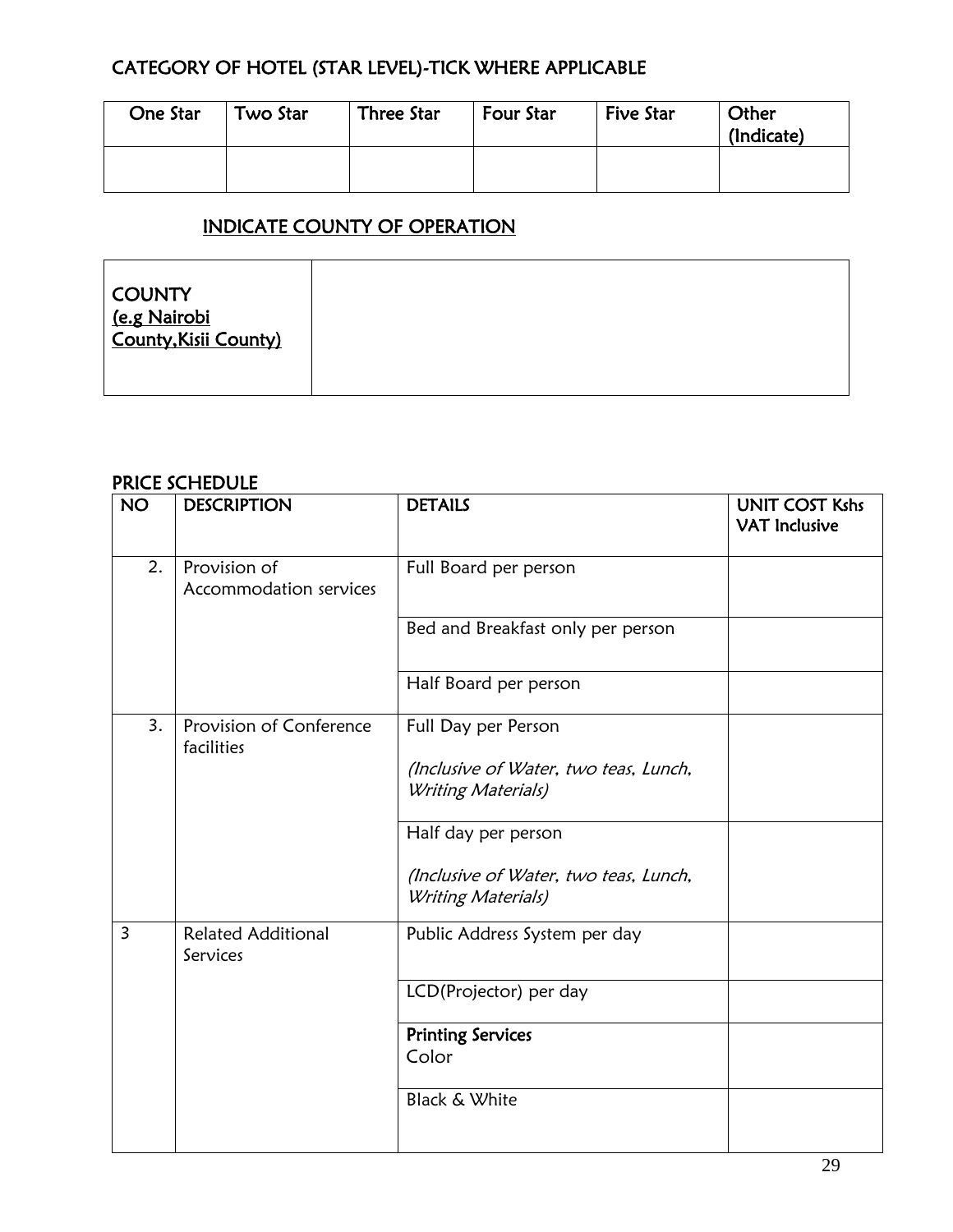| 4 | Provision of Eatery<br>facilities only | Buffet Lunch only per person per day   |  |
|---|----------------------------------------|----------------------------------------|--|
|   |                                        | Buffet Dinner Only Per Person per day  |  |
|   |                                        | Full Breakfast only per person per day |  |

**NOTE** 

- i) For any service omitted, please indicate, and provide details on the price schedule.
- ii) If you are a Group of Hotels and have different rates for different Branches, please provide a price schedule for each hotel in your group.
- iii) Clear identify whether bidding as Group of hotels or individual hotel.
- iv) Please indicate the county of operation.

Stamp……………………

Signature…………………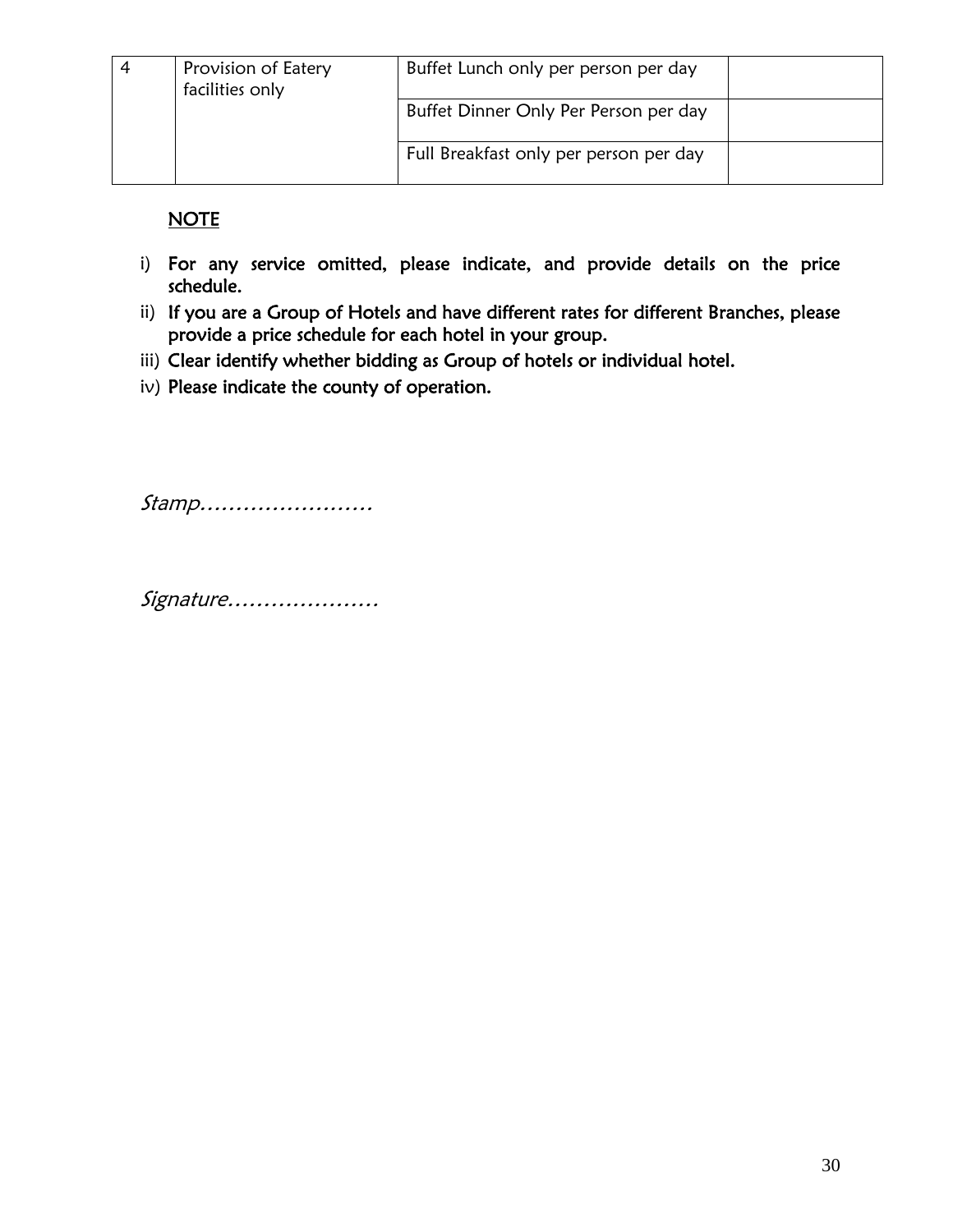## <span id="page-30-0"></span>SECTION VI- STANDARD FORMS

### Notes on standard forms

- 1. The tenderer shall complete and submit with its tender the form of tender and price schedules pursuant to instructions to tenderers clause 9 and in accordance with the requirements included in the special conditions of contract.
- 2. When requested by the appendix to the instructions to tenderers, the tenderer should provide the tender security, either in the form included herein or in another form acceptable to the procuring entity pursuant to instructions to tenderers clause 12.3
- 3. The contract form, the price schedules and the schedule of requirements shall be deemed to form part of the contract and should be modifies accordingly at the time of contract award to incorporate corrections or modifications agreed by the tenderer and the procuring entity in accordance with the instructions to tenderers or general conditions of contract.
- 4. The performance security and bank guarantee for advance payment forms should not be completed by the tenderers at the time of tender preparation. Only the successful tenderer will be required to provide performance/entity and bank guarantee for advance payment forms in accordance with the forms indicated herein or in another form acceptable to the procuring entity and pursuant to the – conditions of contract.
- 5. The principal's or manufacturer's authorisation form should be completed by the principal or the manufacturer, as appropriate in accordance with the tender documents.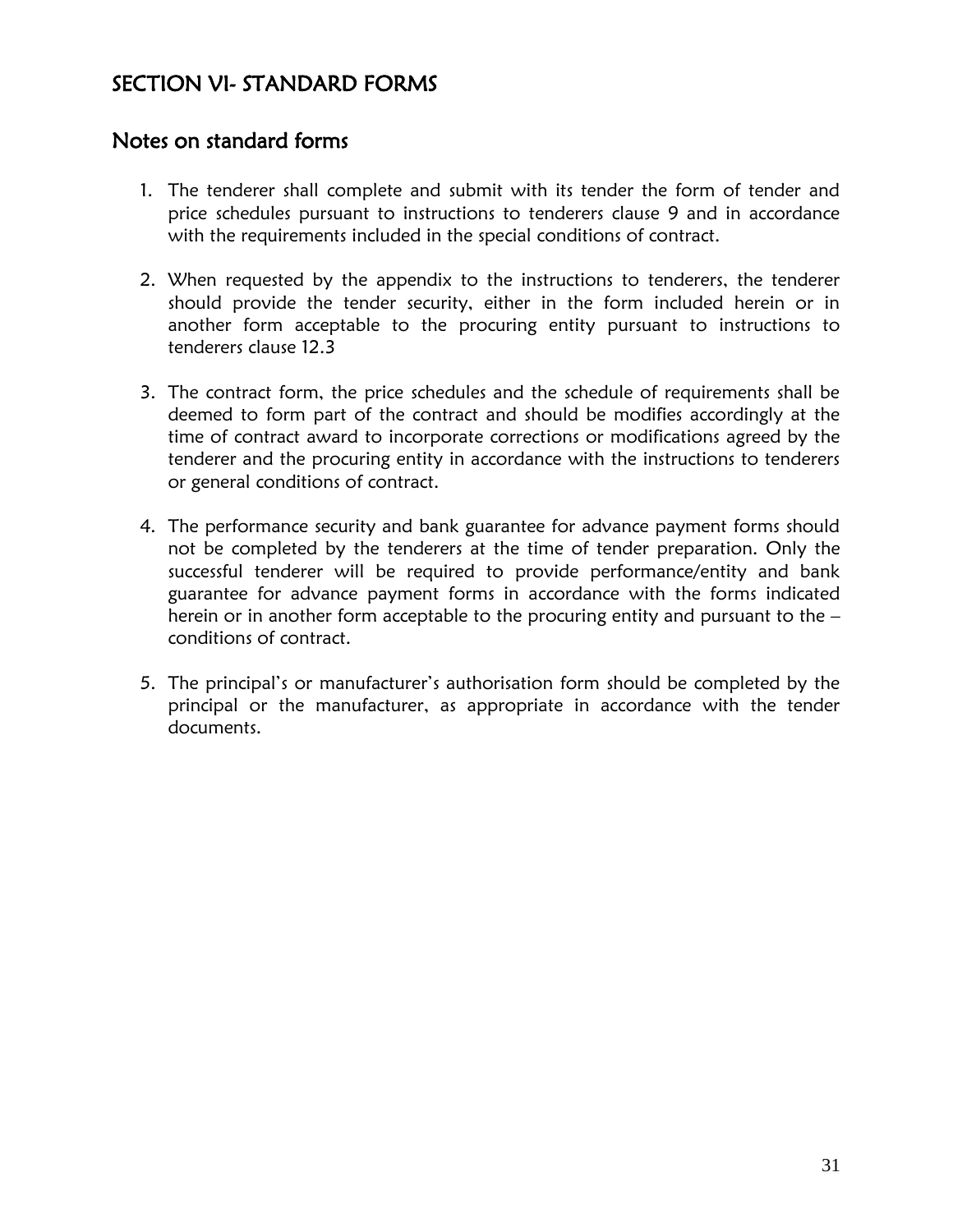# <span id="page-31-0"></span>SECTION VII - STANDARD FORMS

- 1. Form of tender
- 2. Price schedules
- 3. Contract form
- 4. Confidential Questionnaire form
- 5. Tender security form
- 6. Performance security form
- 7. Bank guarantee for advance payment
- 8. Declaration form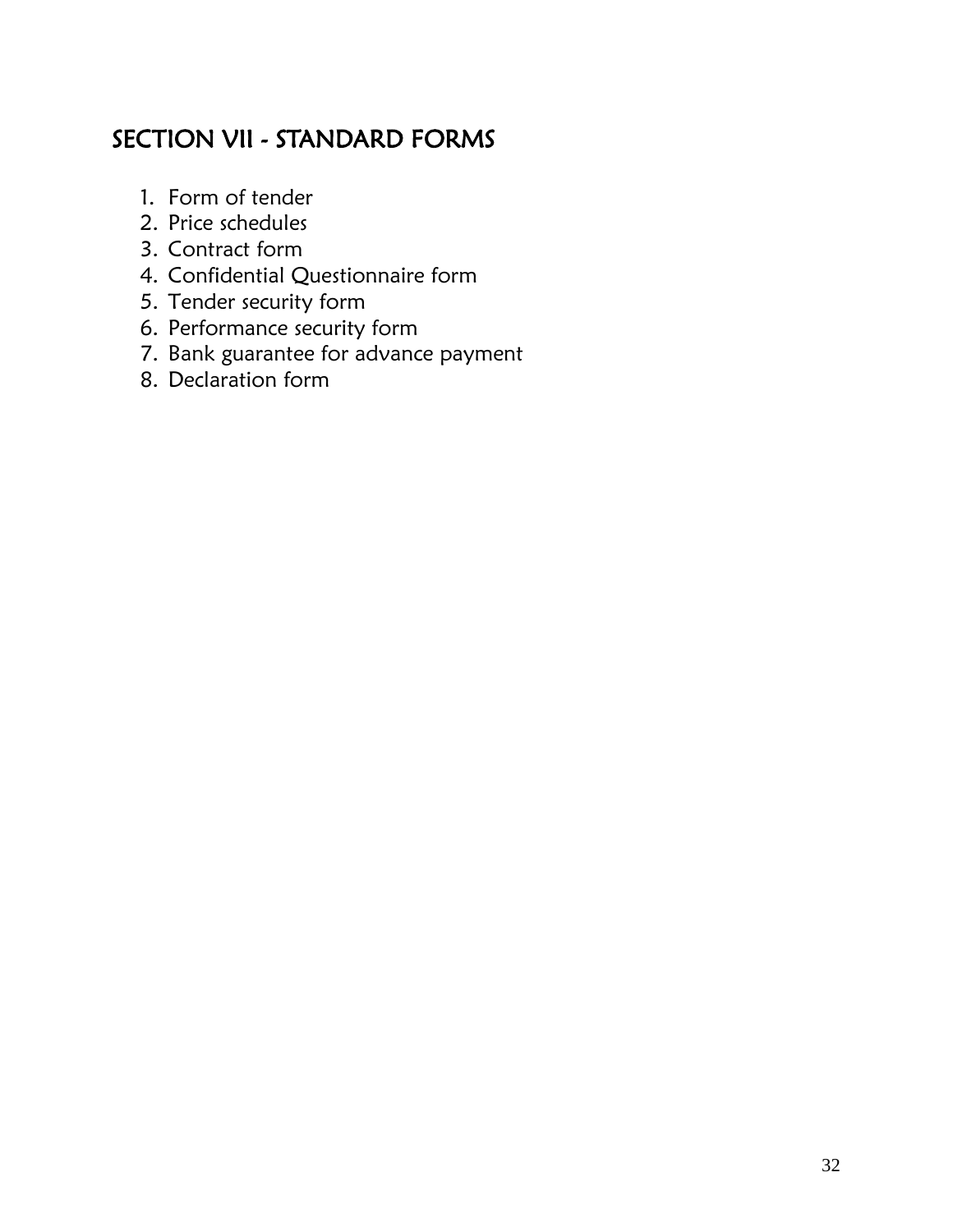#### FORM OF TENDER

Date Tender No.

To……………………..

…………………………………

[Name and address of procuring entity]

Gentlemen and/or Ladies:

- 1. Having examined the tender documents including Addenda Nos.. [insert numbers, the of which is hereby duly acknowledged, wed, the undersigned, offer to provide. [description of services] in conformity with the said tender documents for the sum of . *[total tender amount* in words and figures] or such other sums as may be ascertained in accordance with the Schedule of Prices attached herewith and made part of this Tender.
- 2. We undertake, if our Tender is accepted, to provide the services in accordance with the services schedule specified in the Schedule of Requirements.
- 3. If our Tender is accepted, we will obtain the tender guarantee in a sum equivalent to percent of the Contract Price for the due performance of the Contract, in the form prescribed by (Procuring entity).
- 4. We agree to abide by this Tender for a period of *[number]* days from the date fixed for tender opening of the Instructions to tenderers, and it shall remain binding upon us and may be accepted at any time before the expiration of that period.
- 5. Until a formal Contract is prepared and executed, this Tender, together with your written acceptance thereof and your notification of award, shall constitute a binding Contract between us.

| Dated this  | day of                                              | 20                   |
|-------------|-----------------------------------------------------|----------------------|
| [signature] |                                                     | [In the capacity of] |
|             | Duly authorized to sign tender for and on behalf of |                      |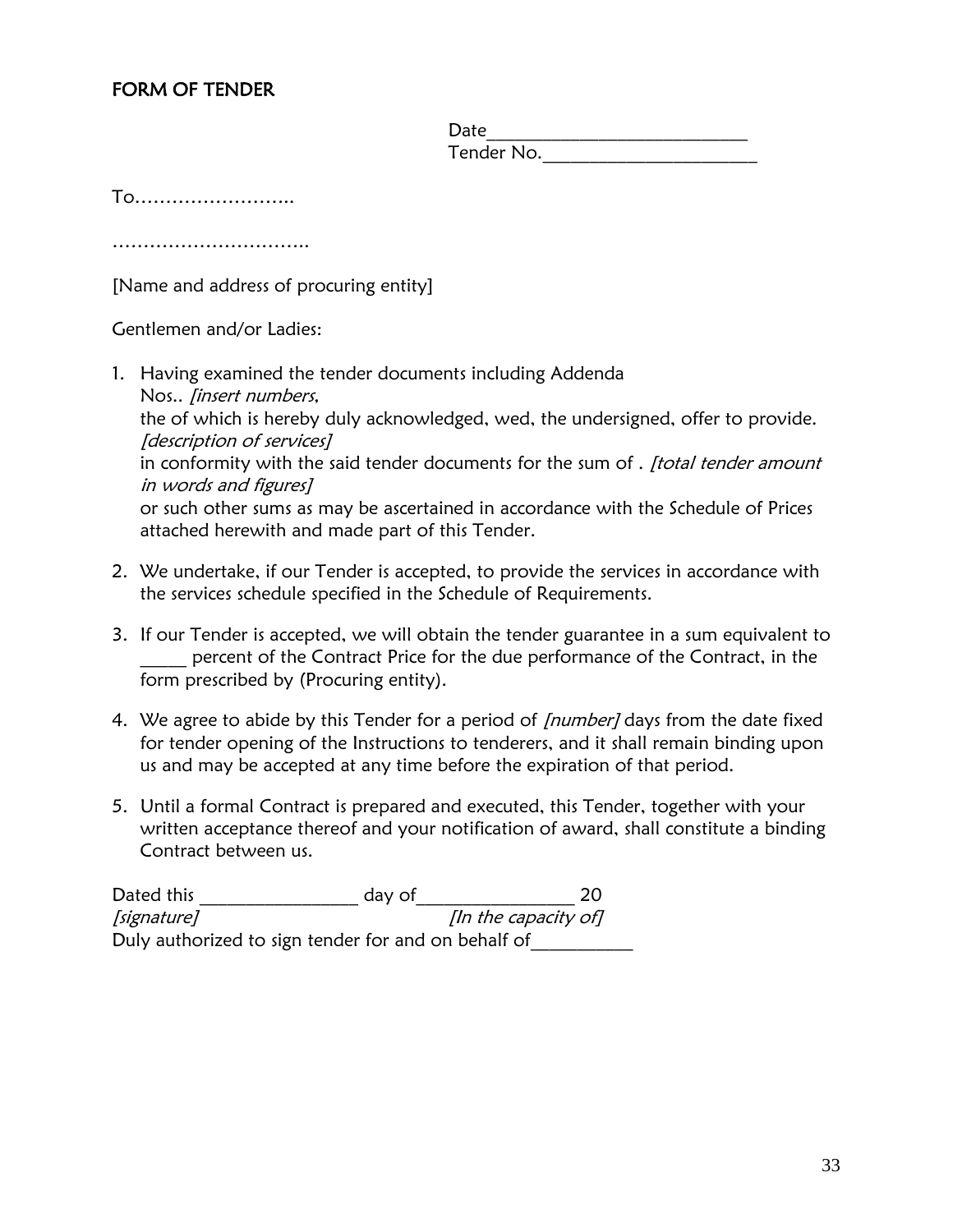#### CONTRACT FORM

THIS AGREEMENT made the day of 20 between.............. [name of procurement entity] of ……………….[country of Procurement entity](hereinafter called "the Procuring entity") of the one part and ……………………[name of tenderer] of ……….[city and country of tenderer](hereinafter called "the tenderer") of the other part.

WHEREAS the procuring entity invited tenders for certain materials and spares. Viz……………………..[brief description of materials and spares] and has accepted a tender by the tenderer for the supply of those materials and spares in the spares in the sum of ………………………………………[contract price in words and figures]

NOW THIS AGREEMENT WITNESSETH AS FOLLOWS:

- 1. In this Agreement words and expressions shall have the same meanings as are respectively assigned to them in the Conditions of Contract referred to.
- 2. The following documents shall be deemed to form and be read and construed as part of this Agreement, viz.:

|     |     |     | (a) the Tender Form and the Price Schedule submitted by the tenderer; |           |       |           |                 |
|-----|-----|-----|-----------------------------------------------------------------------|-----------|-------|-----------|-----------------|
| (b) | the |     | Schedule                                                              |           | of    |           | Requirements;   |
| (c) |     | the |                                                                       | Technical |       |           | Specifications; |
| (d) | the |     | General Conditions                                                    |           |       | of        | Contract;       |
| (e) | the |     | Special Conditions                                                    |           | of of | Contract; | and             |
|     |     |     | (f) the Commission Notification of Award.                             |           |       |           |                 |

- 3. In consideration of the payments to be made by the Procuring entity to the tenderer as hereinafter mentioned, the tenderer hereby covenants with the Procuring entity to provide the materials and spares and to remedy defects therein in conformity in all respects with the provisions of the Contract
- 4. The Procuring entity hereby covenants to pay the tenderer in consideration of the provision of the materials and spares and the remedying of defects therein, the Contract Price or such other sum as may become payable under the provisions of the contract at the times and in the manner prescribed by the contract.

IN WITNESS whereof the parties hereto have caused this Agreement to be executed in accordance with their respective laws the day and year first above written.

Signed, sealed, delivered by the (for the Procuring entity)

Signed, sealed, delivered by\_\_\_\_\_\_\_\_\_\_\_\_the \_\_\_\_\_\_\_\_\_(for the tenderer)

in the presence of Theorem in the presence of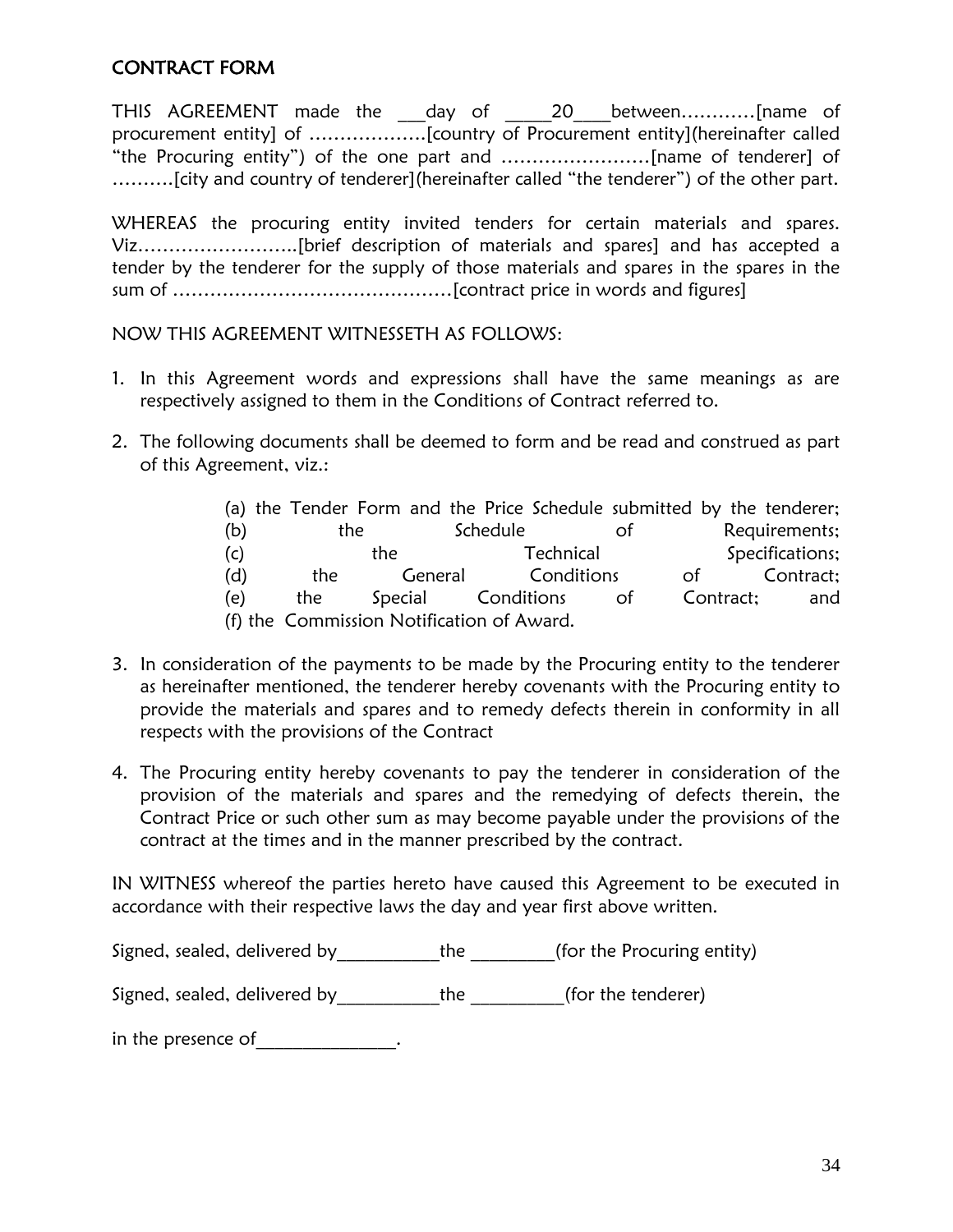### CONFIDENTIAL BUSINESS QUESTIONNAIRE FORM

You are requested to give the particulars indicated in Part 1; either Part 2(a), 2(b) or 2 (c) whichever applies to your type of business; and Part3. You are advised that it is a serious offence to give false information on this form.

|      | Part 1-General                                                       |
|------|----------------------------------------------------------------------|
|      |                                                                      |
| 1.1  | <b>Business Name</b>                                                 |
|      |                                                                      |
| 1.2  | Location of Business Premises.                                       |
| 1.3  |                                                                      |
|      |                                                                      |
| 1.4  |                                                                      |
| 1.5  | Registration Certificate No.                                         |
| 1.6  | Maximum Value of Business which you can handle at any one time -Kshs |
| 1.7  |                                                                      |
|      | Part 2 (a) – Sole Proprietor                                         |
| 2a.1 | Your Name in<br>.Age                                                 |
| 2a.2 |                                                                      |
|      | $\mathbb{R}^n$<br>Citizenship Details                                |
|      |                                                                      |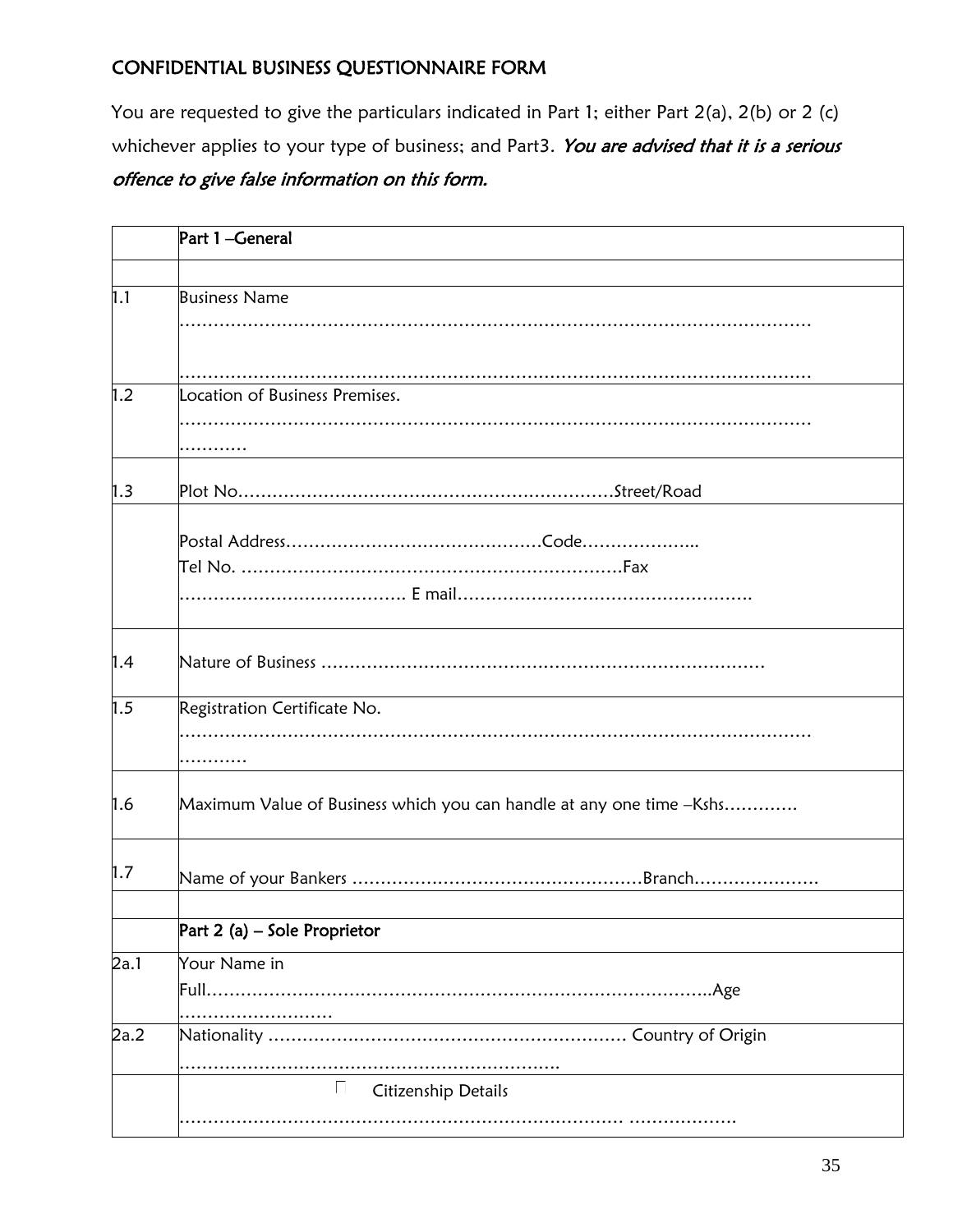|      | Part 2 (b) Partnership                               |  |  |  |  |  |  |
|------|------------------------------------------------------|--|--|--|--|--|--|
| 2b.1 | Given details of Partners as follows:                |  |  |  |  |  |  |
| 2b.2 | Citizenship Details<br>Name<br>Nationality<br>Shares |  |  |  |  |  |  |
|      |                                                      |  |  |  |  |  |  |
|      |                                                      |  |  |  |  |  |  |
|      |                                                      |  |  |  |  |  |  |
|      |                                                      |  |  |  |  |  |  |
|      |                                                      |  |  |  |  |  |  |
|      |                                                      |  |  |  |  |  |  |
|      | З                                                    |  |  |  |  |  |  |
|      |                                                      |  |  |  |  |  |  |
|      |                                                      |  |  |  |  |  |  |
|      |                                                      |  |  |  |  |  |  |
|      |                                                      |  |  |  |  |  |  |
|      |                                                      |  |  |  |  |  |  |
|      | Part 2 (c) - Registered Company                      |  |  |  |  |  |  |
| 2c.1 | Private or Public                                    |  |  |  |  |  |  |
|      |                                                      |  |  |  |  |  |  |
|      |                                                      |  |  |  |  |  |  |
| 2c.2 | State the Nominal and Issued Capital of Company-     |  |  |  |  |  |  |
|      | Nominal Kshs.                                        |  |  |  |  |  |  |
|      |                                                      |  |  |  |  |  |  |
|      | Issued Kshs.                                         |  |  |  |  |  |  |
|      |                                                      |  |  |  |  |  |  |
| 2c.3 | Given details of all Directors as follows            |  |  |  |  |  |  |
|      | Nationality<br>Citizenship Details<br>Shares<br>Name |  |  |  |  |  |  |
|      |                                                      |  |  |  |  |  |  |
|      |                                                      |  |  |  |  |  |  |
|      | フ                                                    |  |  |  |  |  |  |
|      |                                                      |  |  |  |  |  |  |
|      | 3                                                    |  |  |  |  |  |  |
|      |                                                      |  |  |  |  |  |  |
|      | 4.                                                   |  |  |  |  |  |  |
|      |                                                      |  |  |  |  |  |  |
|      |                                                      |  |  |  |  |  |  |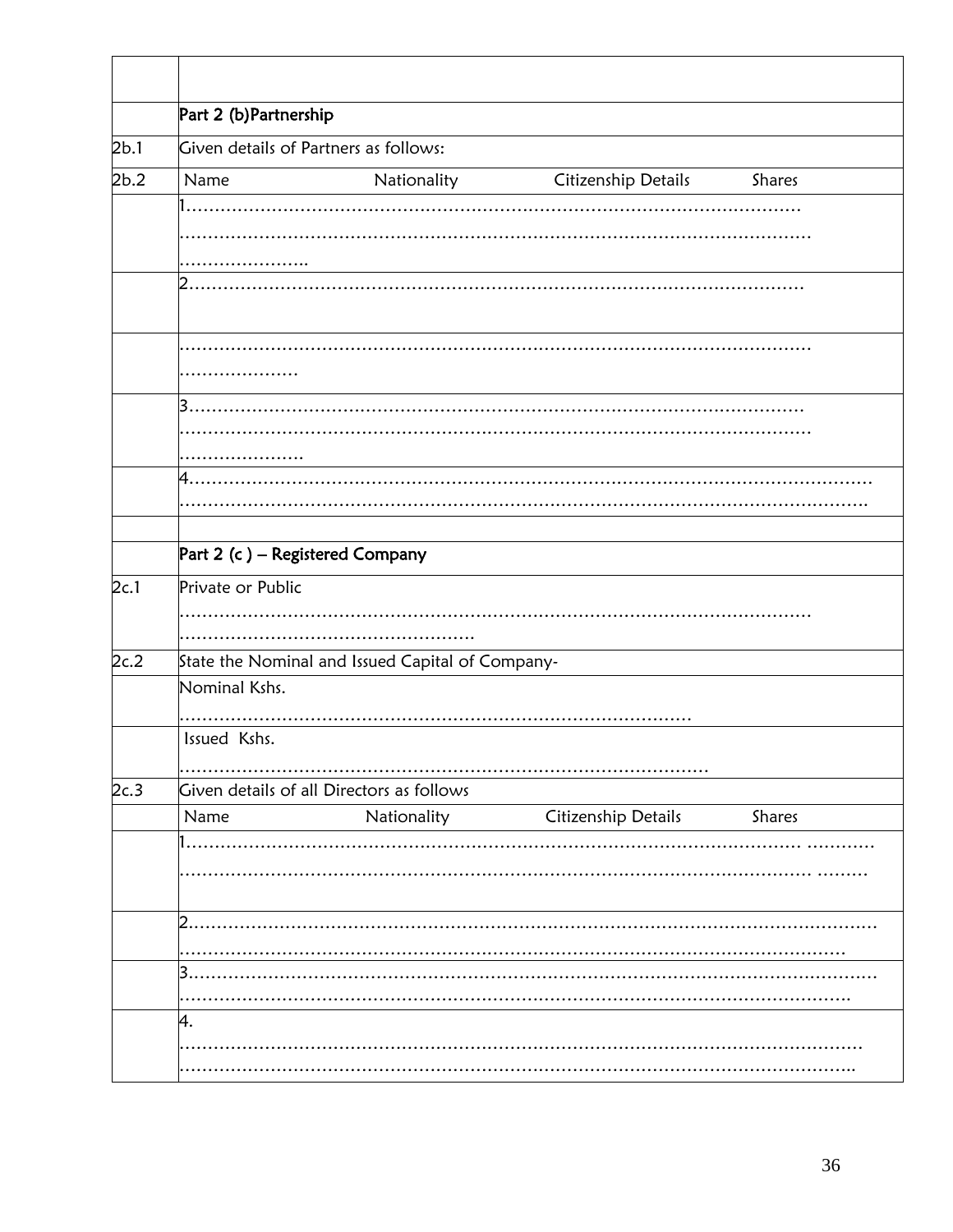|     | Part 3 - Eligibility Status                                                                                                                                                                                                                                                                                                                                           |
|-----|-----------------------------------------------------------------------------------------------------------------------------------------------------------------------------------------------------------------------------------------------------------------------------------------------------------------------------------------------------------------------|
|     |                                                                                                                                                                                                                                                                                                                                                                       |
| 3.1 | Are you related to an Employee, Committee Member or Board Member of IEBC? Yes/No                                                                                                                                                                                                                                                                                      |
| 3.2 | If answer in '3.1' is YES give the relationship.                                                                                                                                                                                                                                                                                                                      |
|     |                                                                                                                                                                                                                                                                                                                                                                       |
|     |                                                                                                                                                                                                                                                                                                                                                                       |
| 3.3 | Does an Employee, Committee Member, and Board Member of IEBC sit in the Board of<br>Directors or Management of your Organization, Subsidiaries or Joint Ventures?<br>Yes/No                                                                                                                                                                                           |
| 3.4 | If answer in '3.3' above is YES give details.                                                                                                                                                                                                                                                                                                                         |
|     |                                                                                                                                                                                                                                                                                                                                                                       |
|     |                                                                                                                                                                                                                                                                                                                                                                       |
|     |                                                                                                                                                                                                                                                                                                                                                                       |
|     |                                                                                                                                                                                                                                                                                                                                                                       |
|     |                                                                                                                                                                                                                                                                                                                                                                       |
|     |                                                                                                                                                                                                                                                                                                                                                                       |
|     |                                                                                                                                                                                                                                                                                                                                                                       |
|     |                                                                                                                                                                                                                                                                                                                                                                       |
|     | .                                                                                                                                                                                                                                                                                                                                                                     |
| 3.5 | Has your Organization, Subsidiary Joint Venture or Sub-contractor been involved in the past<br>directly or indirectly with a firm or any of its affiliates that have been engaged by IEBC to<br>provide consulting services for preparation of design, specifications and other documents to<br>be used for procurement of the goods under this invitation?<br>Yes No |
| 3.6 | If answer in '3.5' above is YES give details.                                                                                                                                                                                                                                                                                                                         |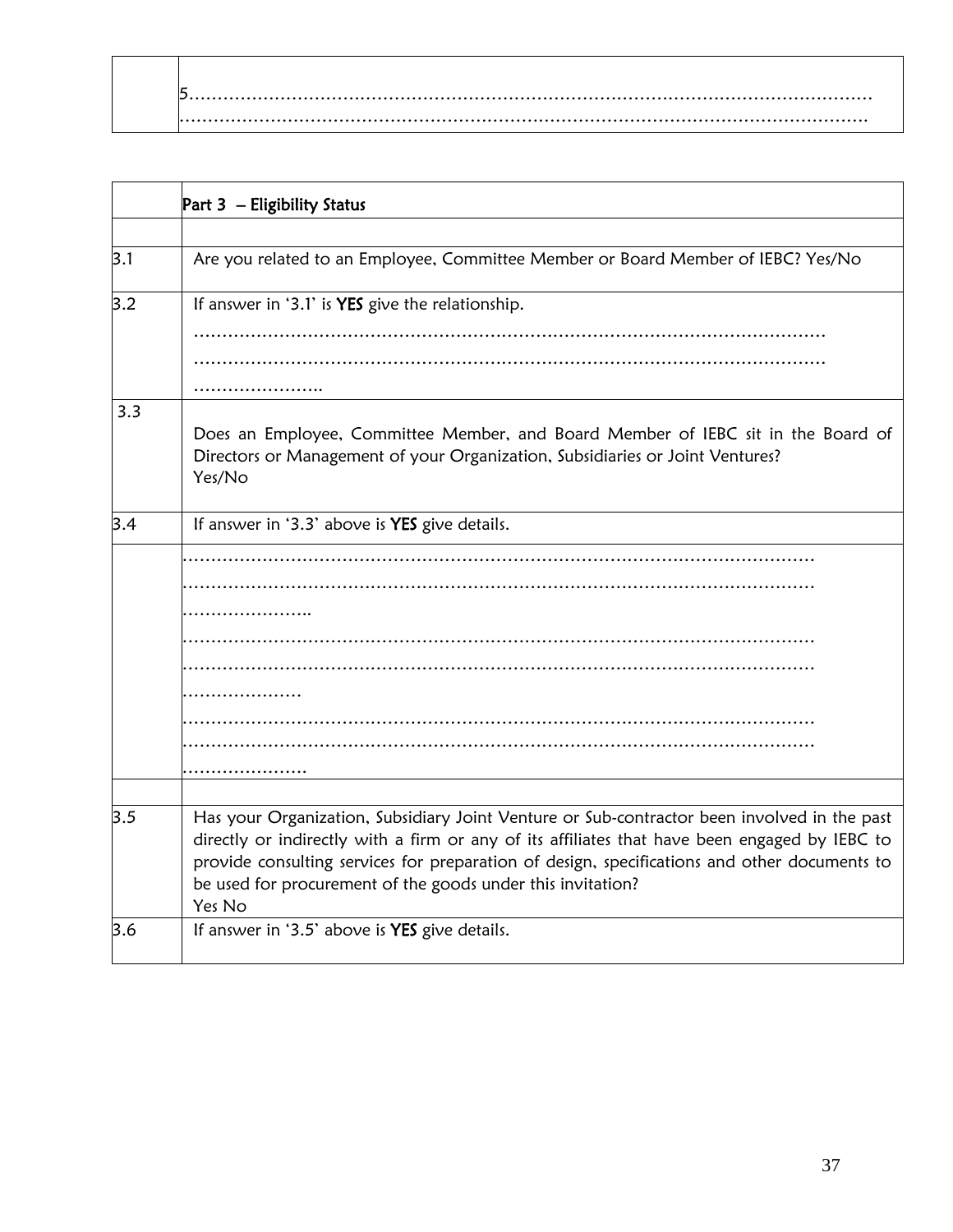| 3.7  | Are you under a declaration of ineligibility for corrupt and fraudulent practices? YES/No |
|------|-------------------------------------------------------------------------------------------|
| 3.8  | If answer in '3.7' above is YES give details:                                             |
|      |                                                                                           |
|      |                                                                                           |
|      |                                                                                           |
|      |                                                                                           |
|      |                                                                                           |
|      |                                                                                           |
|      |                                                                                           |
|      |                                                                                           |
| 3.9  | Have you offered or given anything of value to influence the procurement process?         |
|      | Yes/No                                                                                    |
| 3.10 | If answer in '18' above is YES give details                                               |
|      |                                                                                           |
|      |                                                                                           |
|      |                                                                                           |
|      |                                                                                           |
|      |                                                                                           |
|      | I DECLARE that the information given on this form is correct to the best of my knowledge  |
|      | and belief.                                                                               |
|      |                                                                                           |
|      |                                                                                           |
|      |                                                                                           |
|      |                                                                                           |
|      |                                                                                           |
|      |                                                                                           |

If a Kenya Citizen, indicate under "Citizenship Details" whether by Birth, Naturalization or registration.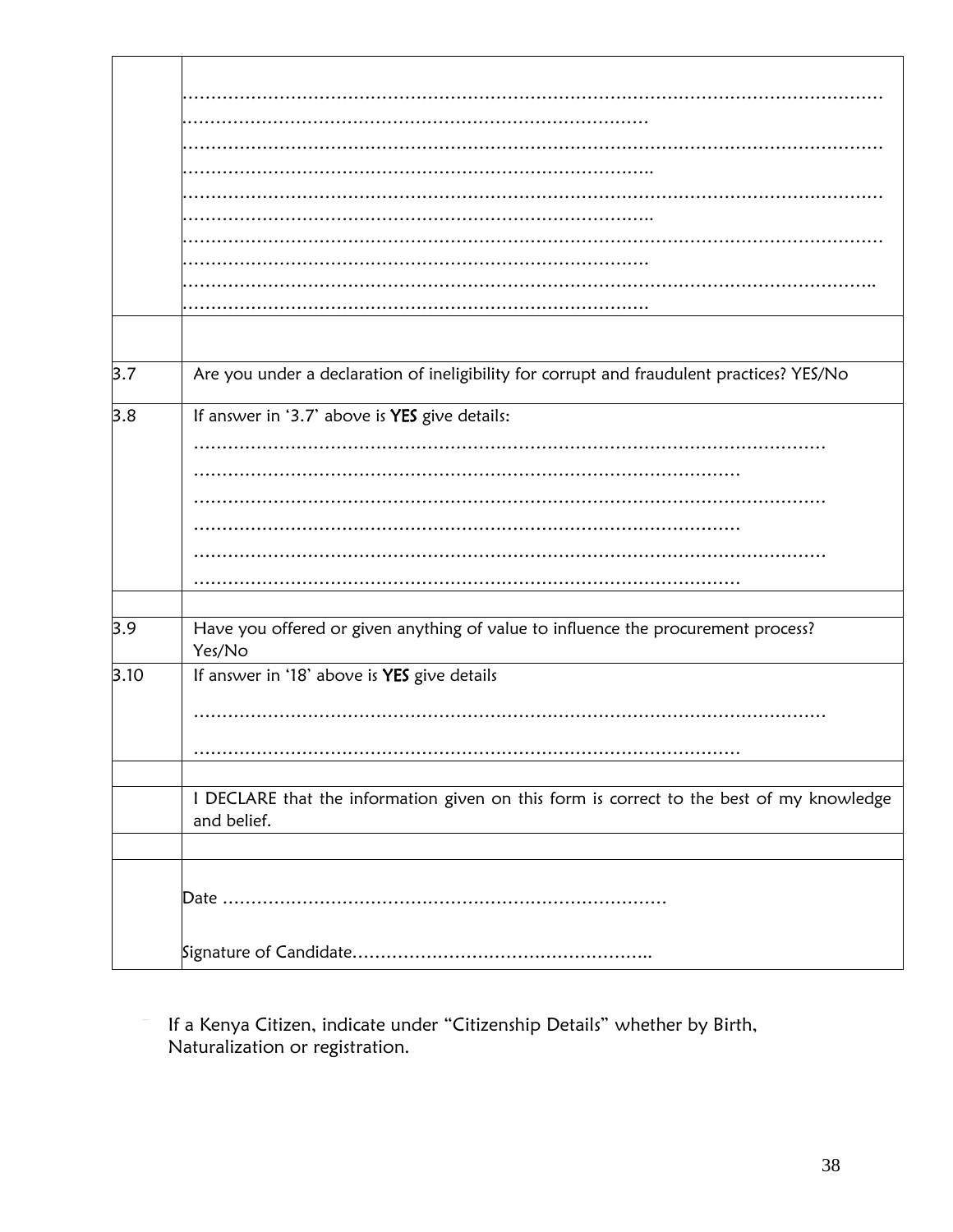### TENDER SECURITY FORM

Whereas ………………………………………..[name of the tenderer]

(hereinafter called "the tenderer")has submitted its tender dated………………..[date of submission of tender ] for the provision of ………………………………………………..

[name and/or description of the services]

(hereinafter called "the Tenderer")……………………………………………………..

KNOW ALL PEOPLE by these presents that WE………………………………………

Of……………………………………………having registered office at

[name of procuring entity](hereinafter called "the Bank")are bound unto………………

[name of procuring entity](hereinafter called "the procuring entity") in the sum of …………

for which payment well and truly to be made to the said Procuring entity, the Bank binds itself, its successors, and assigns by these presents. Sealed with the Common Seal of the said Bank this both day of 20 and the said Bank this

THE CONDITIONS of this obligation are: 1. If the tenderer withdraws its Tender during the period of tender validity specified by the tenderer on the Tender Form; or 2. If the tenderer, having been notified of the acceptance of its Tender by the Procuring entity during the period of tender validity:

(a) fails or refuses to execute the Contract Form, if required; or (b) fails or refuses to furnish the performance security, in accordance with the instructions to tenderers;

we undertake to pay to the Procuring entity up to the above amount upon receipt of its first written demand, without the Procuring entity having to substantiate its demand, provided that in its demand the Procuring entity will note that the arnouut claimed by it is due to it, owing to the occurrence of one or both of the two conditions, specifying the occurred condition or conditions. This guarantee will remain in force up to and including thirty (30) days after the period of tender validity, and any demand in respect thereof should reach the Bank not later than the above date.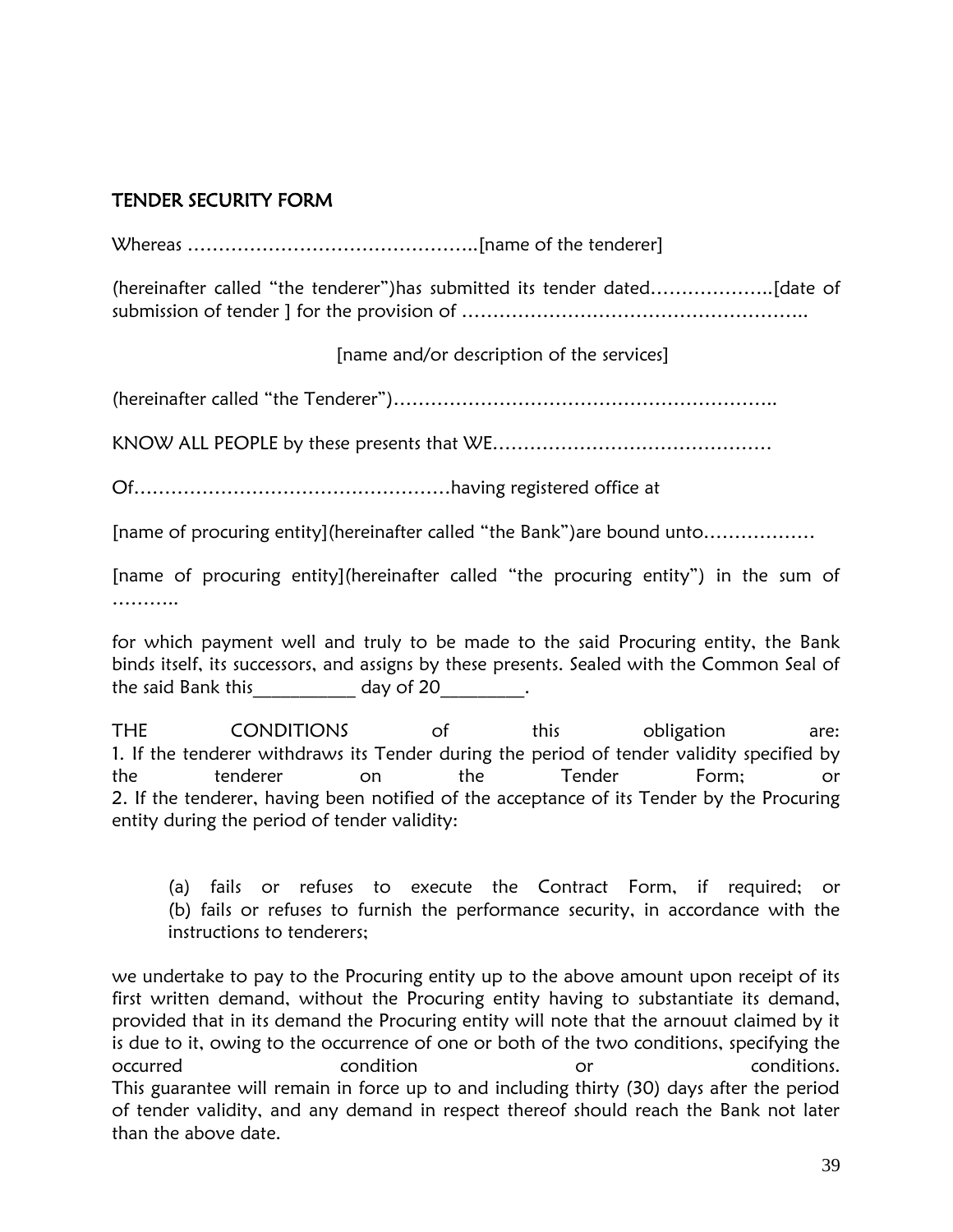[signature of the bank]

(Amend accordingly if provided by Insurance Company)

 $\mathcal{L}_\text{max}$  and  $\mathcal{L}_\text{max}$  and  $\mathcal{L}_\text{max}$  and  $\mathcal{L}_\text{max}$  and  $\mathcal{L}_\text{max}$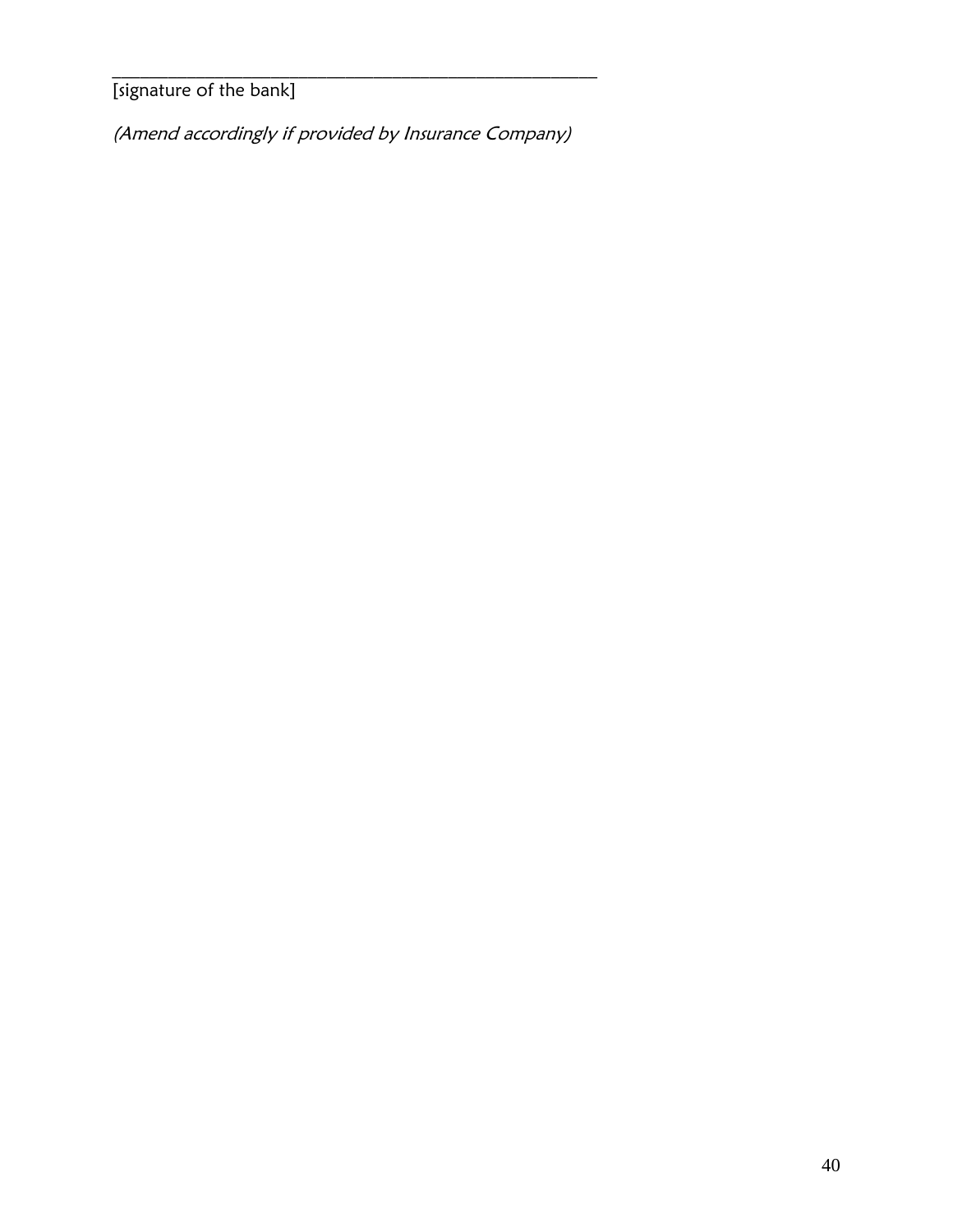#### PERFORMANCE SECURITY FORM

To: ……………………………………………………………………………………………..

[name of the Procuring entity]

WHEREAS……………………………….[name of tenderer]

(hereinafter called "the tenderer") has undertaken, in pursuance of Contract No.\_\_\_\_\_\_\_\_\_\_\_[reference number of the contract] dated \_\_\_\_\_\_\_\_\_\_\_\_\_\_\_20\_\_\_\_\_\_to

supply……………………………………………………………………………………..

[Description services](Hereinafter called "the contract")

AND WHEREAS it bas been stipulated by you in the said Contract that the tenderer shall furnish you with  $a$  bank guarantee by a reputable bank for the sum specified therein as security for compliance with the Tenderer's performance obligations in accordance with the Contract.

AND WHEREAS we have agreed to give the tenderer a guarantee:

THEREFORE WE hereby affirm that we are Guarantors and responsible to you, on behalf of the tenderer, up to a total of ……………………………………………………. [amount of the guarantee in words and figures],

and we undertake to pay you, upon your first written demand declaring the tenderer to be in default under the Contract and without cavil or argument, any sum or sums within the limits of ……………………….. [amount of guarantee] as aforesaid, without your needing to prove or to show grounds or reasons for your demand or the sum specified therein.

 $\mathcal{L}_\text{max}$  and  $\mathcal{L}_\text{max}$  and  $\mathcal{L}_\text{max}$  and  $\mathcal{L}_\text{max}$  and  $\mathcal{L}_\text{max}$  and  $\mathcal{L}_\text{max}$ 

 $\mathcal{L}_\text{max} = \mathcal{L}_\text{max} = \mathcal{L}_\text{max} = \mathcal{L}_\text{max} = \mathcal{L}_\text{max} = \mathcal{L}_\text{max} = \mathcal{L}_\text{max} = \mathcal{L}_\text{max} = \mathcal{L}_\text{max} = \mathcal{L}_\text{max} = \mathcal{L}_\text{max} = \mathcal{L}_\text{max} = \mathcal{L}_\text{max} = \mathcal{L}_\text{max} = \mathcal{L}_\text{max} = \mathcal{L}_\text{max} = \mathcal{L}_\text{max} = \mathcal{L}_\text{max} = \mathcal{$ 

 $-$  . The contribution of the contribution of  $\mathcal{L}_1$  ,  $\mathcal{L}_2$  ,  $\mathcal{L}_3$  ,  $\mathcal{L}_4$  ,  $\mathcal{L}_5$  ,  $\mathcal{L}_6$  ,  $\mathcal{L}_7$  ,  $\mathcal{L}_8$  ,  $\mathcal{L}_9$  ,  $\mathcal{L}_8$  ,  $\mathcal{L}_9$  ,  $\mathcal{L}_9$  ,  $\mathcal{L}_8$  ,  $\mathcal{L}_9$  ,  $\mathcal{L}_$ 

This guarantee is valid until the day of 20

Signature and seal of the Guarantors

[name of bank or financial institution]

[address]

\_\_\_\_\_\_\_\_\_\_\_\_\_\_\_\_\_\_\_\_\_\_\_\_\_\_\_\_\_\_\_\_\_\_\_\_\_\_\_\_\_\_\_\_\_\_\_\_\_\_\_\_\_\_\_\_\_\_\_\_\_\_\_\_\_\_\_\_\_\_ [date]

(Amend accordingly if provided by Insurance Company)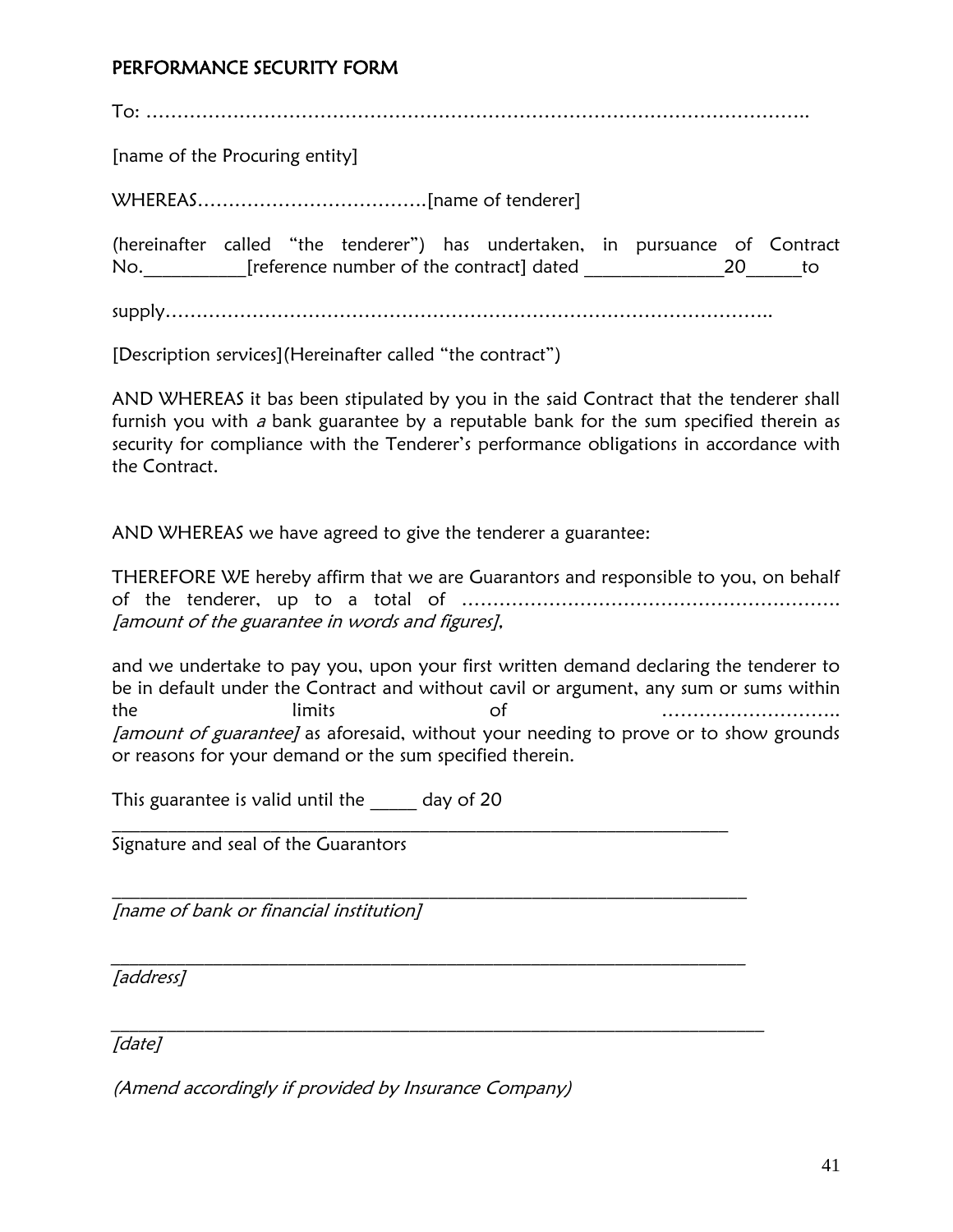### BANK GUARANTEE FOR ADVANCE PAYMENT

To…………………………

[name of tender]………………………………………

Gentlemen and/or Ladies:

In accordance with the payment provision included in the special conditions of contract, which amends the general conditions of contract to provide for advance payment,

…………………………………………………………………

[name and address of tenderer][hereinafter called "the tenderer"] shall deposit with the Procuring entity a bank guarantee to guarantee its proper and faithful performance under the said clause of the contract in an amount of ………………………………………………………………………………………… [amount of guarantee in figures and words]. We,the ………………………………………………………………………………

[bank or financial institution], as instructed by the tenderer, agree unconditionally and irrevocably to guarantee as primary obligator and not as surety merely, the payment to the Procuring entity on its first demand without whatsoever right of objection on our part and without its first claim to the tenderer, in the amount not exceeding

[amount of guarantee in

#### figures and words].

We further agree that no change or addition to or other modification of the terms of the Contract to be performed thereunder or of any of the Contract documents which may be made between the Procuring entity and the tenderer, shall in any way release us from any liability under this guarantee, and we hereby waive notice of any such change, addition, or modification.

This guarantee shall remain valid and in full effect from the date of the advance payment received by the tenderer under the Contract until [date].

| and | seal | оt                                      | the | Guarantors |
|-----|------|-----------------------------------------|-----|------------|
|     |      |                                         |     |            |
|     |      |                                         |     |            |
|     |      | [name of bank or financial institution] |     |            |

[date]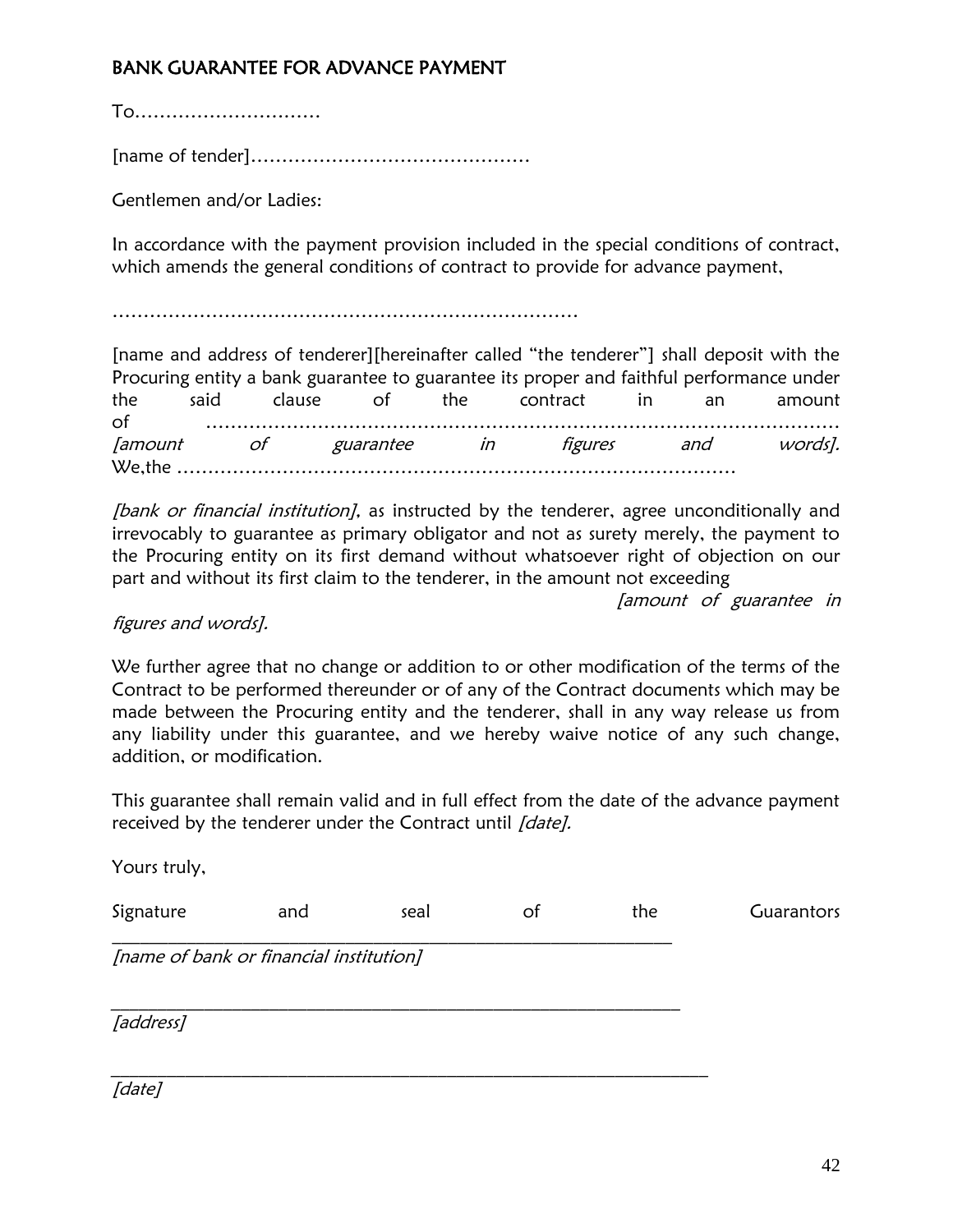### LETTER OF NOTIFICATION OF AWARD

Address of Procuring Entity  $\mathcal{L}=\mathcal{L}^{\mathcal{L}}$ 

 $\mathcal{L}=\mathcal{L}^{\mathcal{L}}$ 

To:

<u> 1989 - Johann Barn, mars and de Branch Barn, mars and de Branch Barn, mars and de Branch Barn, mars and de Br</u>

RE: Tender No.

Tender Name

This is to notify that the contract/s stated below under the above mentioned tender have been awarded to you.

- 1. Please acknowledge receipt of this letter of notification signifying your acceptance.
- 2. The contract/contracts shall be signed by the parties within 30 days of the date of this letter but not earlier than 14 days from the date of the letter.
- 3. You may contact the officer(s) whose particulars appear below on the subject matter of this letter of notification of award.

(FULL PARTICULARS)

SIGNED FOR ACCOUNTING OFFICER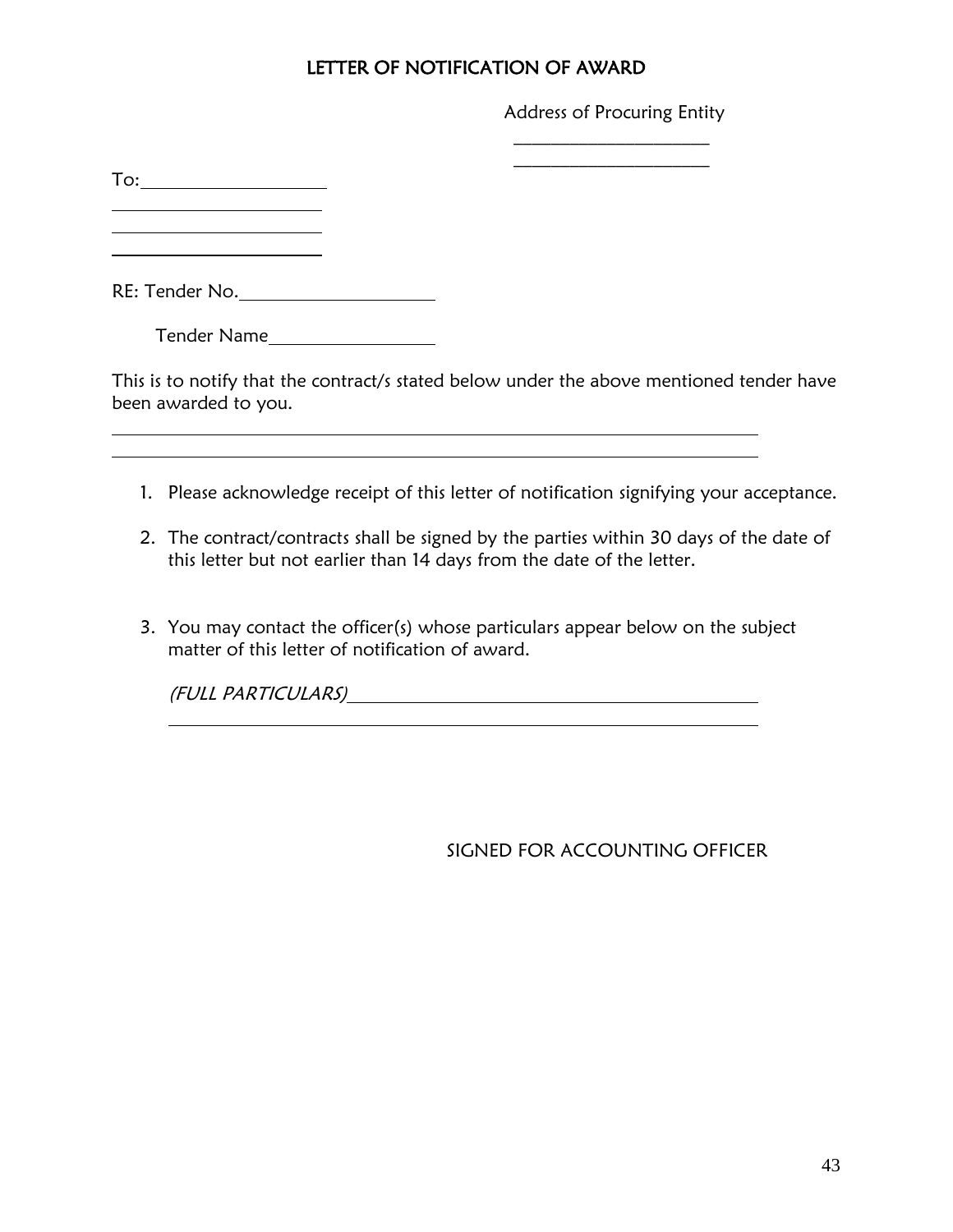#### REPUBLIC OF KENYA

#### PUBLIC PROCUREMENT ADMINISTRATIVE REVIEW BOARD

APPLICATION NO…………….OF……….….20……...

#### BETWEEN

…………………………………………….APPLICANT

#### AND

…………………………………RESPONDENT (Procuring Entity)

Request for review of the decision of the…………… (Name of the Procuring Entity) of ……………dated the…day of ………….20……….in the matter of Tender No………..…of …………..20…

#### REQUEST FOR REVIEW

I/We……………………………,the above named Applicant(s), of address: Physical address…………….Fax No……Tel. No……..Email ……………, hereby request the Public Procurement Administrative Review Board to review the whole/part of the above mentioned decision on the following grounds , namely:-

1.

2.

etc.

By this memorandum, the Applicant requests the Board for an order/orders that: -

1. 2. etc SIGNED ……………….(Applicant) Dated on…………….day of ……………/…20…

#### FOR OFFICIAL USE ONLY

Lodged with the Secretary Public Procurement Administrative Review Board on ………… day of ………....20….………

**SIGNED** Board Secretary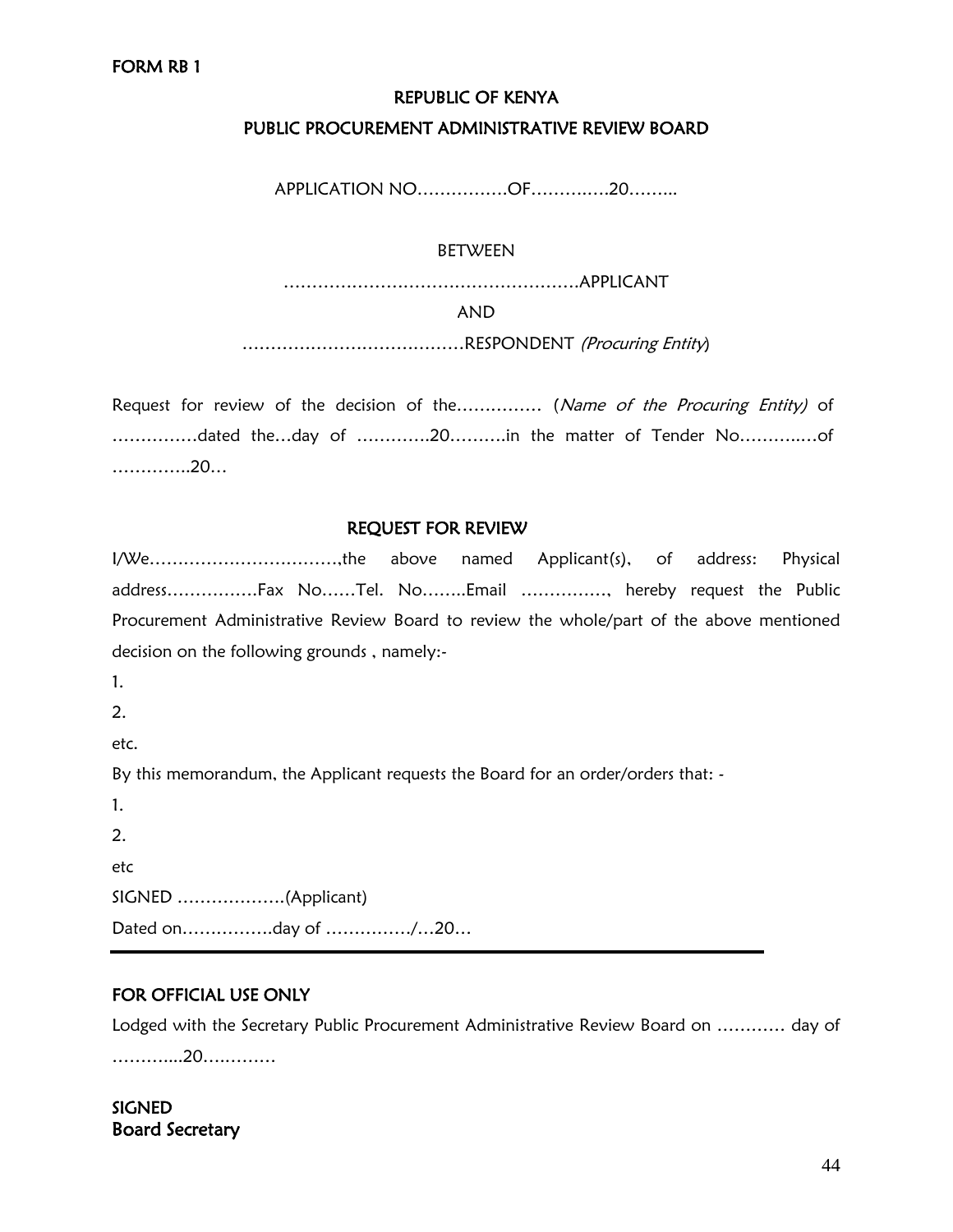### ANTI-CORRUPTION DECLARATION FORM

| (Sections 62 of the PPDA, 2015)                                                                                                                                                       |
|---------------------------------------------------------------------------------------------------------------------------------------------------------------------------------------|
|                                                                                                                                                                                       |
|                                                                                                                                                                                       |
|                                                                                                                                                                                       |
| Declare that Public Procurement is based on a free and fair competitive Tendering<br>process which should not be open to abuse.                                                       |
|                                                                                                                                                                                       |
| Declare that I/We will not offer or facilitate, directly or indirectly, any inducement or<br>reward to any public officer, their relations or business associates, in connection with |
|                                                                                                                                                                                       |
| For or in the subsequent performance of the contract if I/We am/are successful.                                                                                                       |
|                                                                                                                                                                                       |
|                                                                                                                                                                                       |
|                                                                                                                                                                                       |
|                                                                                                                                                                                       |